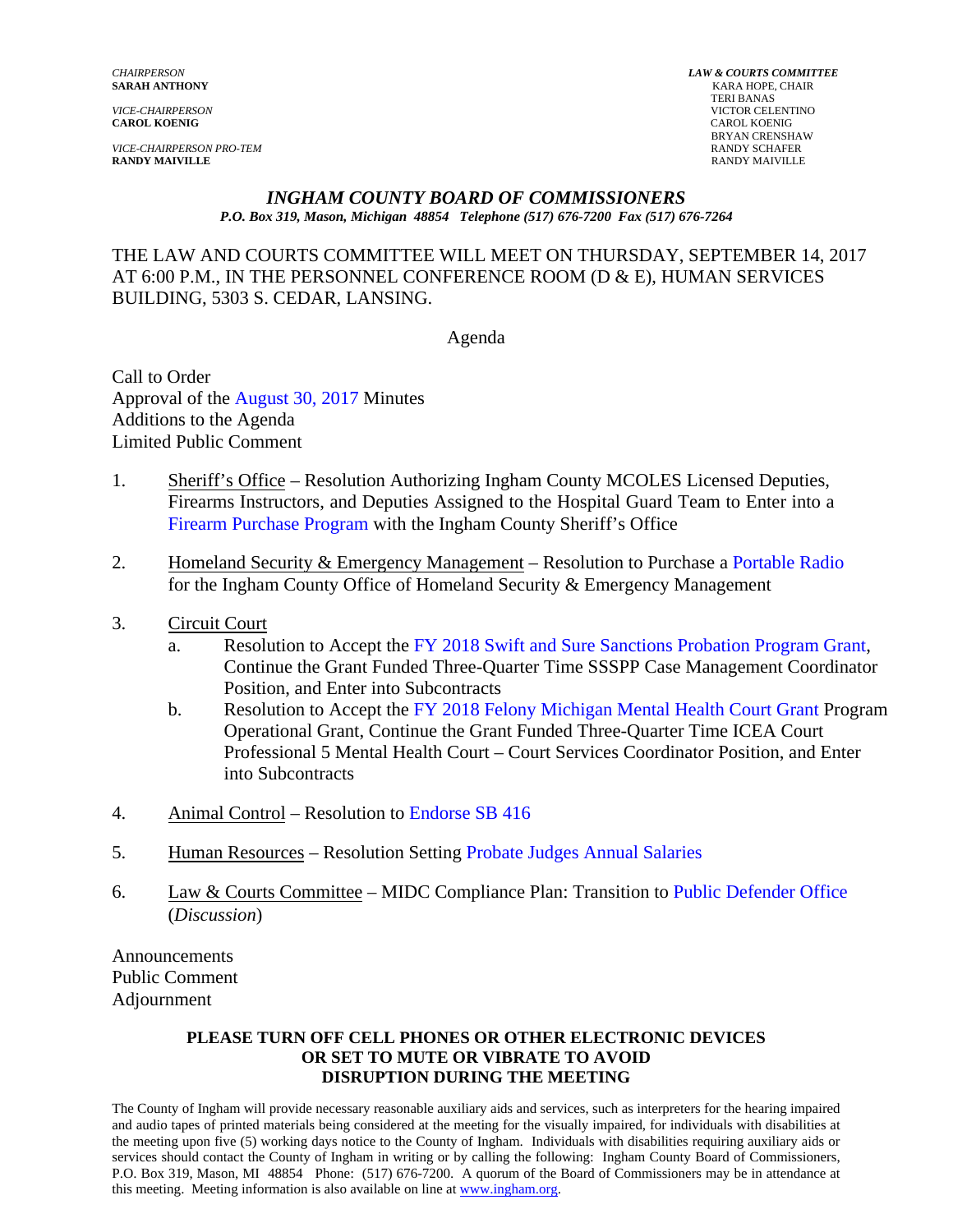#### LAW & COURTS COMMITTEE August 30, 2017 Draft Minutes

<span id="page-1-0"></span>

| <b>Members Present:</b> | Hope, Banas (arrived at 6:02 p.m.), Celentino, Crenshaw, Koenig,<br>Maiville, and Schafer                                                                                                                                                                                                                                                                                                                                                                                               |
|-------------------------|-----------------------------------------------------------------------------------------------------------------------------------------------------------------------------------------------------------------------------------------------------------------------------------------------------------------------------------------------------------------------------------------------------------------------------------------------------------------------------------------|
| <b>Members Absent:</b>  | None.                                                                                                                                                                                                                                                                                                                                                                                                                                                                                   |
| <b>Others Present:</b>  | Sheriff Scott Wriggelsworth, Commissioner Ryan Sebolt, Prosecutor<br>Carol Siemon, Commissioner Mark Grebner, Judge Don Allen, Andy<br>Bouck, Jason Ferguson, Mark Fergason, Sam Davis, Sally Auer, Scott<br>LeRoy, Rhonda Swayze, Lance Langdon, John Dinon, Mary Sabaj, Harry<br>Moxley, Lisa McCormick, Michelle Montemayor, Michael Dillon,<br>Elizabeth Rios, Jane Martineau, Nicole Shannon, Teri Morton, Jared<br>Cypher, Jill Bauer, Michael Townsend, Maggie Fenger and others |

The meeting was called to order by Chairperson Hope at 6:00 p.m. in Personnel Conference Room D & E of the Human Services Building, 5303 S. Cedar Street, Lansing, Michigan.

#### Approval of the August 10, 2017 Minutes

MOVED BY COMM. CRENSHAW, SUPPORTED BY COMM. KOENIG, TO APPROVE THE MINUTES OF THE AUGUST 10, 2017 LAW AND COURTS COMMITTEE MEETING.

#### THE MOTION CARRIED UNANIMOUSLY.

Additions to the Agenda

Memo Regarding Corrections to Sheriff and Animal Control Budgets

Memo Regarding ICSO request for funds from the Strategic Planning Initiative Funds

Letter from the Lansing Police Department Police Chief

Limited Public Comment

None.

|                    | <b>Budget Book</b> |
|--------------------|--------------------|
| 1. Budget Hearings | Section-Page       |
|                    |                    |
|                    |                    |
|                    |                    |
|                    |                    |
|                    |                    |
|                    |                    |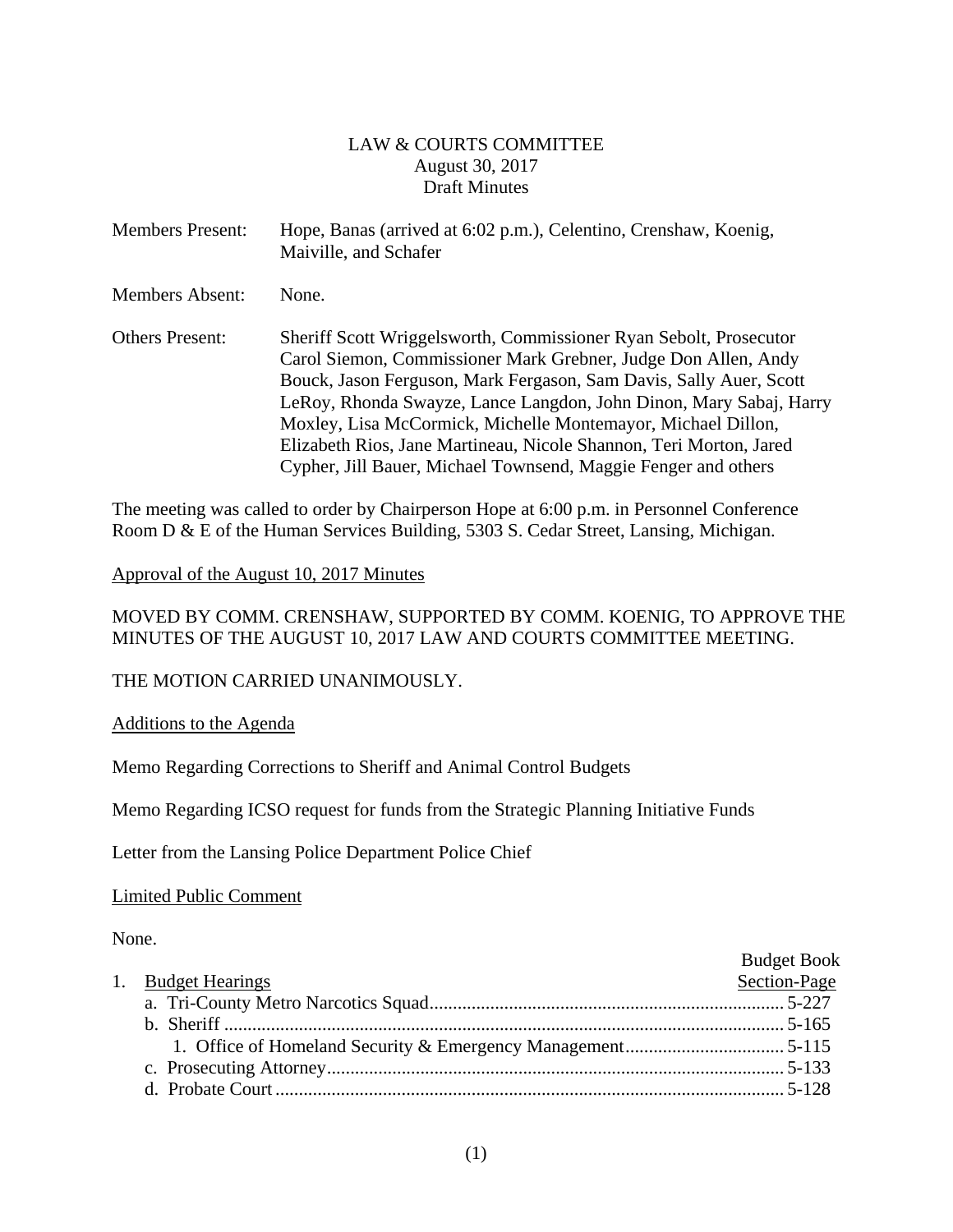| h. Circuit Court |  |
|------------------|--|
|                  |  |
|                  |  |
|                  |  |
|                  |  |
|                  |  |
|                  |  |

Chairperson Hope asked those departments or affiliated entity representatives that were satisfied with their pieces of the Controller's Recommended Budget to stand and state their name.

The following representatives stated they were satisfied with their piece of the Controller's Recommended Budget:

| Representative     | <b>Department or Affiliated Entity</b> |
|--------------------|----------------------------------------|
| <b>Scott LeRoy</b> | Juvenile Division of Circuit Court     |
| Rhonda Swayze      | Jury Administration of Circuit Court   |
| Lance Langdon      | Ingham County 911 Dispatch Center      |
| Mary Sabaj         | <b>Community Corrections</b>           |
| Harry Moxley       | Friend of the Court Division           |
| John Dinon         | <b>Animal Control</b>                  |
|                    |                                        |

John Dinon, Animal Control Director, requested that if the ballot measure passed in November, they would like to request the animal shelter clerk restored.

Commissioner Banas arrived at 6:02 p.m.

Teri Morton, Deputy Controller, stated that George Strander had contacted her and stated that the Probate Court was satisfied with the Controller's recommended budget but could not attend the meeting.

1. Budget Hearings b. Sheriff

Sheriff Scott Wrigglesworth, Sheriff's Office, thanked everyone who had provided insight and guidance for him during the budget process. He further stated that since 2007 the Sheriff's Office had lost 54 positons, averaging about 5 positions every year, and this year was no different.

Sheriff Wriggelsworth stated that the Sheriff's Office was different from any other department in the county because they were not in the business of delaying items until the next day. He further stated that every other department in the county had the ability to delay service because they were not a 24/7-365 operation, but the Sheriff's Office was.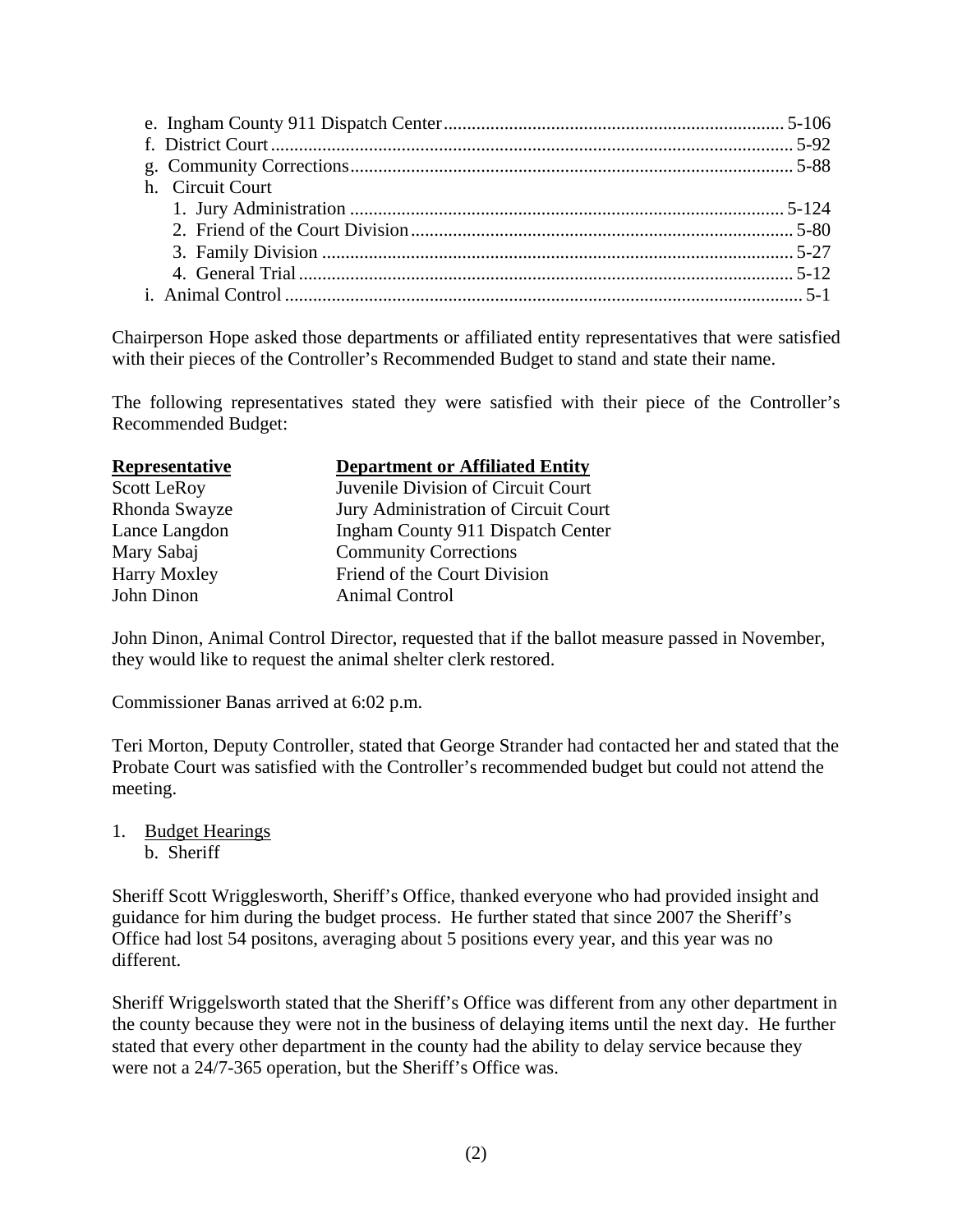Sheriff Wriggelsworth stated that they had collaborated with many departments as they asked for help from the Sheriff's Office. He further stated that they had done everything asked for and more when the commissioners, through the Controller's Office, asked them to submit a 5% budget cut.

Sheriff Wriggelsworth stated that they would make all of this happen and more even though their office was skin and bones. He further stated that he and his entire administrative team were here to show that they had done their part with this budget crisis and ask the committee to consider this when they looked for more cuts.

Andy Bouck, Sheriff's Office Undersheriff, spoke regarding the financial concerns for the Sheriff's Office due to the past budget cuts and proposed budget cuts. He further stated that their employees were excellent, and they had the ability, if the commissioners gave them the opportunity.

Mr. Bouck stated that the deputies worked in tense, uncertain, dangerous and at times, rapidlyevolving situations when they were in the field and in the jail. He further stated that he was speaking of the deputies' physical and mental well-being, and their work-life balance.

Mr. Bouck stated that the deputies should be able to go on vacation every now and then, and truly enjoy having three or four 12 hour shifts off. He stated again, they had the ability, if the commissioners gave them the opportunity.

Mr. Bouck reviewed the efforts the Sheriff's Office had made to improve the financial situation in advance of the 2018 budget. He further stated that they had already reduced overtime costs and an additional budget adjustment had been made by the Controller's Office in anticipation of further overtime cost savings.

Mr. Bouck stated that a unique situation arose involving three UAW employees in the Sheriff's Office who worked in the jail kitchen. He further stated that because of the unique situation, those three positions were eliminated due to the employees moving on to other positions in and out of the county or retiring, and the privatization of the kitchen staff was slated to save \$113,000.

Mr. Bouck stated that the savings in overtime continued to happen only because of the essential six personnel, as he called them. He further stated the essential six might be called the extra six by some but the Sheriff's Office called them the essential six because they allowed the Sheriff's Office to achieve that crucial work-life balance.

Mr. Bouck stated that by eliminating 54 positions over 10 years, the Sheriff's Office had saved roughly \$50 million. He further stated that he was requesting that the commissioners allow them to keep the five positions slated to be eliminated if the voters did not approve the tax recommendations in November. He further stated that if the voters did approve the tax recommendations in November, he was requesting that the commissioners allow them to keep the three corrections deputies slated to be eliminated in the alternative budget proposal.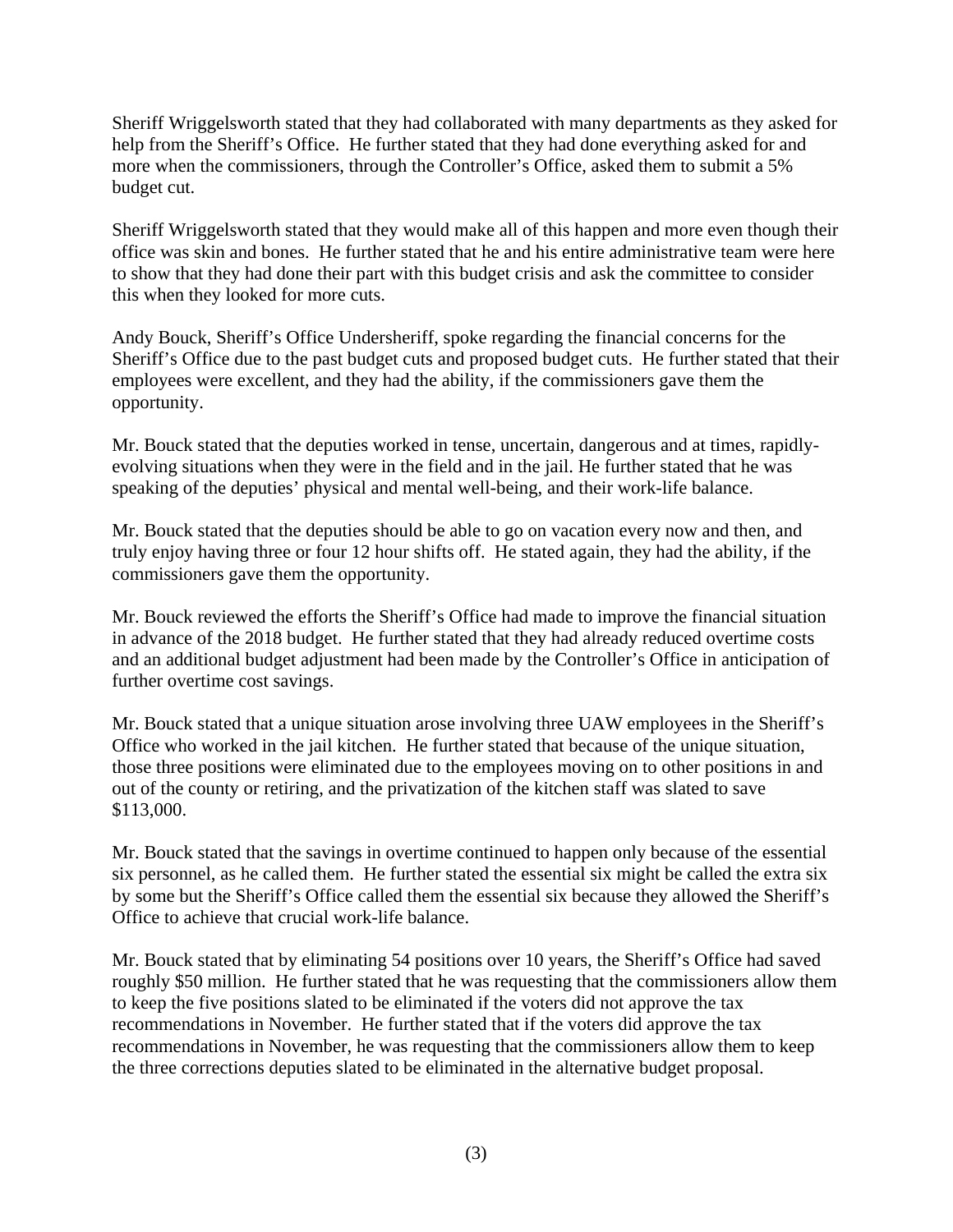Mr. Bouck stated that as the Sheriff had stated, the Sheriff's Office did not shut down or shut off and they were charged with providing for the safety and security of the Ingham County residents. He further stated they had the ability, and requested that the commissioners give them the opportunity.

Jason Ferguson, Sheriff's Office Chief Deputy, introduced himself and provided background information on his time in the Sheriff's Office. He further stated that the relationships the Sheriff's Office had with the community and the Michigan State Police were relationships that others around them were envious of because they did not have relationships established like the Sheriff's Office did.

Mr. Ferguson stated that the return on investment of the z-list funds had been proven repeatedly. He further described the previously funded detective position that worked with the Michigan State Police Fugitive Team in cooperation with the U.S. Marshal Service, which operated in Ingham County, other counties and all over the state and had handled many high profile cases.

Mr. Ferguson detailed assistance provided to the Ingham County Animal Control in relation to the very large dog fighting situation from weeks earlier. He further stated that the essential six was not about staffing the jail as work there overlapped into all areas of their operation.

Mr. Ferguson stated that this was just a small portion of what they had done to build significant savings into their operation, and they could speak at length detailing the changes and improvements. He further stated that the commissioners did the right thing in saving the essential six at the right time for the right reason, and he trusted they would do it again.

Sam Davis, Sheriff's Office Major, stated that the Sheriff's Office was doing more with less. He further stated that the Sheriff had mentioned a deputy earlier who had gone on vacation for the first time in five years, and asked the commissioners to imagine what going five years without a vacation would be like.

Mr. Davis stated that the morale had been boosted because their deputies were able to plan things because they knew that their time off requests would be approved. He further stated that because of the essential six, they were able to schedule hospital transports in such a way that people could go to the hospital from the jail without any overtime costs.

Mr. Davis stated that deputies had become more responsive to overtime requests because they knew they would get time off. He further stated that the Sheriff's Office was open 24/7-365, and they could not put a sign on the door directing people to return at 8am when the office opened.

Mr. Davis stated that deputies were not as burned out, and officer safety had been heightened because deputies were not as tired. He further stated that it was easy to miss or forget to do tasks when people got tired, and that became a public safety issue if a deputy thought they had locked a door at the jail but they had not.

Mr. Davis stated that there was no question in his mind that if the essential six were taken away, there would be an increase in overtime and a decrease in morale.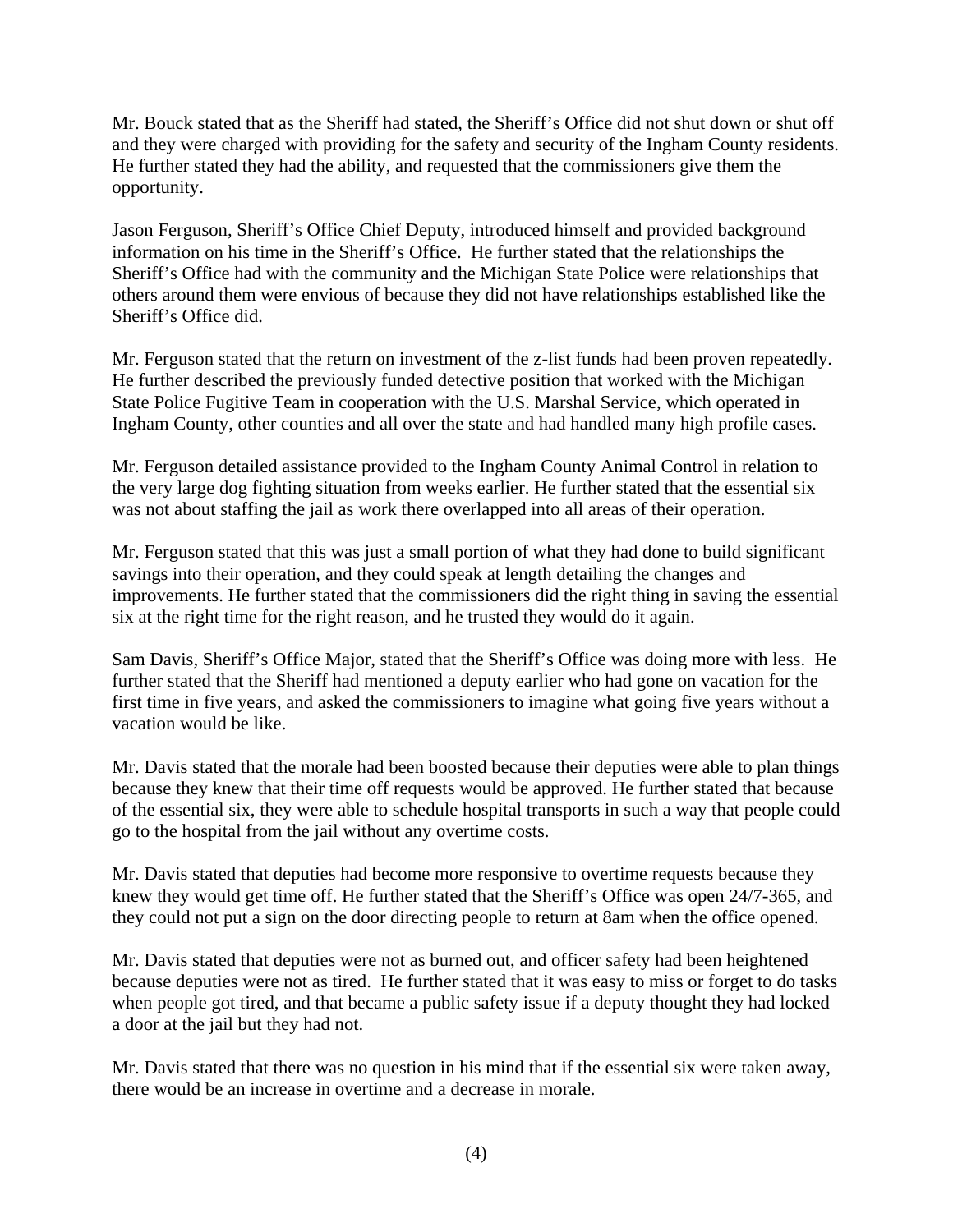Sheriff Wriggelsworth stated that the Sheriff's Office had handled many situations without asking for any additional funds, such as the issue with the evidence room. He further stated that the Sheriff's Office was better than it had been in the past, not because they had more people, things or money, but because they were doing more creative and efficient things.

Sheriff Wriggelsworth stated that he rarely, if ever, attended committee meetings or Board of Commissioner meetings and spoke about what he could not do, rather he spoke about what he could do in spite of the budget issue. He further stated that he was asking for a little consideration for those who played by the rules.

Commissioner Maiville asked how many of the essential six were reflected in the budget cuts made in the proposed budget.

Sheriff Wriggelsworth stated that three corrections deputies were being cut in the proposed budget.

Discussion.

Commissioner Celentino asked what amount of funding would be required for the three corrections deputy positions.

Ms. Morton stated that all three positions would be \$270,372.

Commissioner Banas asked how much was available for the Z-List.

Ms. Morton stated \$300,000 was available for the Z-List.

Commissioner Banas stated that the three positions would take all but \$30,000 of the Z-List funding.

Ms. Morton stated that there had been other Z-List requests in other committees and there were more requests to come that evening.

Commissioner Celentino asked what other committees had placed items on the Z-List, as he knew the County Services committee had only placed one item on the list for roughly \$7,900.

Ms. Morton stated that the Human Services committee had also placed an item on the Z-List, for a total of \$53,704.

Commissioner Schafer asked what the projected overtime savings were for each corrections officer.

Sheriff Wriggelsworth stated that \$65,000 had been saved, and about \$30,000 of that had happened since the essential six were saved when the post was closed in May.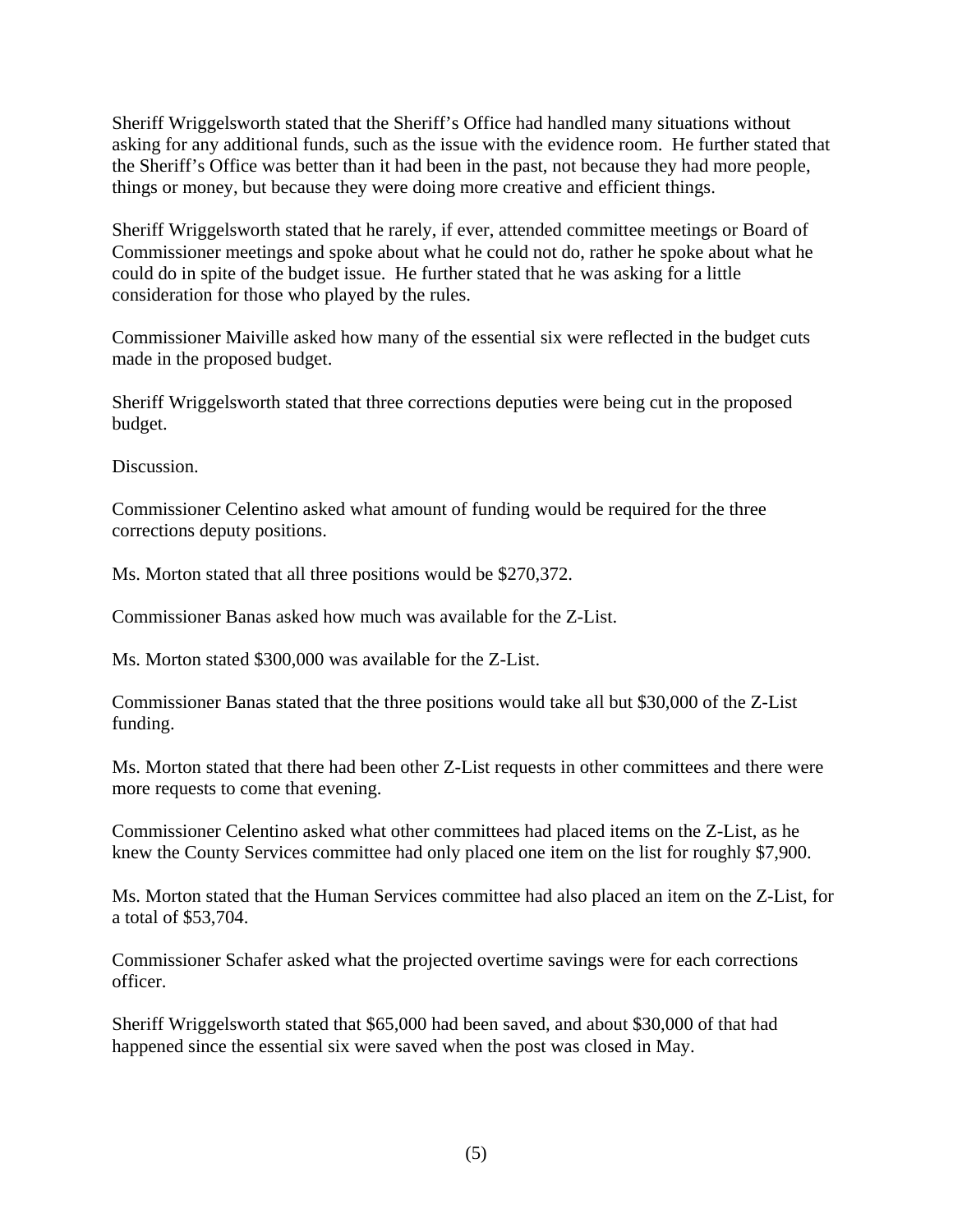Commissioner Schafer asked if \$65,000 had been saved in overtime already.

Sheriff Wriggelsworth stated that \$65,000 in corrections overtime had been saved. He further stated that normally when life happened the Sheriff's Office wrote a check, they were able to cover when life happens because occasionally had extra staff to cover those instances.

Ms. Morton stated that the rationale for the Controller's recommended budget was that since these six positions were kept in the budget, only three were actually filled, with one slated to be filled because there were vacancies. She further stated that this change had occurred with only three of the six positions filled.

Mr. Ferguson stated that they had another resignation, so they currently had four vacancies, but they had made a conditional offer and expected to have three vacancies.

#### Discussion.

Commissioner Schafer stated that he felt the Sheriff's Office had demonstrated substantial savings in overtime already, and he was strongly opposed to eliminating the three corrections deputies. He further stated that he felt it was worth leaving the three positions in and evaluating those positions perhaps in six months.

#### Discussion.

Commissioner Koenig asked if there were any programs or things they would do if they had the extra staff that they did not do now.

Mr. Bouck stated that they would do recreation time at the jail, as currently the inmates at the jail did not get any rec time. He further stated that they were confined to their dormitory on their post 24/7 unless they go to other programming or medical.

#### Discussion.

Commissioner Maiville asked if the five cuts were three corrections deputies, one road patrol deputy and one detective.

Sheriff Wrigglesworth stated that one was the tri-county metro position and one was a detective assigned to the fugitive team with the U.S. Marshals.

Commissioner Maiville stated that there was \$300,000 available and there were other people who wanted a bite. He further stated that the Sheriff had made the case for the three corrections deputies, and asked how he would compare those to the other two positions.

Sheriff Wriggelsworth stated that three corrections deputies were the most important to save of the five proposed eliminations.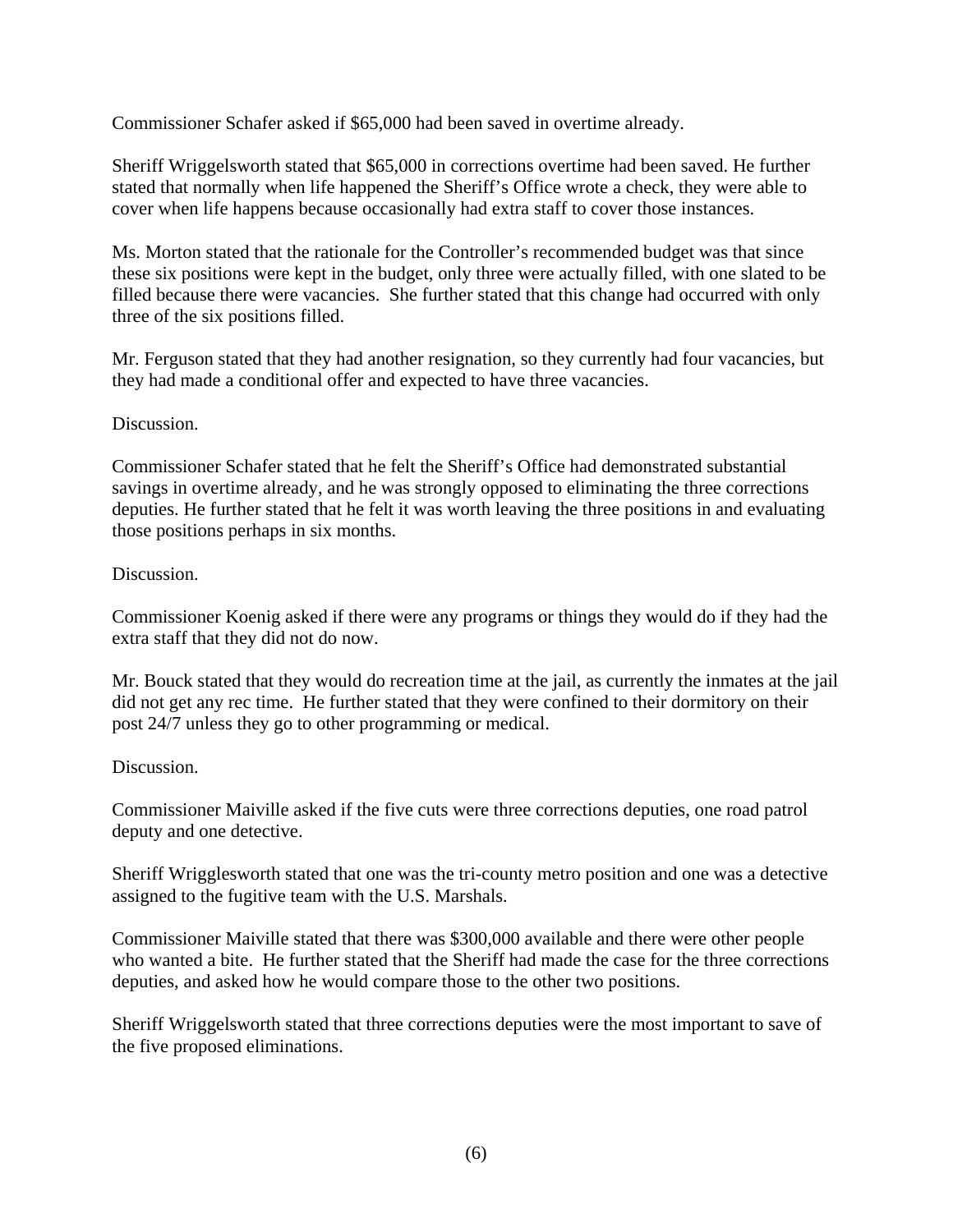Commissioner Banas asked if there was an estimate of what the overtime savings would be over the course of the year if the three positions were restored.

Mr. Bouck stated that a rough estimate would be \$170,000.

Commissioner Banas stated there had been \$65,000 in savings so far.

Ms. Morton stated that the \$170,000 in savings was already incorporated into the Controller's recommended budget.

Sheriff Wriggelsworth stated that they would clearly never get there without the essential six.

Discussion.

Commissioner Celentino stated that he knew it got harder every year for department heads and elected officials to come up with cost saving measures. He further stated that he did not want to criticize as he agreed with some measures but did not agree with other measures, however he was concerned about the privatization of the three UAW employees.

Commissioner Celentino stated that he was not normally ok with privatization but he understood the situation was unique. He further asked the Sheriff to explain what he meant when he said they could go back to using county employees if the proposed contract did not work.

Mr. Bouck stated that they were in the RFP process currently, but if they were not happy with the contractor's work they could get out of the contract and go back to the county employees. He further stated that he was aware of food service issues other groups had, but they were happy with their current contractor.

Mr. Bouck further stated that they would come back to the commissioners if the contract did not work.

Sheriff Wriggelsworth stated that there was \$113,000 in savings by privatizing the kitchen staff, and he assumed that if the \$113,000 did not get saved there, the board was going to find somewhere else in his organization to save that money. He further stated that would mean union employees that were essential law enforcement personnel would be laid off.

Commissioner Celentino described the situation that had led to the privatization solution, and stated that he understood the only reason they were pursing it now was because of the timing.

Sheriff Wriggelsworth stated that the timing was crucial because all three employees had been taken care of without being laid off.

Commissioner Celentino stated he would have an issue with massive privatization but he understood this situation.

Mr. Bouck stated that they had a strong partnership with the UAW.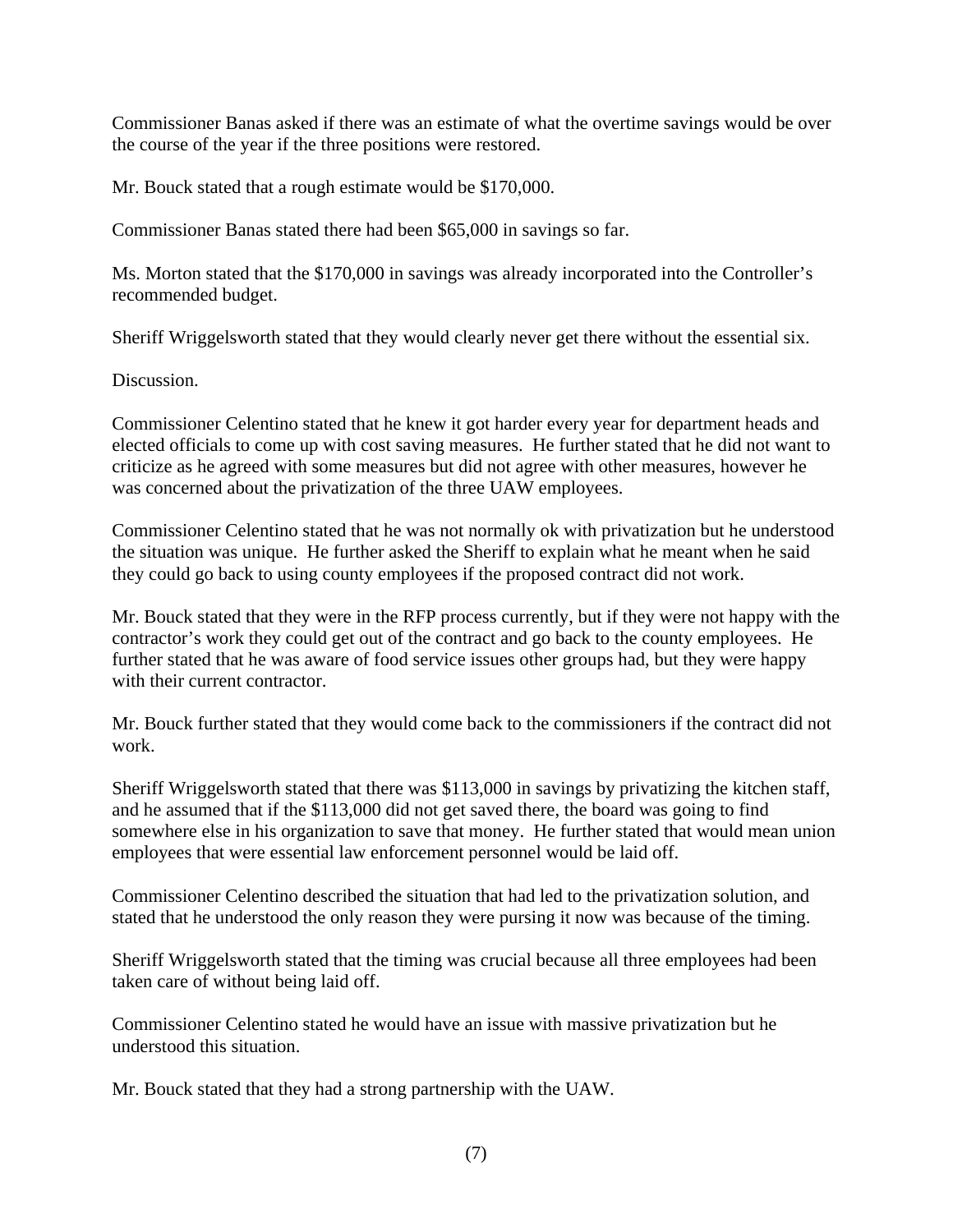Commissioner Celentino stated that when they funded those positions in May, one of the issues was not just morale but time off with family. He further stated that he supported what Major Davis had stated, that vacation was not just a luxury, but a time to rejuvenate for people who worked high stress jobs.

Discussion.

Commissioner Crenshaw stated that there was currently not any UAW employees working in jail services.

Sheriff Wriggelsworth stated that was correct.

Commissioner Sebolt stated that he had attended the meeting tonight because he was upset with the privatization proposal. He further stated that the issue had been discussed at length at the County Services committee meeting and Commissioner Koenig had specifically said to be prepared to answer questions the next time the issue was brought to the commissioners.

Commissioner Sebolt stated that those questions had not been answered because the RFP was still out. He further stated that he took exception to the Sheriff stating they could revisit the issue if it did not work, because the Sheriff's Office was forcing their hand by including this issue in the budget proposals.

Commissioner Sebolt stated that Commissioner Grebner had mentioned needing the board as a whole to look at whether they wanted to replace county employees with cut rate contractors. He further stated that this was a public safety issue.

Commissioner Sebolt stated that state prisons had inmates riot over food alone, and there have been low paid workers who brought in contraband or were involved with the gangs in the jail. He further stated that it was a public safety concern to have outside people coming into the jail to work.

Sheriff Wriggelsworth stated that those issues had been there all along.

Commissioner Sebolt stated that he had been doing research on this issue, and Wayne County had done an audit in 2013 on their food service contract and found \$2.5 million in excess charges as well as thirteen areas of concern. He further stated that the name of their contractor was Canteen Correction Services and asked if that was the same Canteen contractor Ingham County used.

Sheriff Wriggelsworth stated that was not the same contractor that Ingham County used, and added that when the UAW workers were there they reported to a Canteen supervisor. He further stated that the food was not going to change, and there had always been a chance that a county employee could sneak in contraband as well.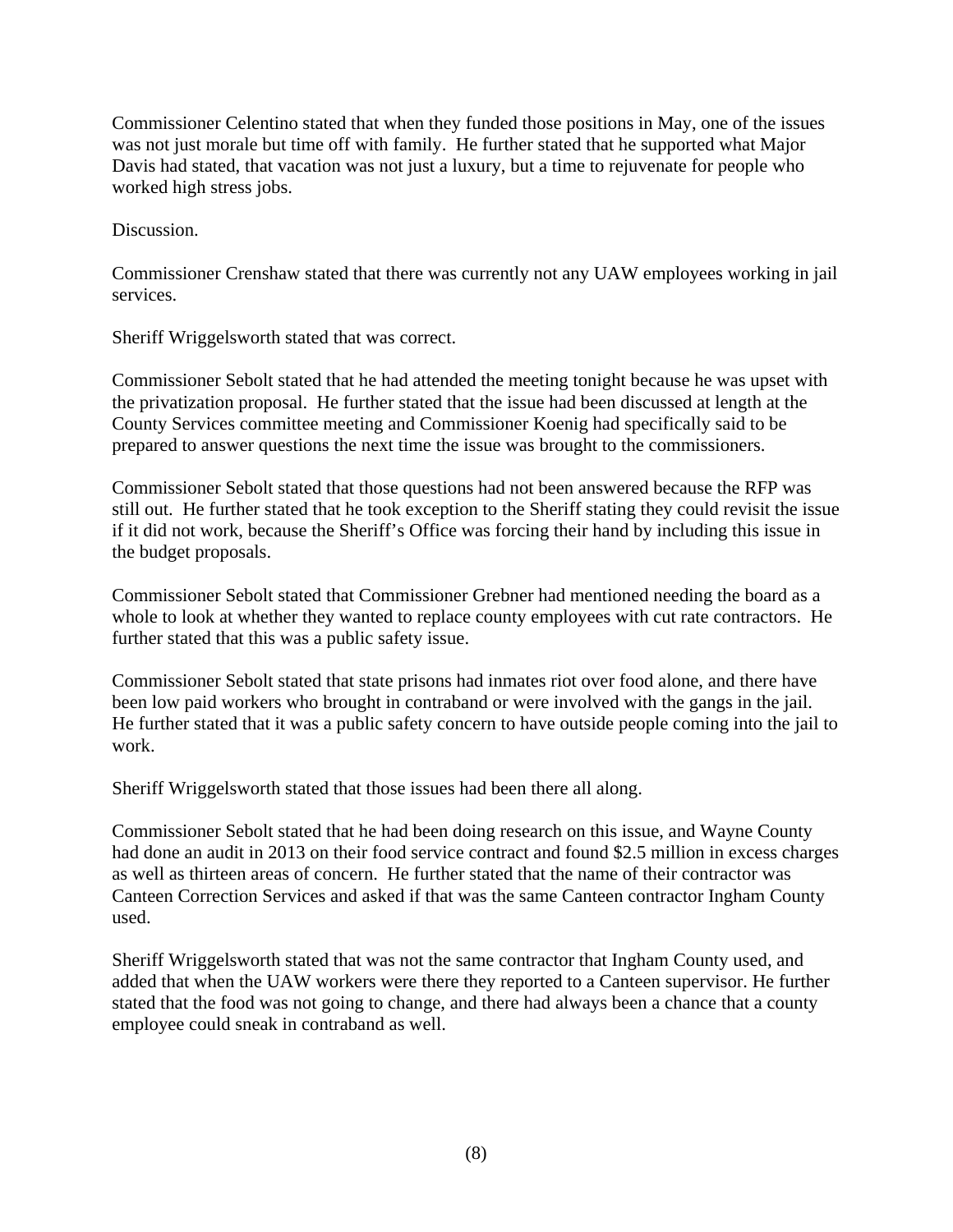Sheriff Wriggelsworth stated that he understood paying \$10-\$12 per hour might result in a lesser employee. He further stated that the \$113,000 in projected savings was based on an estimate provided by Canteen.

Discussion.

Commissioner Sebolt stated that he had gone to Canteen's website to see their job postings, and similar jobs were running around \$11 per hour. He further stated that the county had a living wage standard of \$15.38 per hour, with 20% that can come from health benefits.

Commissioner Sebolt stated that the living wage standard would mean the positions from Canteen would have to be at least \$12.50 per hour with \$6,000 in health care benefits. He further asked if that had been factored into the proposal.

Sheriff Wriggelsworth stated that the living wages had not been factored into the savings.

Ms. Morton stated that she assumed the RFP addressed the fact that the county required a living wage.

Discussion.

Commissioner Sebolt stated that he looked at their non-discrimination clause and they very specifically excluded sexual orientation and gender identity which the county requires for its contractors.

Sheriff Wriggelsworth asked if this was Tiggs Canteen's website.

Commissioner Sebolt stated that he believed so, as they listed on the website that one county they operated in was Ingham County.

Sheriff Wriggelsworth stated that there was nothing to assume Canteen would get the RFP and no matter how it was presented he had to provide a 5% budget cut to the Controller's office. He further stated that he could not disregard six figure savings.

Commissioner Sebolt stated that he was not saying the Sheriff should disregard the savings, but the County Services committee had specific questions they wanted answered before this came back, and those questions could not be answered. He further stated this undermined the need for the Board of Commissioners to have a larger conversation about the issue.

Commissioner Sebolt stated that he was disappointed that through the budget process there was a backdoor proposal to bring the privatization about and not have the larger conversation so he was very disappointed in how it had been handled.

Discussion.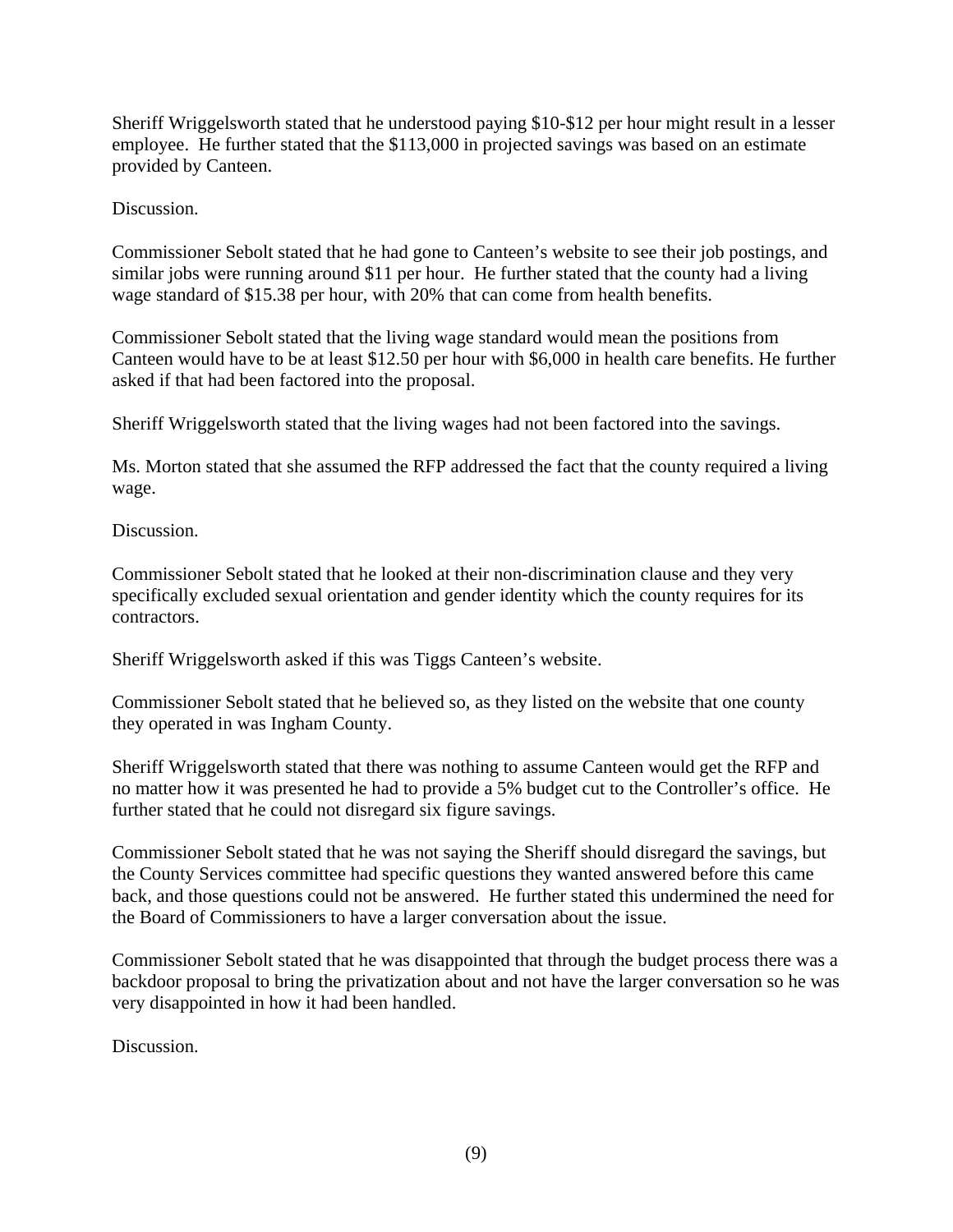#### MOVED BY COMM. SCHAFER, SUPPORTED BY COMM. MAIVILLE, TO ADD THREE INDIVIDUAL CORRECTIONS DEPUTIES POSITIONS IN THE AMOUNT OF \$270,372 TO THE Z-LIST.

Commissioner Banas asked what the amount was for each individual position.

Ms. Morton stated it was roughly \$90,000 per individual.

THE MOTION CARRIED UNANIMOUSLY.

Discussion.

Commissioner Maiville stated usually when privatization versus county employees was discussed, the cost to bring the county employees back was substantial.

Commissioner Koenig stated that the issue of privatizing the jail kitchen had been discussed at length previously.

Ms. Morton stated there was a lengthy discussion at the County Services committee meeting because the settlement had to go through the committee.

Commissioner Koenig stated the Sheriff was not pulling a fast one as the issue had been discussed.

Commissioner Banas stated that she supported Commissioner Koenig's earlier statement about sitting down and revisiting the issue Commissioner Sebolt had brought up. She further asked if Ingham County was the third largest employer in the county, and provided reasons that a living wage was important.

Ms. Morton stated that Ingham County was probably in the top ten, but not the third largest.

Commissioner Celentino stated that the County was a large employer.

Commissioner Banas stated that the County employed a lot of people and expected a lot of the employees. She further provided reasons that providing a living wage was important and stated she was fully supportive of discussing this issue further in whatever committee was appropriate.

Discussion.

Commissioner Sebolt stated that over the Sheriff was doing a great job and had handled very difficult situations left by his predecessors well. He further stated that he wanted to make it clear that his overall rating of the Sheriff was an A+.

Chairperson Hope stated that the Sheriff had said earlier the budget proposal had more than a 5% reduction and asked if that was correct.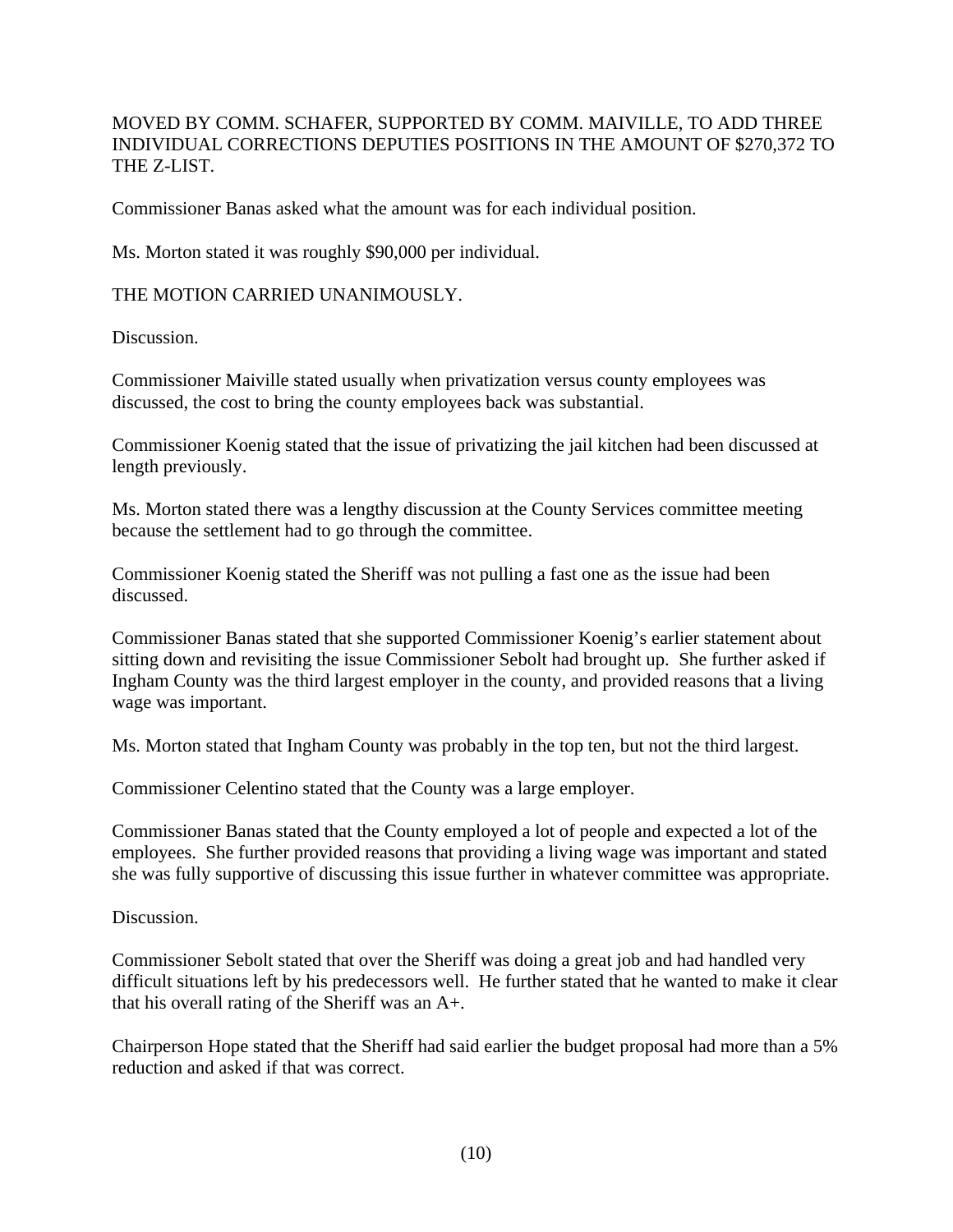Sheriff Wriggelsworth stated that they had submitted what was asked, and he believed they had gone slightly over.

Mr. Bouck confirmed that they had gone just over 5%.

Chairperson Hope stated that morale issues were safety issues not a luxury. She further stated that typically she would be against privatization however the fact that the UAW did not oppose this situation, and the fact that they had policies in pace that would take care of the concerns and issues that had plagued other entities and she had faith in the Sheriff's Office that they would monitor the situation closely were all reasons she felt comfortable supporting something she normally would not support.

Mr. Bouck stated that they had an official Z-List request to make as well and explained the Z-List request detailed in the memo to the committee.

Discussion.

#### MOVED BY COMM. CRENSHAW, SUPPORTED BY COMM. CELENTINO TO ADD \$50,000 FOR A NEW MOBILE COMMAND POST TO THE Z-LIST.

Commissioner Banas asked if there was possible another year of life left in the mobile command post as they still had other departments to hear from.

Sheriff Wriggelsworth stated there was potentially another year left.

Mr. Bouck stated the mobile command post had been around for twenty years and was in pretty poor condition.

Mr. Ferguson stated that mobile command post had been outside since 1994.

Commissioner Maiville asked if this was recognized as a relatively recent need.

Mr. Bouck stated that a key component was when his nine year old son called him out on the command post's condition. He further stated that they had prioritized their budget, and since this was their first go at the budget, they decided to ask for this as a Z-List item.

Commissioner Maiville stated that it sounded like they did not have this issue on their minds when the budget was created.

Mr. Bouck stated that was correct, as they had a significant amount of CIP funds approved in the budget already.

Commissioner Maiville asked if it came to a choice between the three deputies and the trailer, which they would choose.

Sheriff Wriggelsworth stated he would choose the three deputies.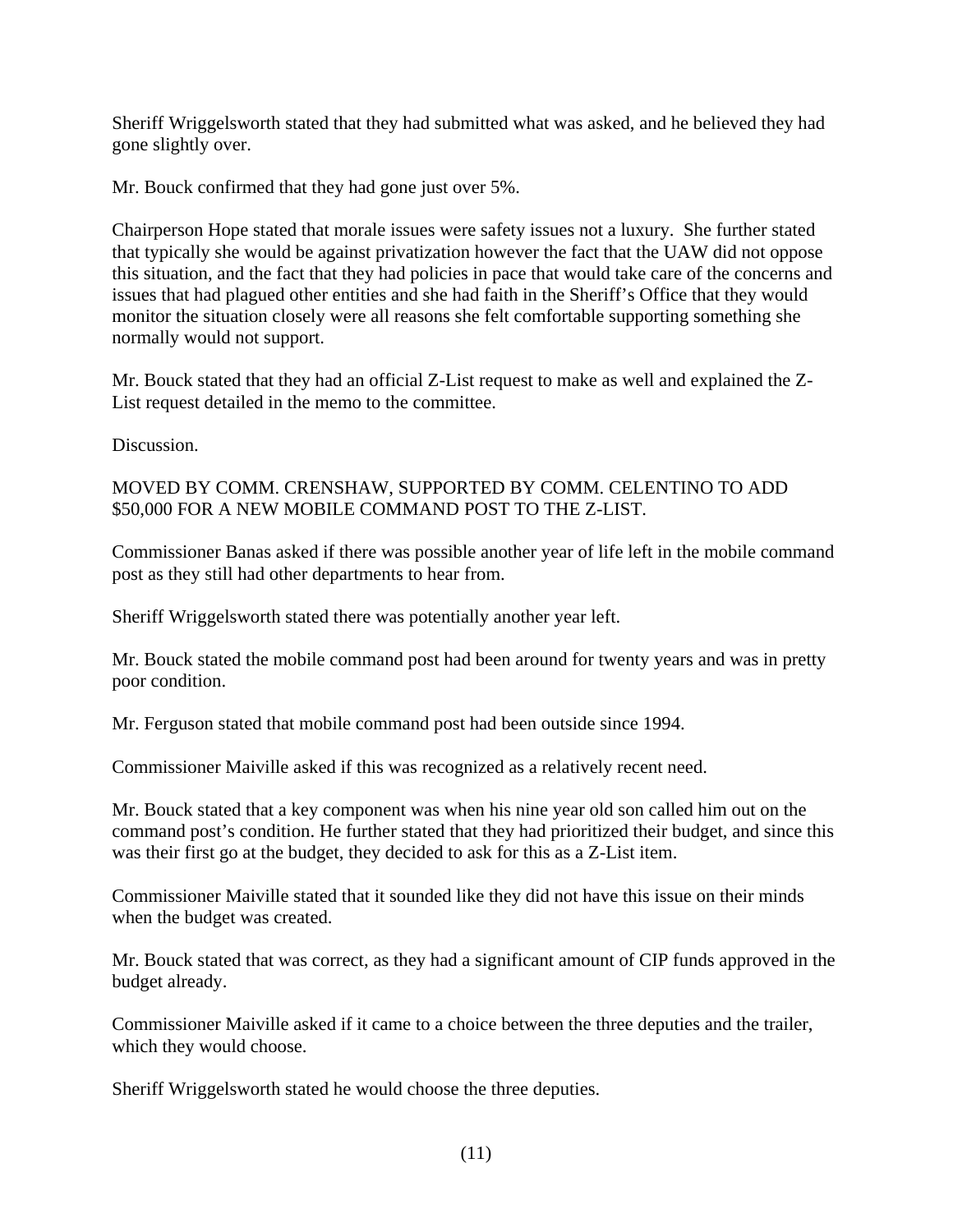Commissioner Koenig stated that since they were in such tough budget times, she could not see this being a priority above and beyond other requests.

Discussion.

Commissioner Banas stated she was concerned about potential unforeseen costs that might be incurred while trying to continue to operate the jail until they got the point where they could build a new jail. She further asked where the money would come from if there were any unforeseen costs at the jail.

Commissioner Koenig stated that it would come from the contingency fund.

Ms. Morton stated that if something such as a \$500,000 repair came up, they would probably look at a combination of contingency fund or fund balance. She further stated they did not have any other place to take funds from.

Commissioner Banas stated that she was concerned about electrical and plumbing repairs and everything else to do at the jail to keep it functioning.

Sheriff Wriggelsworth stated that it was more likely when than if an issue arose.

Commissioner Crenshaw stated that putting an item on the Z-List did not guarantee funding, as the committee still had to rank the Z-List items and then the Finance committee would take those recommendations into consideration. He further stated that even though an item was added to the Z-List by the committee, the funding was not guaranteed.

THE MOTION TO ADD \$50,000 FOR A NEW MOBILE COMMAND POST TO THE Z-LIST CARRIED. **Yeas**: Hope, Crenshaw, Celentino and Maiville **Nays**: Koenig, Schafer and Banas **Absent**: None

Commissioner Celentino stated that the discussion regarding issues in the jail in no way suggested a lack of confidence in Major Davis' ability to administer or manage the jail. He further stated that they had confidence in Major Davis and did not want him to think they were questioning him.

Major Davis stated that had never entered his mind as he was very comfortable with the support from the commissioners. He further stated that people had been up front and candid throughout this process.

Discussion.

Mr. Bouck stated he could speak on behalf of the Department of Homeland Security that they accepted the Controller's recommended budget.

Discussion.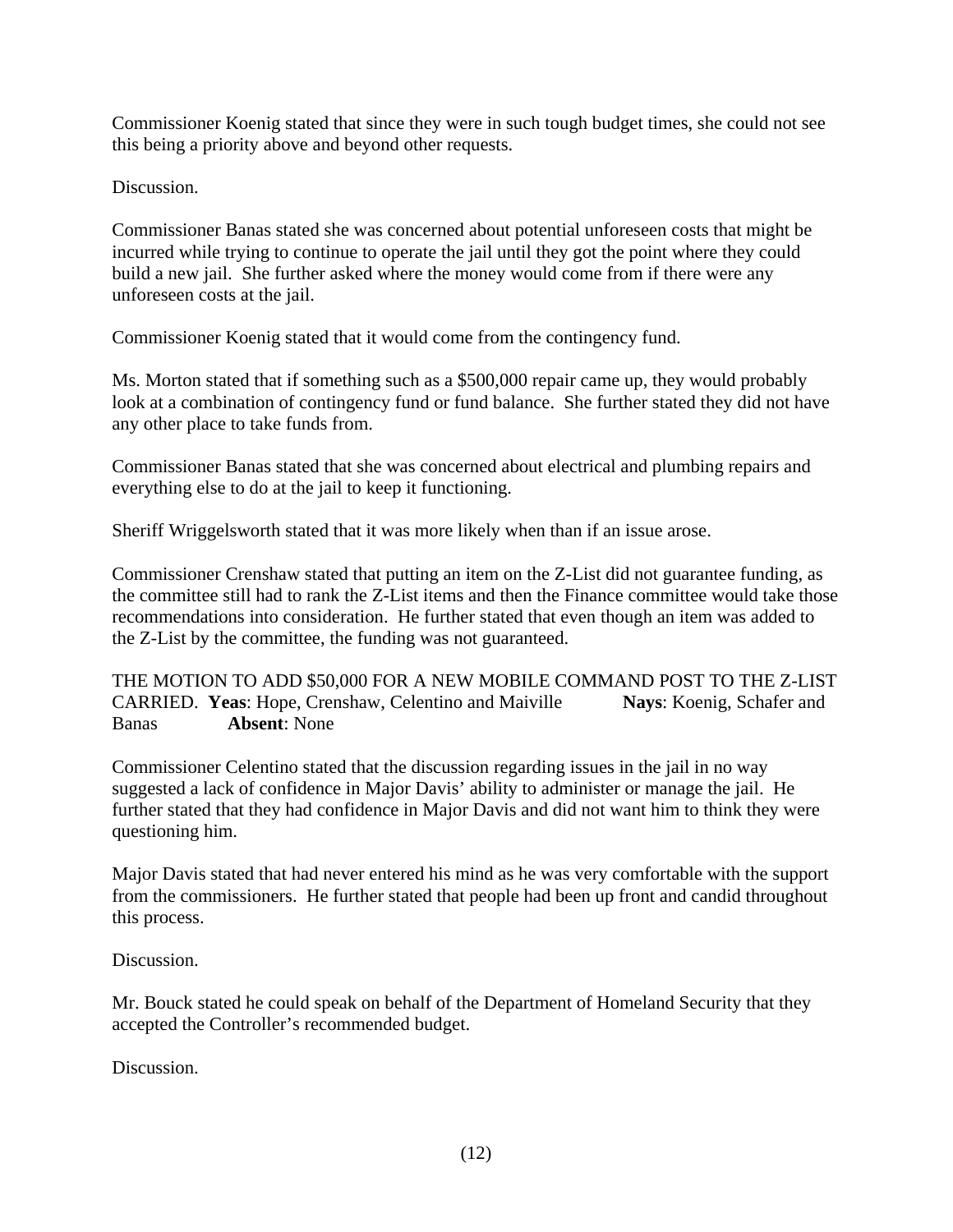#### MOVED BY COMM. BANAS, SUPPORTED BY COMM. CRENSHAW TO APPROVE THE CONTROLLER'S RECOMMENDED BUDGET.

Discussion.

- 1. Budget Hearings
	- c. Prosecuting Attorney

Prosecutor Carol Siemon, Prosecuting Attorney, thanked the commissioners and acknowledged that this was a difficult position. She further introduced Lisa McCormick, Chief Assistant Prosecutor, and stated that when she was asked to do a reduction in the budget they did a good faith effort.

Prosecutor Siemon stated that considering the cuts over the years and the fact that the budget was also primarily personnel, eliminating the clerical position was a loss. She further stated that the cumulative loss had resulted in something that was not sustainable on a long term basis.

Prosecutor Siemon stated that in 2012 when the clerical administrator was cut, Lisa McCormick had picked up extra duties and would continue to do so if further positions were cut. She further stated that the Assistant Prosecuting Attorney position was critical to fill, but she had left it vacant because she could not in good conscience hire someone if they would be laid off soon.

Prosecutor Siemon stated that her office would still fulfil their constitutional duties but detailed further issues that would be created by eliminating the assistant prosecuting attorney position. She further stated that she echoed the concerns of the Sheriff regarding the employee morale and well-being.

Commissioner Celentino asked how much the position would cost.

Ms. Morton stated the position would cost \$103,045.

Commissioner Banas asked how long the position had been vacant.

Ms. McCormick stated the position had been vacant one month.

Commissioner Banas asked where the position was located.

Prosecutor Siemon stated the position was located in 54A District Court.

Ms. McCormick stated they had been lucky because Judge Cherry retired, so the court was empty while the position was vacant.

Discussion.

Commissioner Banas asked how they would accommodate it if the position did go away.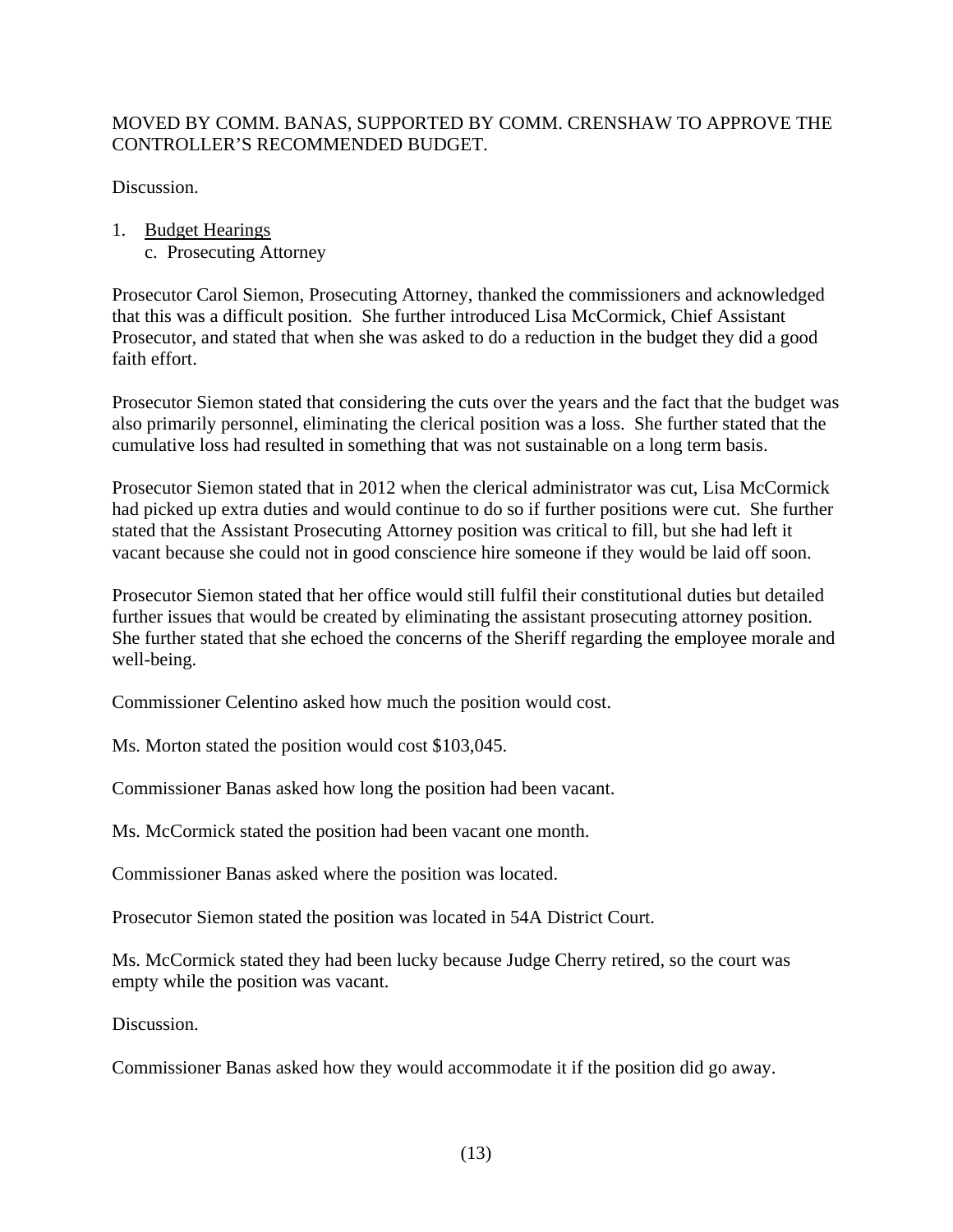Ms. McCormick stated it would be difficult because there were three district courts in three different locations. She further stated that they would have to go to a rotation schedule for 54A District Court and tell the judges the Assistant Prosecuting Attorney could not be there.

Ms. McCormick stated that was assuming the judges would be willing to work with them because they could not force the judges to schedule accordingly. She further stated that while the past month had been easy with no judge, now that they were getting a judge they would have to deny training and vacation requests because they would not have the staff to cover all the courts.

Ms. McCormick stated that Judge Allen could attest that when a different person was working on the case each time during a rotation schedule, they had to be brought up to speed each time and it was not a positive thing for victims to deal with.

Discussion.

Commissioner Banas thanked Prosecutor Siemon and Ms. McCormick.

#### MOVED BY COMM. KOENIG, SUPPORTED BY COMM. BANAS TO ADD AN ASSISTANT PROSECUTING ATTORNEY POSITION FOR \$103, 045 TO THE Z-LIST.

Commissioner Maiville thanked them for making a passionate case, and asked if the 5% cut was in the budget for the Prosecutor's Office.

Prosecutor Siemon stated the budget cut was substantially less than 5%.

Ms. Morton stated they were unable to identify 5% to cut.

Prosecutor Siemon stated they did not cut 5% because they did not have 5% to cut.

Ms. McCormick stated that when they were talking about \$300,000 in cuts, they were talking about people. She further stated that in the past they had eliminated all supervisor positions to save peoples' jobs.

Ms. McCormick stated that their staff is clerical, Assistant Prosecuting Attorneys, herself and the elected Prosecutor. She further stated that it was difficult to look at it in terms of who they could eliminate.

Ms. McCormick stated she supervised all 31 positions and they felt stuck when they had to cut \$300,000. She further stated that they had gotten rid of all the books and gone online, which resulted in \$70,000 in savings by cutting line items and being fiscally responsible.

Commissioner Celentino stated that they had already cut all the supervisory "fat" positions in previous years.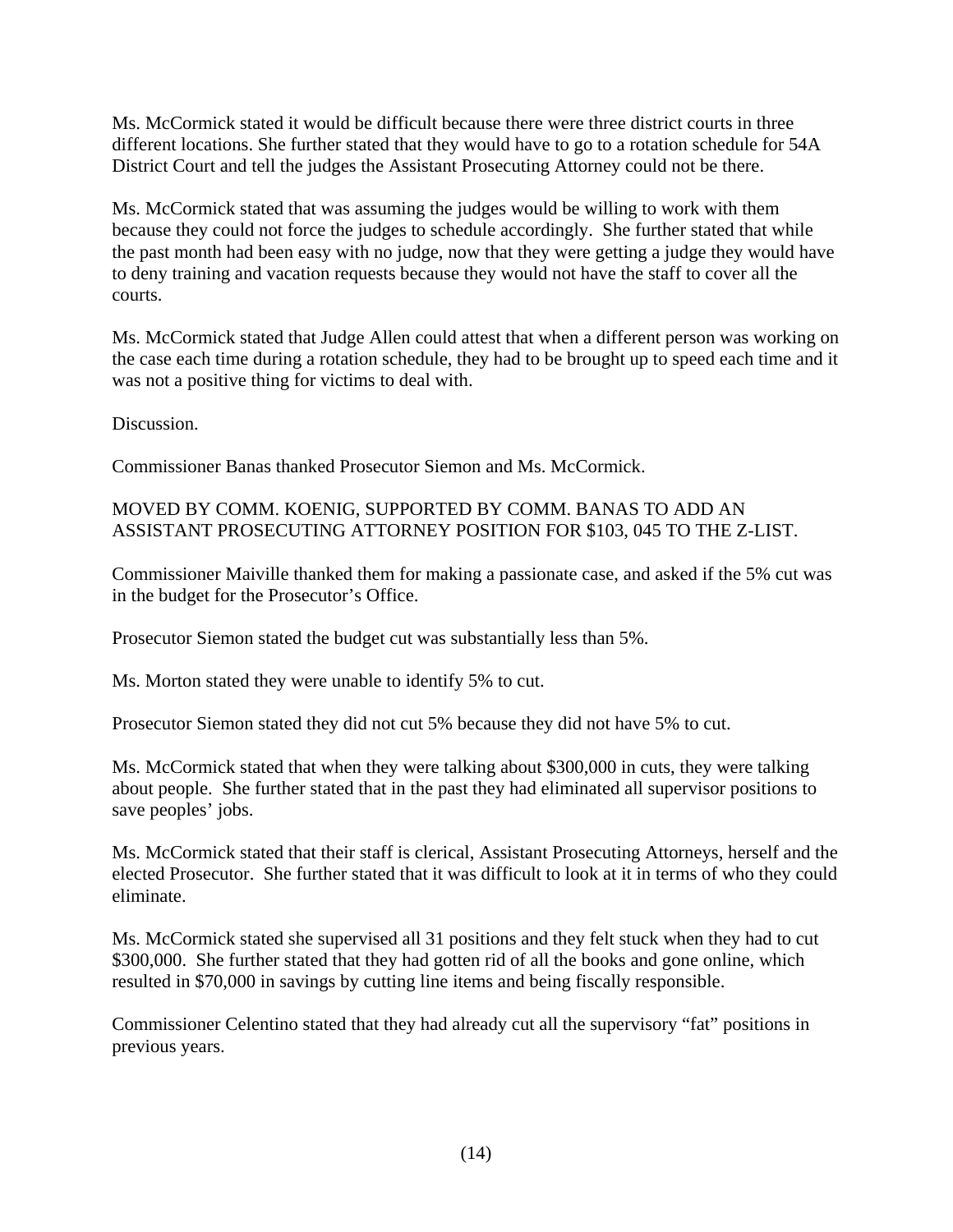Ms. McCormick stated basically she was supervising 60 employees because they cut the supervisory "fat" positions previously.

Prosecutor Siemon detailed the extra duties Ms. McCormick had taken on with each cut, and stated that the office would shut down without Ms. McCormick. She further stated that her office had taken a hit in 2012 and she did not know what had been anticipated in the long term for that cut.

Prosecutor Siemon stated that every time there was a cut, Ms. McCormick picked up pieces of administrative work, but she had to give up pieces of what the Chief Assistant Prosecutor did.

Commissioner Banas stated that the Sheriff's Office had talked about the 54 positions cut over time.

Commissioner Koenig stated those positions had been cut over 11 years.

Commissioner Banas asked what the Prosecutor's Office had in staff reductions in that time.

Ms. McCormick stated that when she became the Chief Assistant Prosecutor, there were 68 positions and assuming the Assistant Prosecuting Attorney position was not cut, they would be down to 61. She further stated that the big cuts from the office were administrative and supervisory clerical positions so they had no supervisors but herself and the Prosecutor.

Prosecutor Siemon stated that none of the cuts had an effect solely on their group. She further stated that each cut rippled through the office and was a cumulative effect.

Ms. McCormick stated that she did not think anyone envisioned during the previous budget cuts that they would still be here in 2017.

Prosecutor Siemon stated that they could not look at the past and compare it to the present. She further stated that she did not think anyone wanted to go backwards in services.

### THE MOTION TO ADD AN ASSISTANT PROSECUTING ATTORNEY POSITION FOR \$103, 045 TO THE Z-LIST CARRIED UNAMIMOUSLY.

- 1. Budget Hearings
	- f. District Court

Judge Donald Allen, 55<sup>th</sup> District Court Chief Judge, introduced Michael Dillon, Court Administrator, as well. He further stated they were here because the Court Enforcement Officer position was going to be cut. He further stated that he wanted to remove the position from the esoteric intellectualized portion and introduce Michelle Montemayor, the person who was going to lose their position if they were not placed on the Z-List.

Ms. Montemayor introduced herself.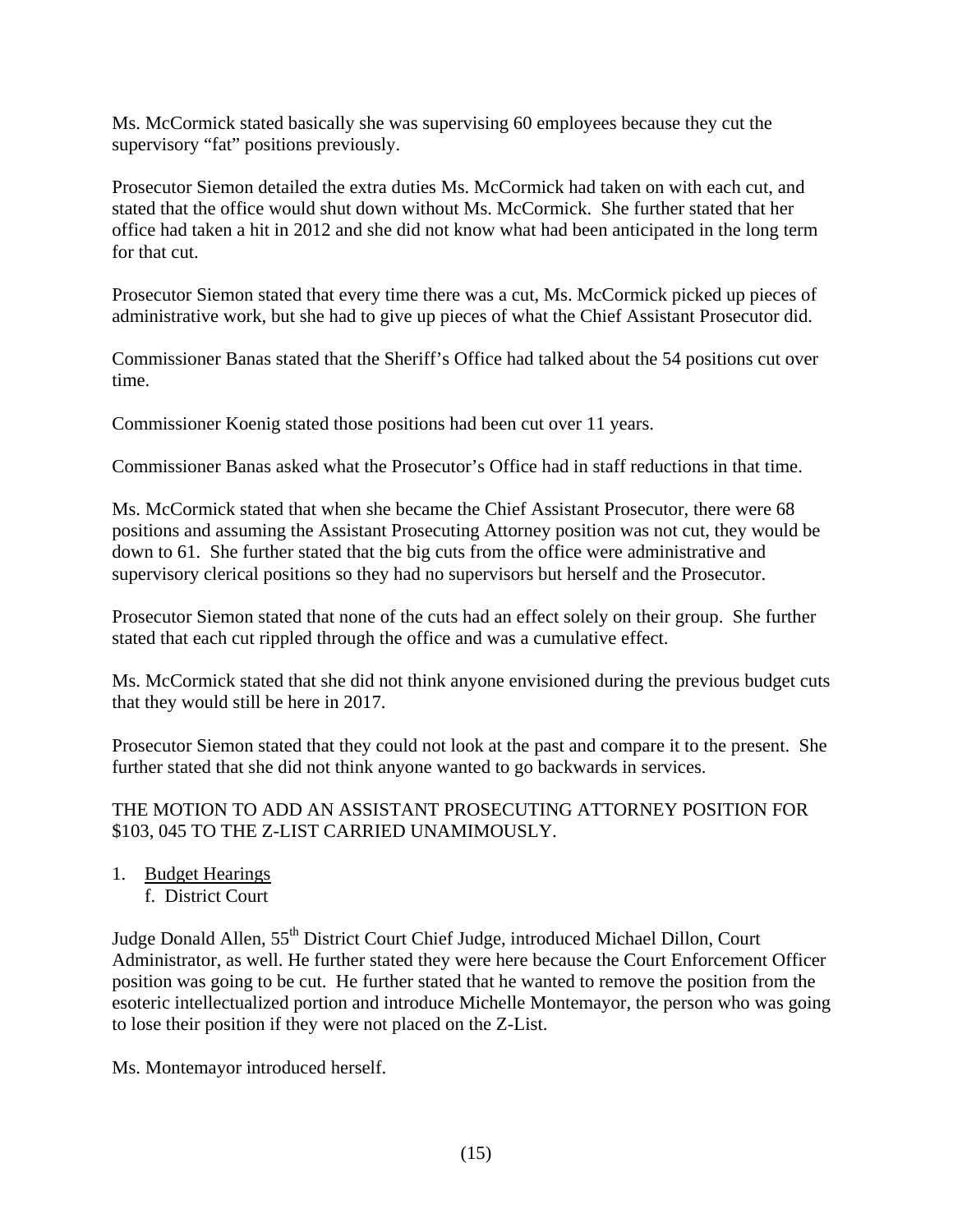Judge Allen stated this was an important position because while they were targeting approximately \$52,000 in reductions, Ms. Montemayor, as the sole person who worked the collections division, was worth her weight in gold in terms of the money she brings in. He further stated that the numbers provided were accumulated by Mr. Dillon, showed how much money she brought in. He further stated that his understanding was the savings to obtain the position again was approximately half of the \$52,000 due to the revenue the position brought in.

Ms. Morton stated that as this was a revenue collecting position, they assumed a \$26,000 loss in revenue, therefore if the position was restored the cost to restore would be \$26,000.

Judge Allen detailed the total amount collected by Ms. Montemayor for each month, and stated that the funds she collected went to the General Fund. He further stated that those funds would not have been collected if not for her efforts.

Judge Allen stated that they were just like everyone else in terms of looking at what could be cut, because they had no "fat" positions, in fact they had people on the floor doing the work of the clerk's office. He further stated that they did not have any administrator positions.

Judge Allen stated that having an identified collections officer working hard to collect the income due to the court increased the integrity of the court's orders. He further stated that when he ordered people to pay fines, he did not have the ability to make sure that was collected.

Judge Allen stated that was Ms. Montemayor's job and as they could see from the dollars she collected, she has been fairly phenomenal. He further asked if Commissioner Schafer remembered the CourtView program.

Commissioner Schafer stated he remembered the program very well.

Judge Allen stated that due to limitations with that program he could not provide numbers prior to Ms. Montemayor, but the numbers clearly showed she was fairly efficient at making sure she collected more than her fair share of fees.

Commissioner Crenshaw asked if there was an administrative cost added on top of the fees she collected.

Judge Allen stated there was not.

Commissioner Crenshaw asked if these fees were just general fees and fines the judges were assessing.

Judge Allen stated that the fines and fees she was able to collect went to the general fund.

Commissioner Crenshaw asked if there was a way to add administrative costs to pay a portion of her salary.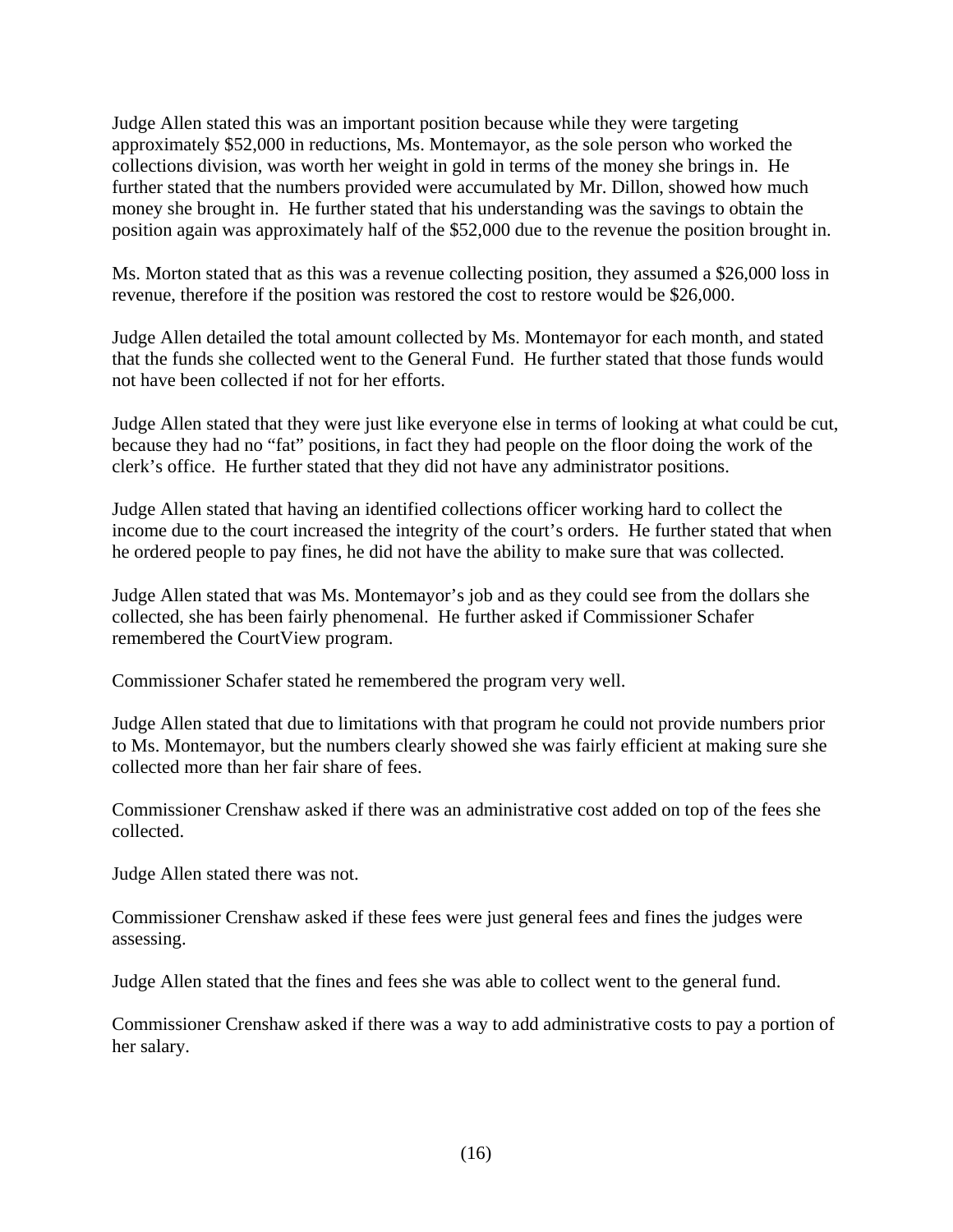Judge Allen stated that he understood that Commissioner Crenshaw was saying a surcharge would allow for her salary to be paid.

Commissioner Crenshaw stated he was asking if there was an administrative fee to pay for her services or could there be an administrative fee added.

Judge Allen stated there was not now, but that was an interesting idea. He further stated that they would probably have difficulty adding that because they already had a hard time collecting the fines owed.

#### Discussion.

Commissioner Schafer stated the cost of this was pretty minimal based on the return, and after the budget hearing there would be strong incentive to keep up the collection enforcement.

#### MOVED BY COMM. SCHAFER, SUPPORTED BY COMM. KOENIG TO ADD THE COURT ENFORCEMENT OFFICER IN THE AMOUNT OF \$26,617 TO THE Z-LIST.

Commissioner Banas asked how much the other people employed in collections at one time generated.

Judge Allen stated that looking back at 2013 that was the first time they had tracking because CourtView had limitations. He further stated that they could try to take a look at what they had from before and see what they were able to collect.

Commissioner Banas asked if that was with one person working in collections.

Judge Allen stated that they had always had one person. He further stated that it actually looked crazy when this position brought in all this money and only cost \$52,000, but they wanted to eliminate the position.

Mr. Dillon stated there was no enforcement without Ms. Montemayor, so the people that did not pay would sit there until the clerical staff could issue a warrant. He further stated that would cost more money in the long run.

Mr. Dillon stated that Ms. Montemayor got to these people early on rather than letting it go months and years because the likelihood of collection was low at that point.

Discussion.

Chairperson Hope asked where the budget cut detailed the lost revenue.

Discussion.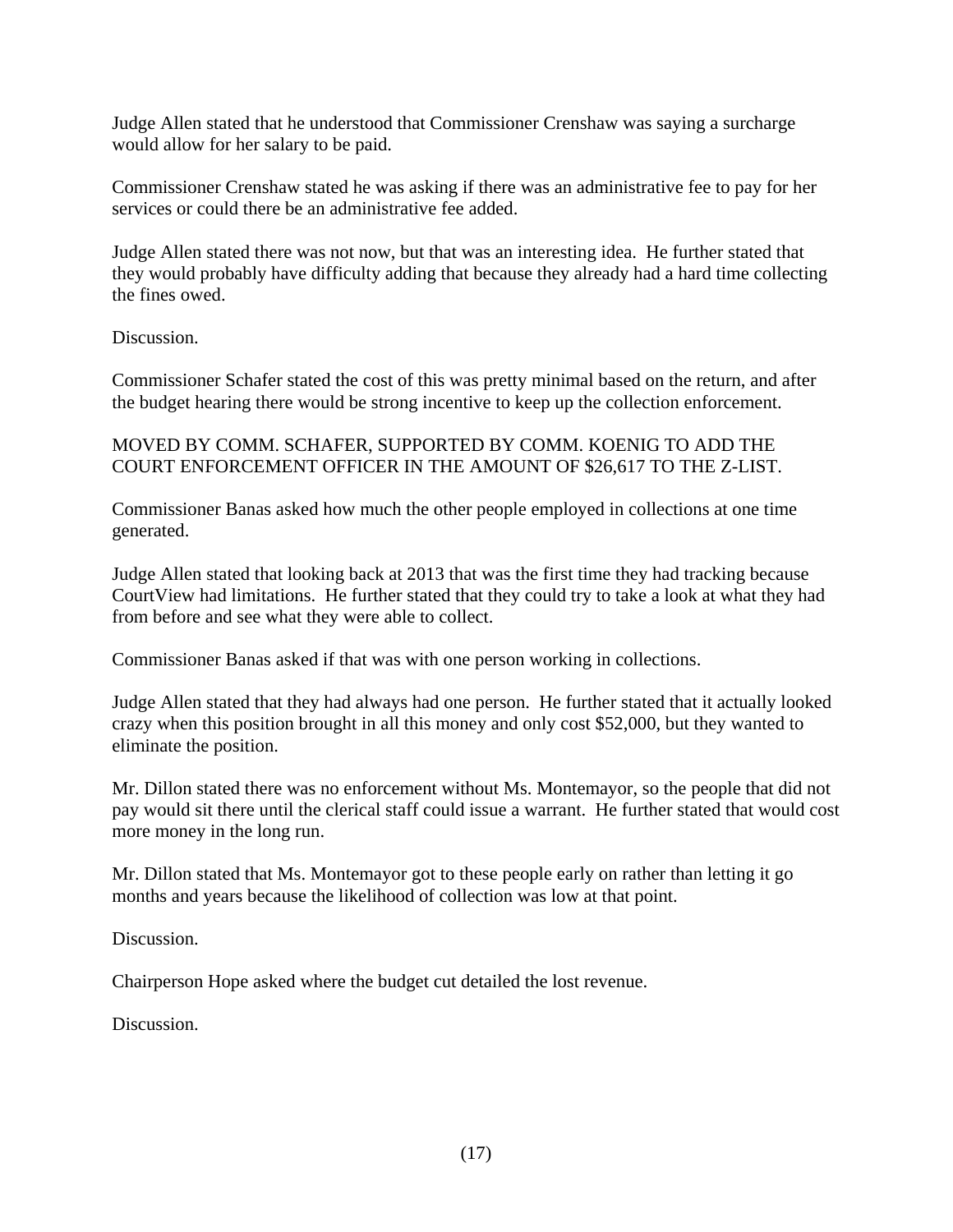Ms. Morton stated they only assumed a loss of \$26,000 because some of this revenue would be collected but it would take longer. She further stated that they did not think all the revenue would be lost but they could look elsewhere for cuts.

Discussion.

Commissioner Schafer stated that without this position the court was a laughing stock because there was no enforcement.

Judge Allen stated that was what he was saying earlier about the integrity of the court.

Commissioner Grebner stated that maybe the Controller could re-estimate the revenue lost based on this information.

Ms. Morton asked where they would get the lost \$26,000.

Commissioner Grebner asked if they could produce an estimate now that they had heard all of this information. He further stated that it sounded as if there was some miscommunication about the lost revenue.

Discussion.

Commissioner Hope stated nobody understood the gap between the projected loss of \$26,000 and the actual amounts that the position brought in.

Discussion.

Commissioner Koenig asked what percentage of the revenue would come in anyways.

Judge Allen said that was the problem, because they did not know.

Discussion.

Commissioner Koenig asked how many cases were involved.

Ms. Montemayor stated hundreds of cases, probably thousands easily.

Commissioner Koenig asked if that was exclusively what Ms. Montemayor did.

Ms. Montemayor stated that was correct.

Commissioner Koenig stated she assumed that 54A and 54B district courts did this as well.

Judge Allen stated he would hope so.

Discussion.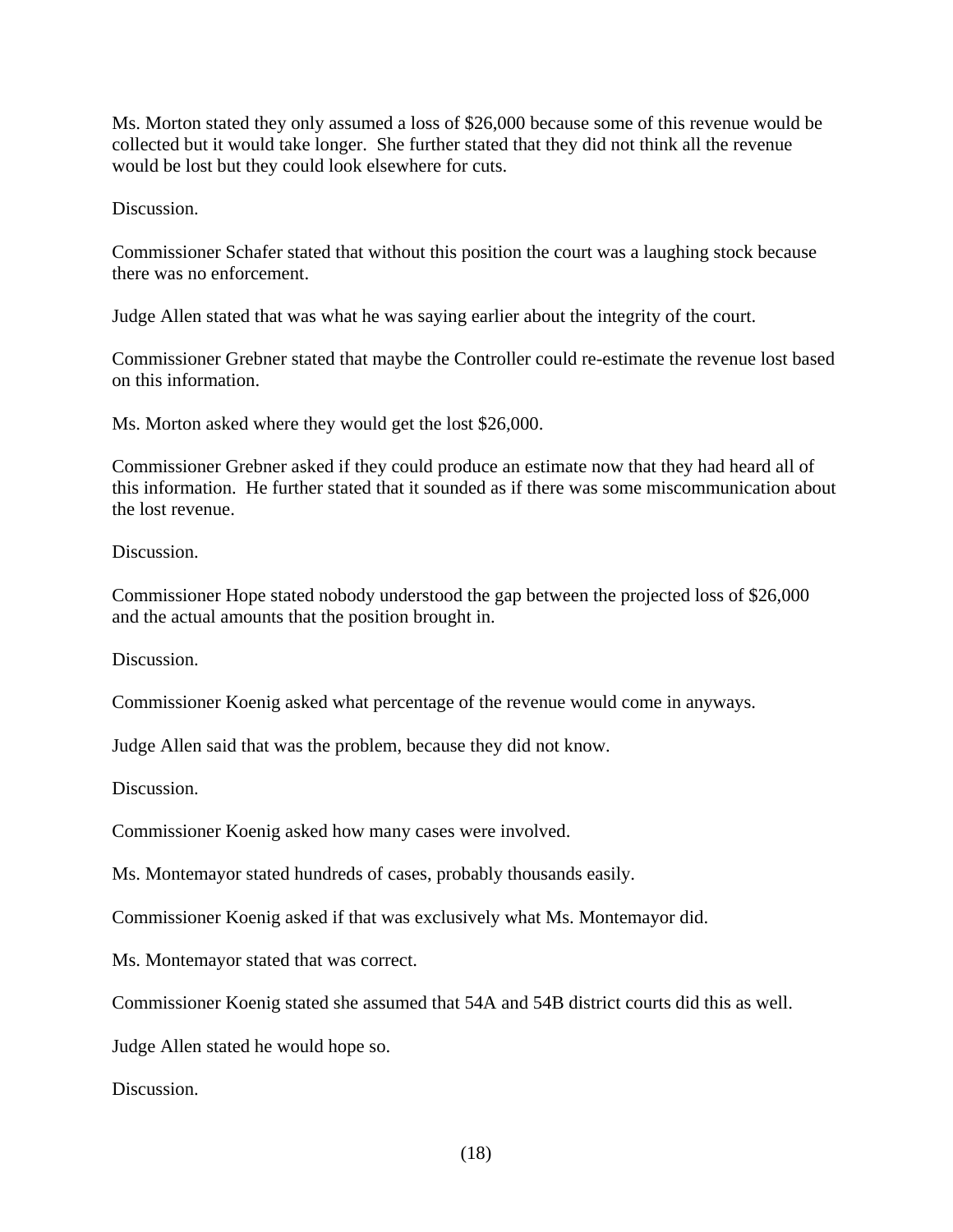#### THE MOTION TO ADD THE COLLECTION AGENT POSITION IN THE AMOUNT OF \$26,617 ON THE Z-LIST CARRIED UNANIMOUSLY.

Elizabeth Rios, Managing Attorney, introduced herself, Nicole Shannon, Supervising Attorney, and Jane Martineau, Local Grant Manager, of Legal Services of South Central Michigan.

Ms. Rios thanked the commissioners for including them in the budget for the last several years and for recognizing the vital work done with the funding the county has given. She further stated that they were able to represent and stabilize many groups of people facing a wide range of issues.

Commissioner Schafer stated that he appreciated their work, and asked what percentage of their total budget was the \$20,000. He further asked if they had other sources of revenue and relationships with other counties.

Ms. Martineau stated that the \$20,000 was not a huge amount of the office budget, but any local money stays local, so the \$20,000 went towards Ingham County only. She further stated they did get funding from Livingston County in the Lansing office.

Ms. Martineau stated that other offices got money from Washtenaw County, Hillsdale County and several other counties. She further stated that for their service area, Ingham County and Livingston County were the counties that contributed.

Ms. Rios stated that this money allowed them to serve all areas in Ingham County. She further stated that normally grants were limited to one area of civil law, but the money from Ingham County was for the entire population, which allowed them to take more cases from Ingham County and prioritize Ingham County residents.

Ms. Martineau explained the different service levels offered, and stated that they would not turn someone away but might provide more brief services. She further stated that they received federal, state, county and city funding, as well as grants.

Commissioner Crenshaw asked how many cases they had for Ingham County.

Ms. Martineau stated 800. She further stated that in the first half of the year, January to June, they served 373. She further stated she did not count cases until they were closed, and by the end of the year it would be more than double.

Commissioner Crenshaw asked what would happen if they did not fund the full \$20,000 but instead funded around \$10,000.

Ms. Martineau stated that would not cut down on the number of clients but would affect the level of services they could provide to those clients.

Ms. Rios stated it would affect the level of outreach they could do.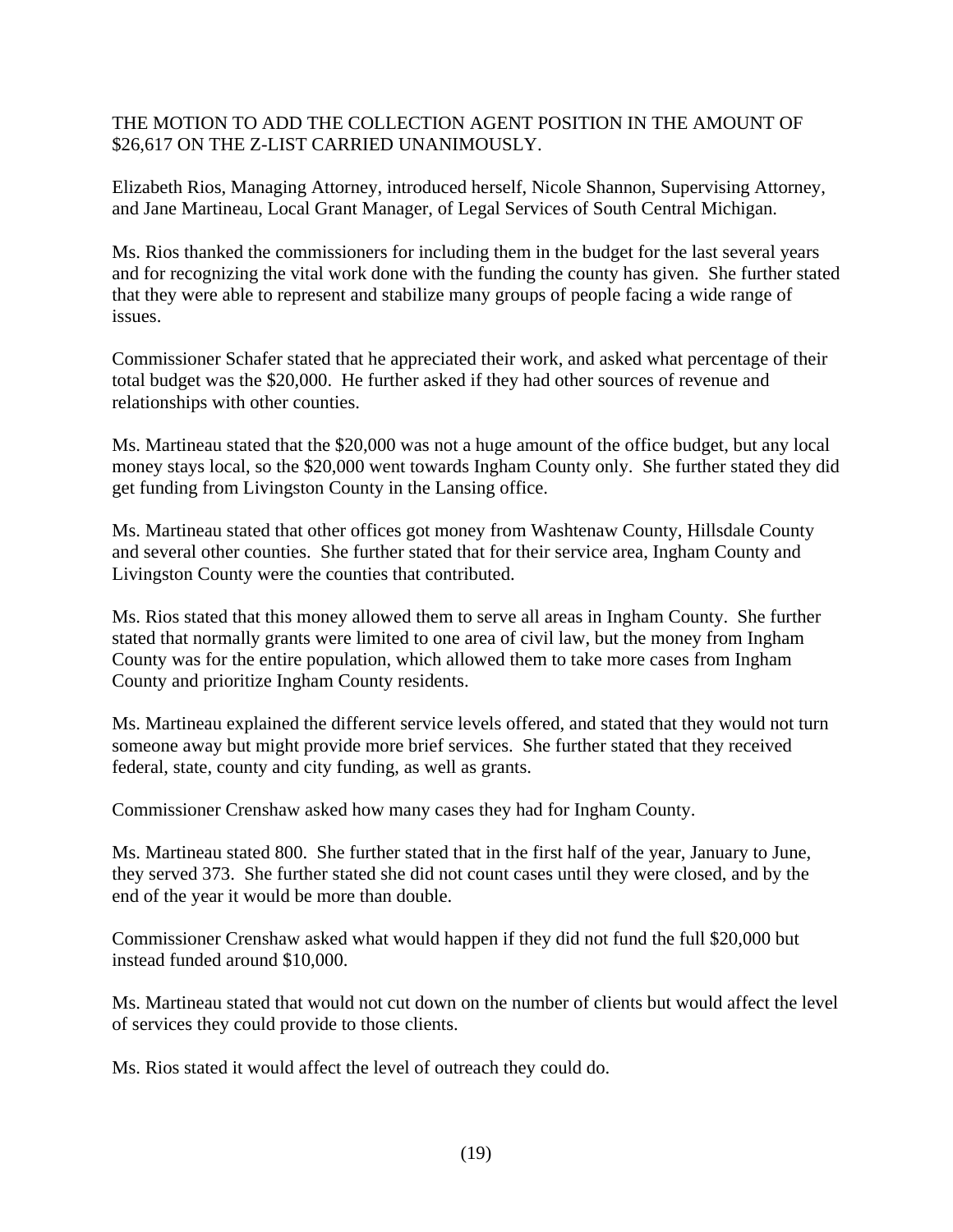Ms. Martineau stated they have a self-help option where they answer questions and guide the clients but those clients would not necessarily have as good of an outcome as they would if they had full representation.

Ms. Shannon stated that when there are cuts it hits those most vulnerable. She further stated that their clients had nowhere else to go as retaining private counsel was generally out of their reach.

Ms. Shannon stated that they would love to provide full representation to everyone but that was not possible. She further stated that when there were cuts it affected the level of service provided.

Commissioner Crenshaw asked what portion of the \$20,000 was for outreach efforts.

Ms. Rios stated they were very active and attended shelters, worked "Ask a Lawyer" events and homeless veteran events. She further stated that it was important for them to be seen, and in addition they did presentations to various offices so they had a direct line to legal services and could spread the word.

Discussion.

Ms. Rios stated that they were doing a fair housing training on September 19.

Discussion.

Commissioner Koenig asked how many attorneys they had.

Ms. Rios stated there will be 10 as they had two attorneys coming on board soon.

Commissioner Koenig asked what the definition of a case was for legal services.

Ms. Rios stated that a case was the range of their services. She further stated that any time someone called with a legal issue they addressed, the level of need could mean just asking questions or doing the entire process.

Commissioner Koenig asked if a case could be a phone call.

Ms. Rios stated it could be a phone call with legal advice given for a specific case.

Discussion.

Commissioner Sebolt stated that often the legislators get legal questions from constituents and give them the legal services information. He further stated that maybe constituents were using them more than we know of.

Commissioner Banas asked what their overall budget was, whether they had other contributors and if they had any other source of funding.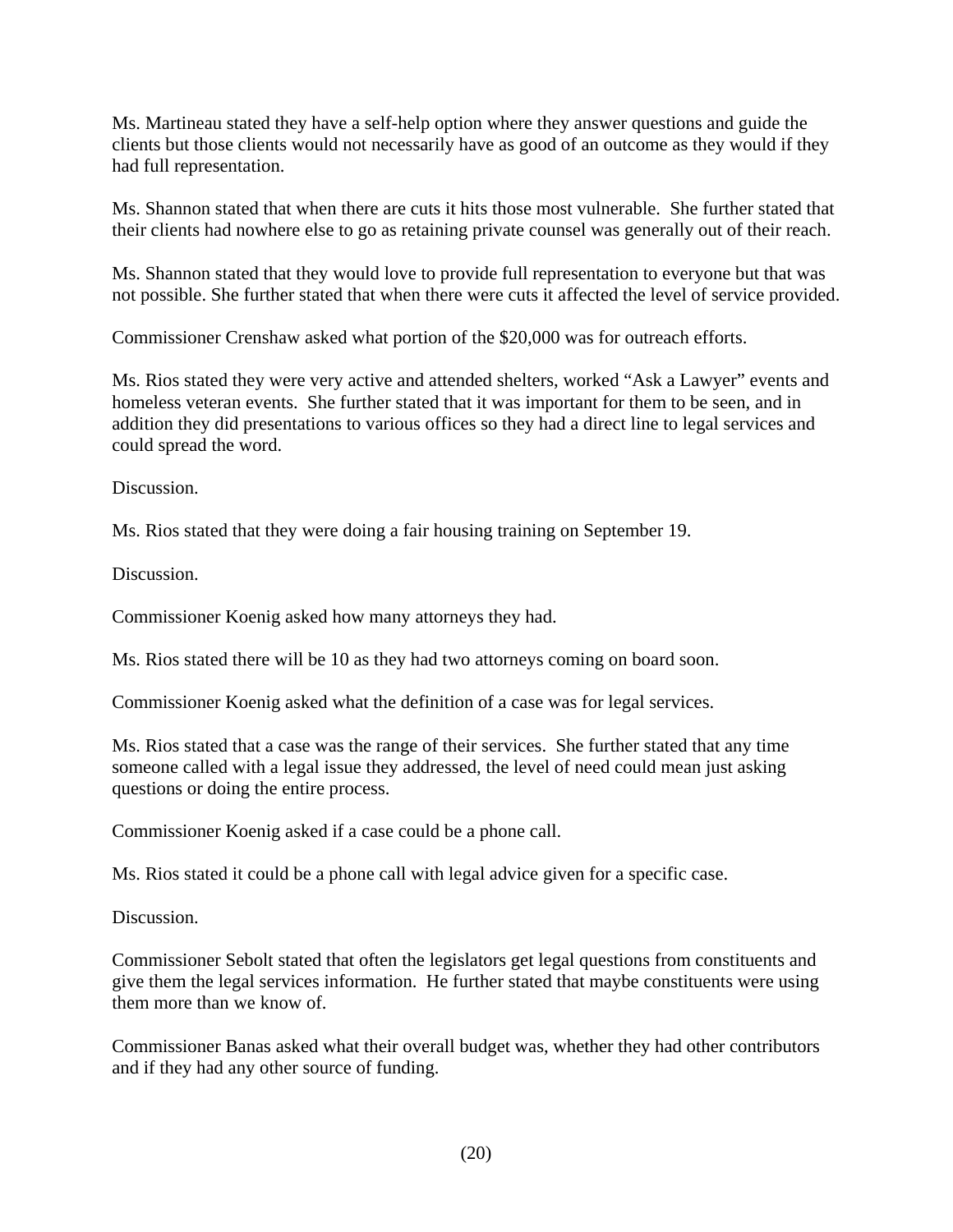Ms. Martineau stated their budget was roughly \$900,000. She further stated that they were currently trying to increase the contributions from friends of legal aid and had asked attorneys in the area to contribute.

Discussion.

Commissioner Celentino asked if Eaton County and Clinton County contributed.

Ms. Martineau stated that the Clinton County Bar Association contributed.

Commissioner Celentino asked if the Clinton County Board of Commissioners contributed.

Ms. Martineau stated that they had requested contributions from Eaton County repeatedly but had not requested from Clinton County.

Discussion.

MOVED BY COMM. KOENIG, SUPPORTED BY COMM. BANAS TO ADD \$20,000 IN FUNDING TO RESTORE THE 2017 FUNDING LEVEL FOR LEGAL SERVICES TO THE Z-LIST.

THE MOTION CARRIED UNANIMOUSLY.

Chairperson Hope recessed the meeting at 8:23p.m.

Chairperson Hope reconvened the meeting at 8:38p.m.

2. Final Ranking

MOVED BY COMM. CRENSHAW, SUPPORTED BY COMM. SCHAFER TO ADD THE Z-LIST ITEMS IN THE FOLLOWING RANKING ORDER AND RECOMMEND THE CONTROLLER LOOK AT THE DISTRICT COURT ENFORCEMENT OFFICER REVENUE:

- 1. Corrections Officer Sheriff \$90,000
- 2. Court Enforcement Officer District Court \$26,617
- 3. Corrections Officer (2) Sheriff \$90,000
- 4. Assistant Prosecuting Attorney Prosecutor \$103,435
- 5. Corrections Officer (3) Sheriff \$90,000
- 6. Restore 2017 funding level Legal Services \$20,000
- 7. Command Post Trailer Sheriff \$50,000

# THE MOTION CARRIED UNANIMOUSLY.

THE MOTION TO ADOPT THE CONTROLLER'S RECOMMENDED BUDGET, WITH CORRECTIONS AS REFLECTED, AND AS AMENDED, CARRIED UNANIMOUSLY.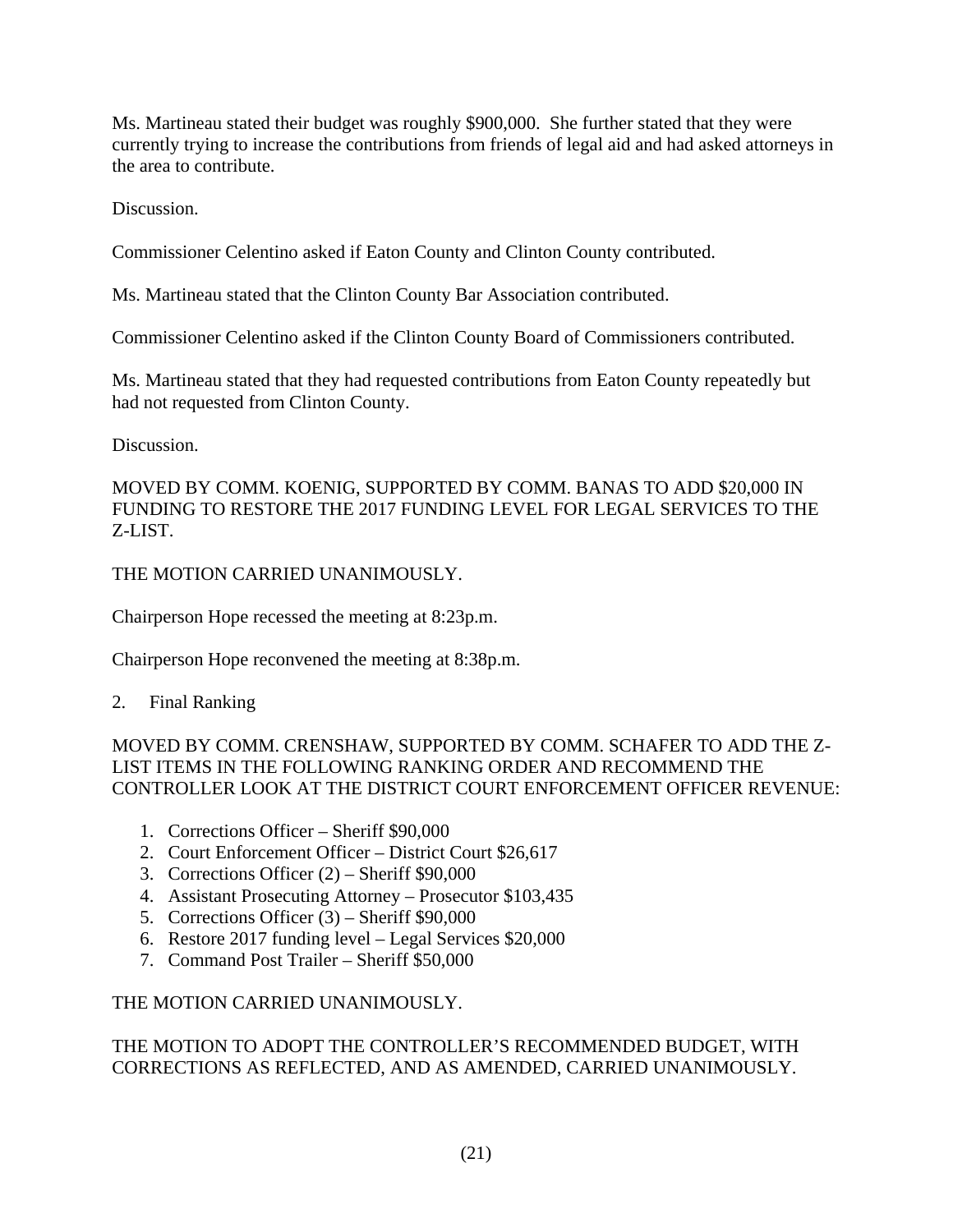#### Announcements

Chairperson Hope stated that she appreciated the department heads and their diligence in coming up with budgets. She further stated that the budget process was really hard this year and she did not want anyone to think the funding was a reflection of the commissioners' opinion of services.

#### Public Comment

Sally Auer, UAW Chair, stated that the UAW was still opposed to privatization in general, however desperate times called for desperate measures. She further stated that this privatization had been tried many times over the years but it had never been the perfect situation as it had been this time.

Ms. Auer stated that while the UAW did not like this issue, they supported the Sheriff's Office in this effort. She further stated that if this did not work, those positions would come back to the UAW.

Ms. Auer stated that the District Court position was also a UAW position and personally she did not understand how they would cut a revenue-generating position. She further stated that it was a position that had a body in it.

Ms. Auer stated that of the 23 total positions to be eliminated, 16 were UAW positions. She further stated that she would say they were cutting from the bottom again, and pretty soon the triangle would be top-heavy.

Ms. Auer stated that as far as she was concerned, it was already top heavy and it was not stable if you only cut from the bottom. She further stated that she appreciated that 13 of the positions were not filled, and she would be working with HR to find positions for those whose positions were eliminated.

Ms. Auer stated that they had never recovered from the recession, and it was tough all over for everybody. She further stated that she appreciated the consideration and the time and the effort the commissioners were putting in, and she appreciated the open lines of communication.

#### Adjournment

The meeting was adjourned at 8:45 p.m.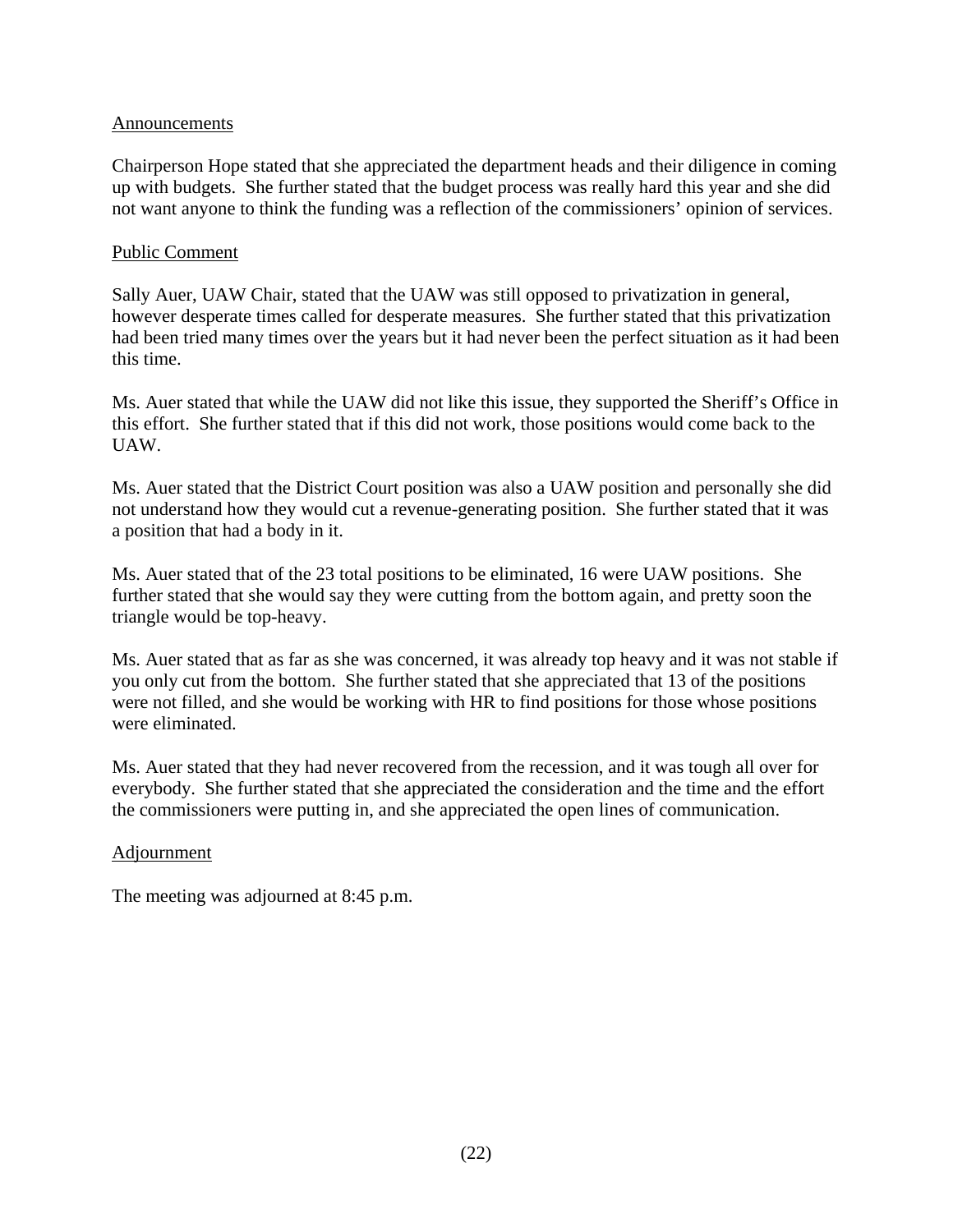# **SEPTEMBER 14, 2017 LAW & COURTS AGENDA STAFF REVIEW SUMMARY**

#### **RESOLUTION ACTION ITEMS:**

#### **The Deputy Controller recommends approval of the following resolutions:**

*1. Sheriff's Office – Resolution Authorizing Ingham County MCOLES Licensed Deputies, Firearms Instructors, And Deputies Assigned To The Hospital Guard Team To Enter Into A Firearm Purchase Program with the Ingham County Sheriff's Office*

This resolution will authorize the Ingham County Sheriff's Office to purchase firearms and related equipment for each MCOLES licensed Deputy, firearms instructor, and hospital guard team member through the Firearms Purchase Program and provide Ingham County with Law Enforcement services while maintaining the industry firearms standard. This firearms purchase program will be similar to the ones instituted by Board Resolution in 2013 and 2015. The only modifications are the addition of hospital guard team members to the authorized list of participants and the availability of safes for secure storage. The firearms and accessories available to this new group will be restricted based on the needs and expectations of that assignment.

The Ingham County Sheriff's Office Firearms Purchase Program would run from October 2017 through October 2019 totaling up to 120 Officers' rifles, firearms, safes, and firearm accessories purchased at a rate of no more than \$3,500 per officer consistent with their assignment, for a total of up to \$420,000. This program will be funded from the employee benefit fund to be reimbursed by employees via payroll deduction.

#### *2. Homeland Security and Emergency Management – Resolution to Purchase a Portable Radio for the Ingham County Office of Homeland Security and Emergency Management*

The FY 2016 Region 1 Homeland Security Funds grant was approved by Resolution 16-451. This resolution will authorize a portion of these funds to purchase one portable radio for the Ingham County Office of Homeland Security and Emergency Management at a total cost of \$4,646.47 from the Harris Corporation. This radio will allow for interoperability with regional partners during mutual aid response.

#### *3a. Circuit Court – Resolution to Accept the FY 2018 Swift and Sure Sanctions Probation Program Grant, Continue the Grant Funded Three-Quarter Time SSSPP Case Management Coordinator Position, and Enter into Subcontracts*

This resolution will accept the Swift and Sure Sanctions Probation Program (SSSPP) grant award for the time period October 1, 2017 through September 30, 2018. The amount of the award is not yet known (the requested amount was \$218,213.90), but that information should be available before the September 26 Board of Commissioners meeting. The resolution will also authorize the continuation of the threequarter time SSSPP Case Management Coordinator position and entering into subcontracts for the grant period.

Subcontracts are to be approved as follows, collectively not to exceed \$139,251.50; representation by a defense attorney; substance abuse evaluations to be provided by Wellness, Inx.; day reporting services to be provided by NorthWest Initiative – ARRO; drug treatment, mental health treatment, anger management, domestic violence counseling services, and transitional housing to be provided by Community Programs, Inc., Pine Rest Christian Mental Health Services, Kalamazoo Probation Enhancement Program, Inc., National Council on Alcoholism, Cristo-Rey, CEI-CMH House of Commons, Freedom Through Counseling, Cristo-Rey, and RISE Recovery Community; drug testing services to be provided by A.D.A.M.; and electronic monitoring services to be provided by Sentinel.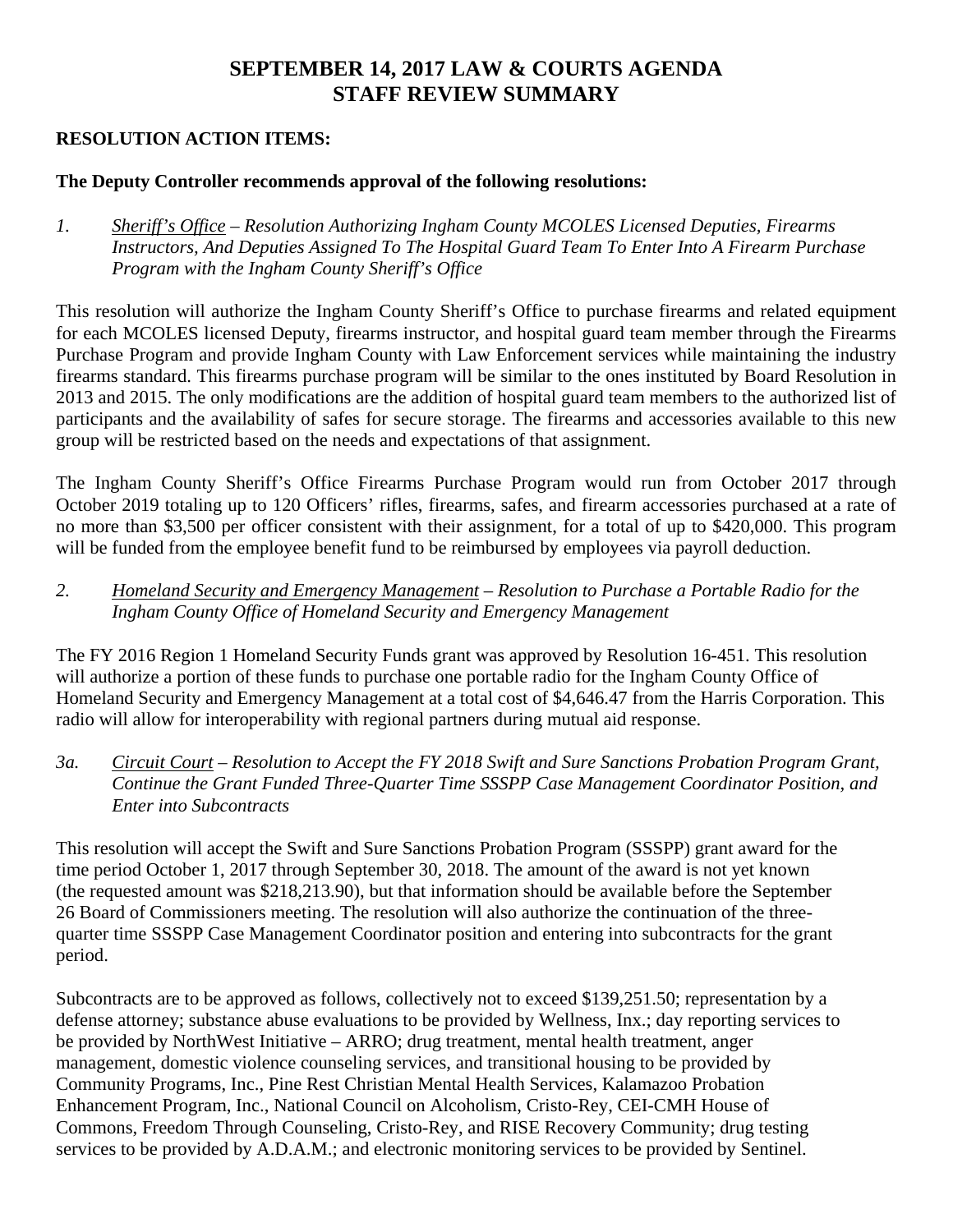*3b. Circuit Court – Resolution to Accept the FY 2018 Felony Michigan Mental Health Court Grant Program Operational Grant, Continue the Grant Funded Three-Quarter Time ICEA Court Professional 5 Mental Health Court – Court Services Coordinator Position, and Enter into Subcontracts*

This resolution will accept the Felony Michigan Mental Health Court Operational Grant award for the time period October 1, 2017 through September 30, 2018. The amount of the award is not yet known (the requested amount was \$275,652.77), but that information should be available before the September 26, 2017 Board of Commissioners meeting. This will also authorize the continuation of the three-quarter time Mental Health Court – Court Services Coordinator position and entering into subcontracts for the grant period.

Subcontracts will be approved as follows:

- mental health treatment services to be provided by CMHA/CEI (not to exceed \$133,050.60)
- drug testing services to be provided by A.D.A.M.; electronic monitoring services to be provided by Sentinel; representation by a defense attorney; ancillary services to be provided by Northwest Initiative – ARRO; substance abuse assessments to be provided by Wellness, Inx; mental health services to be provided by Prevention and Training Services (PATS), Par Rehab Services, and Professional Psychological Services; and transitional housing to be provided by RISE Recovery Community or Pinnacle (collectively not to exceed \$58,559.17)
- *4. Animal Control Resolution to Endorse Senate Bill 416*

This resolution would endorse Senate Bill 416. The bill would amend Michigan's animal fighting statute by giving animal control agencies the option of adopting or transferring for the purpose of adoption animals used or trained for fighting or their offspring. The current law prohibits these activities. If this bill passes, animal control agencies will still have the option to euthanize these animals, but will be less limited in disposition options.

See attached for additional detail.

# *5. Human Resources – Resolution Setting Probate Judges Annual Salaries*

This resolution will approve a three percent increase to the annual salary of the probate judges effective October 1, 2017. Michigan Supreme Court, State Court Administrator, provided a memorandum dated August 16, 2017, providing clarification on Public Act 31 of 2016, which provides that judges' annual salaries be increased.

The financial impact of a three percent increase for each of the two Probate Judges is \$1,060 for the remainder of 2017 and \$3,180 for 2018.

See attached for additional detail.

# **DISCUSSION ITEM:**

*6. Law and Courts Committee – MIDC Compliance Plan: Transition to Public Defender Office*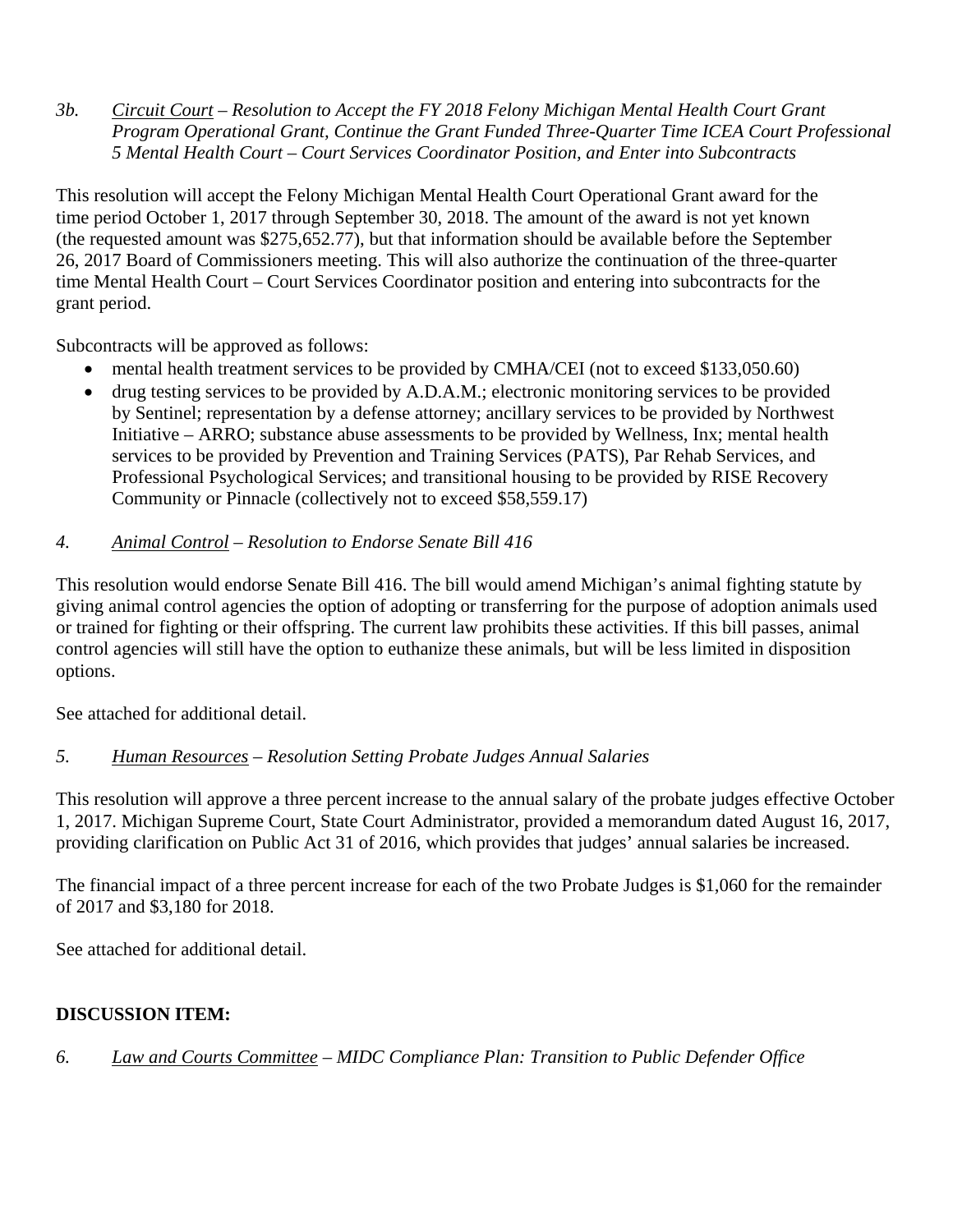#### **Agenda Item 1**

<span id="page-25-0"></span>

| TO:   | Law & Courts Committee<br><b>Finance Committee</b>                                                                                                |
|-------|---------------------------------------------------------------------------------------------------------------------------------------------------|
| FROM: | Chief Deputy Jason Ferguson, Ingham County Sheriff's Office                                                                                       |
| DATE: | August $15^{\text{th}}$ 2017                                                                                                                      |
| RE:   | A FIREARMS PURCHASE PROGRAM AUTHORIZING DEPUTIES TO<br>ACCESSORIES<br>FIREARMS<br><b>AND</b><br>PURCHASE<br>- VIA<br><b>PAYROLL</b><br>DEDUCTION. |

The Ingham County Sheriff's Office has previously utilized a firearms purchase program under resolutions 13-082 and 15-023. Each of these resolutions has allowed qualifying members of the Sheriff's Office to purchase firearms and related accessories that are specific to their job functions. This equipment allows our staff to stay up to date on the industry standard for the demands and expectations of our field.

This firearms purchase program will be similar to the ones instituted in 2013 (13-082) and 2015 (15-023). The only modification is the addition of hospital guard team members to the authorized list of participants and the availability of safes for secure storage. The firearms and accessories available to this new group will be restricted based on the needs and expectations of that assignment. This addition increases the initial cost of the program compared to previous purchase programs. This increase has been cleared by Financial Services and will be recovered via the standard payroll deduction.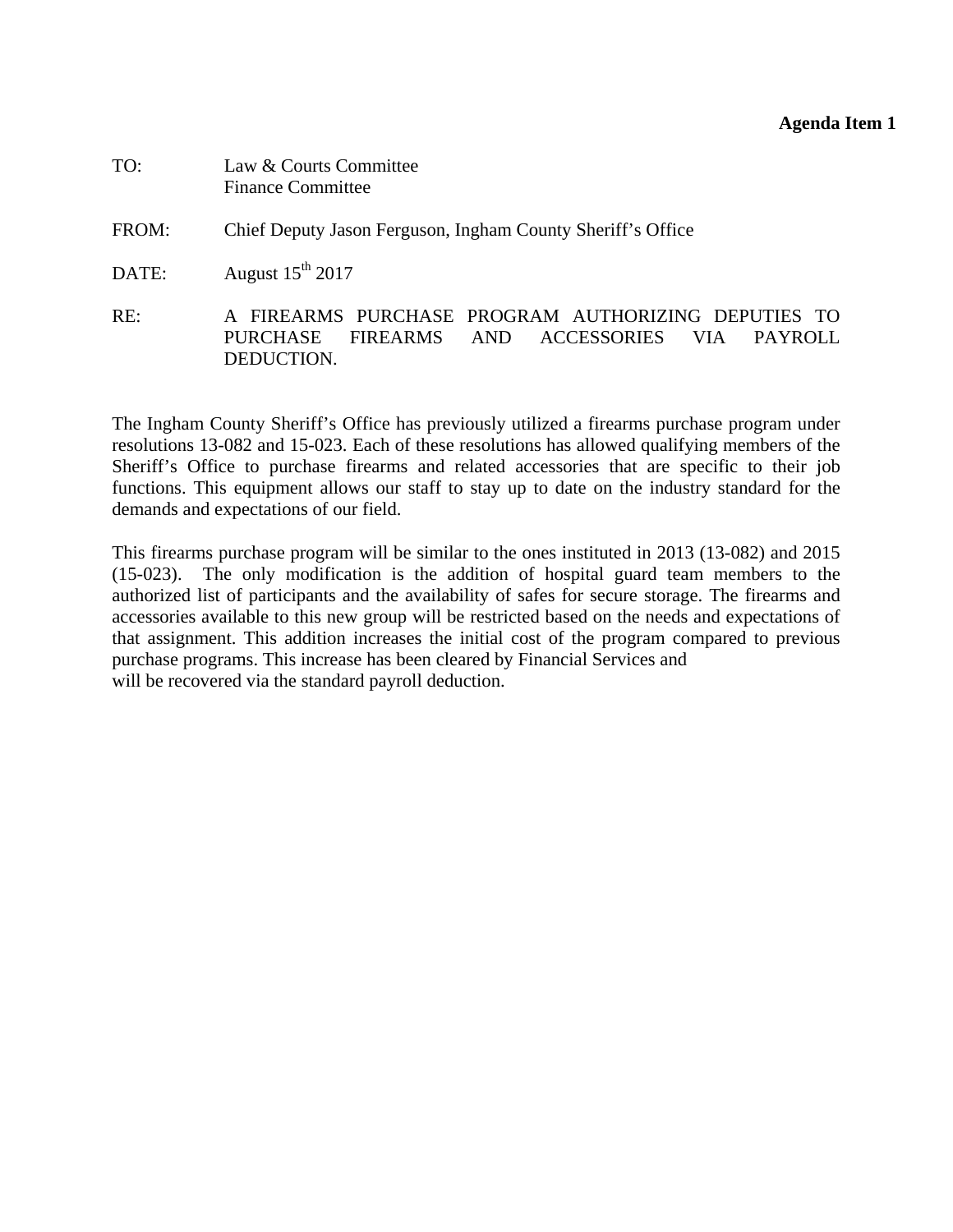Introduced by the Law and Courts and Finance Committees of the:

#### INGHAM COUNTY BOARD OF COMMISSIONERS

#### **RESOLUTION AUTHORIZING INGHAM COUNTY MCOLES LICENSED DEPUTIES, FIREARMS INSTRUCTORS, AND DEPUTIES ASSIGNED TO THE HOSPITAL GUARD TEAM TO ENTER INTO A FIREARM PURCHASE PROGRAM WITH THE INGHAM COUNTY SHERIFF'S OFFICE**

WHEREAS, Ingham County MCOLES licensed Deputies, firearms instructors, and hospital guard team members are required to utilize a firearm while in the course of their duties while employed by the Ingham County Sheriff's Office; and

WHEREAS, the Ingham County Sheriff's Office does not have the financial means to provide each licensed Deputy, firearms instructor, or hospital guard team member with the industry's standard of firearm and equipment; and

WHEREAS, by initiation of this program, the Sheriff's Office will lower county liability by allowing licensed Deputies, firearms instructors, and hospital guard team members to have the most current, up to date firearm technology systems; and

WHEREAS, this program is structured similar to the East Lansing Police Department, Meridian Township Police Department, Eaton County Sheriff's Office, Warren City Police Department, Montcalm County Sheriff's Office and Southfield Police Department, Officer/Deputy rifle or firearm purchase programs; and

WHEREAS, Ingham County licensed Deputies, firearms instructors, and hospital guard team members will enter an agreement to purchase individual rifles, safes, and firearms consistent with their assignment to maintain service to Ingham County while upholding the safety of the county citizens; and

WHEREAS, this program will allow Ingham County licensed Deputies, firearms instructors, and hospital guard team members to enter an agreement to purchase individual rifles, firearms, and secure safes consistent with their assignment for their ownership, but use said firearms to maintain service to Ingham County while upholding the safety of the county citizens; and

WHEREAS, the Ingham County Sheriff's Office Firearms Purchase Program would run from October 2017 through October 2019 totaling up to 120 Officer rifles, firearms, safes, and firearm accessories purchased at a rate of no more than \$3500.00 per officer consistent with their assignment for a total of up to \$420,000.00; and

WHEREAS, each individual licensed Deputy, firearms instructor, and hospital guard team member, shall pay back, via payroll deductions, the cost of said equipment over a two year period (52 paychecks).

THEREFORE BE IT RESOLVED, that the Ingham County Board of Commissioners hereby authorizes the Ingham County Sheriff's Office to purchase firearms and related equipment for each MCOLES licensed Deputy, firearms instructor, and hospital guard team member through the Firearms Purchase Program and provide Ingham County with Law Enforcement services while maintaining the industry firearms standard.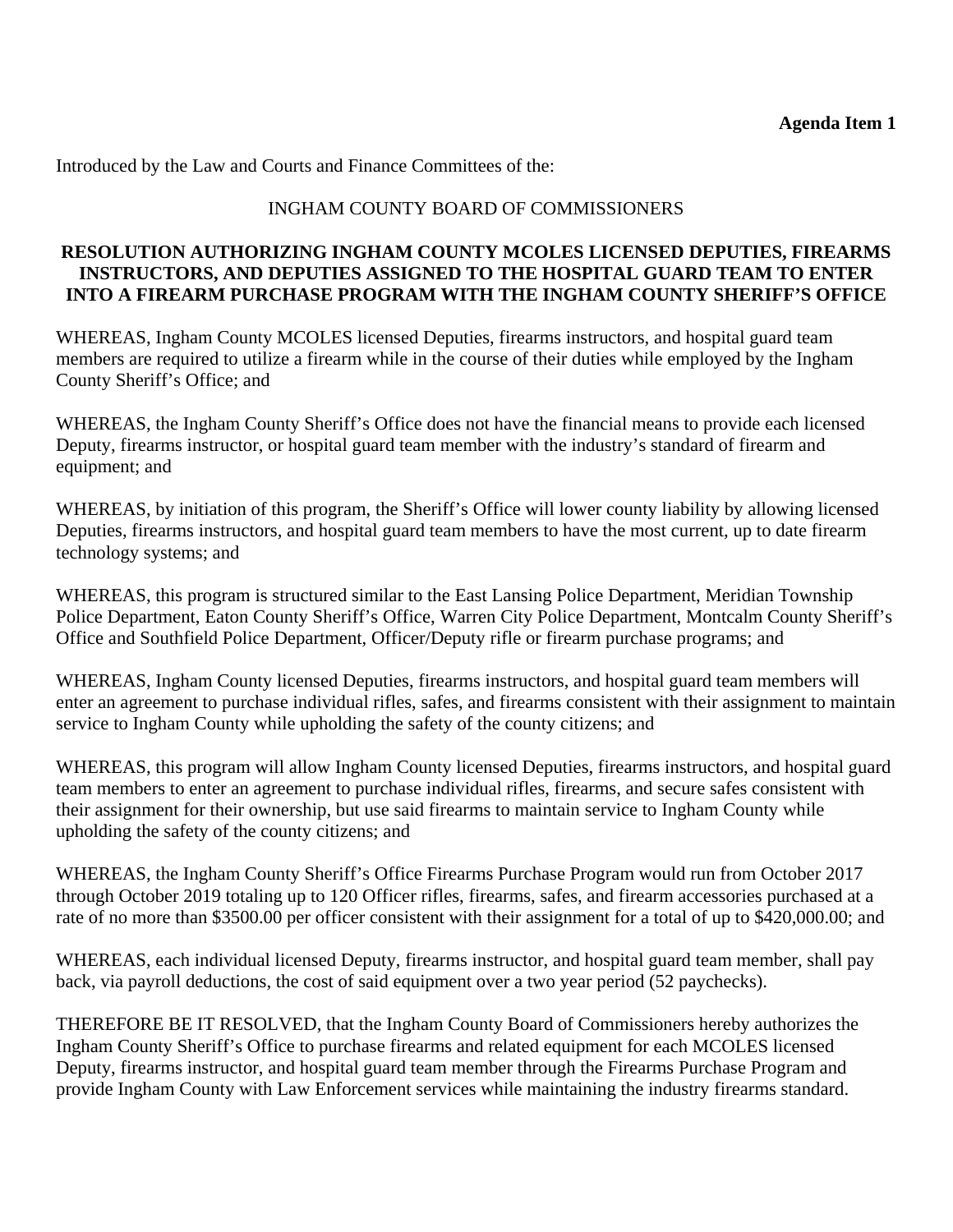BE IT FURTHER RESOLVED, that the Ingham County Sheriff's Office Firearms Purchase Program would run from October 2017 through October 2019 totaling up to 120 Officer's rifles, firearms, safes, and firearm accessories purchased at a rate of no more than \$3,500.00 per officer consistent with their assignment, for a total of up to \$420,000.00.

BE IT FURTHER RESOLVED, that this program will be funded with cash from the employee benefit fund to be reimbursed by employees.

BE IT FURTHER RESOLVED, that the Ingham County Board of Commissioners directs the Controller to make the necessary budget adjustments in the Ingham County Sheriff's Office 2017- 2019 budgets.

BE IT FURTHER RESOLVED, that the Sheriff's Office is authorized to establish an agreement with the unions representing employees that will participate in the program to clarify the voluntary nature of the program and potential forfeiture of funds if not paid in full or if an employee does not remain employed for the full two year period.

BE IT FURTHER RESOLVED, that the Chairperson of the Ingham County Board of Commissioners and the Sheriff are authorized to sign any necessary contract documents consistent with this resolution and approved as to form by the County Attorney.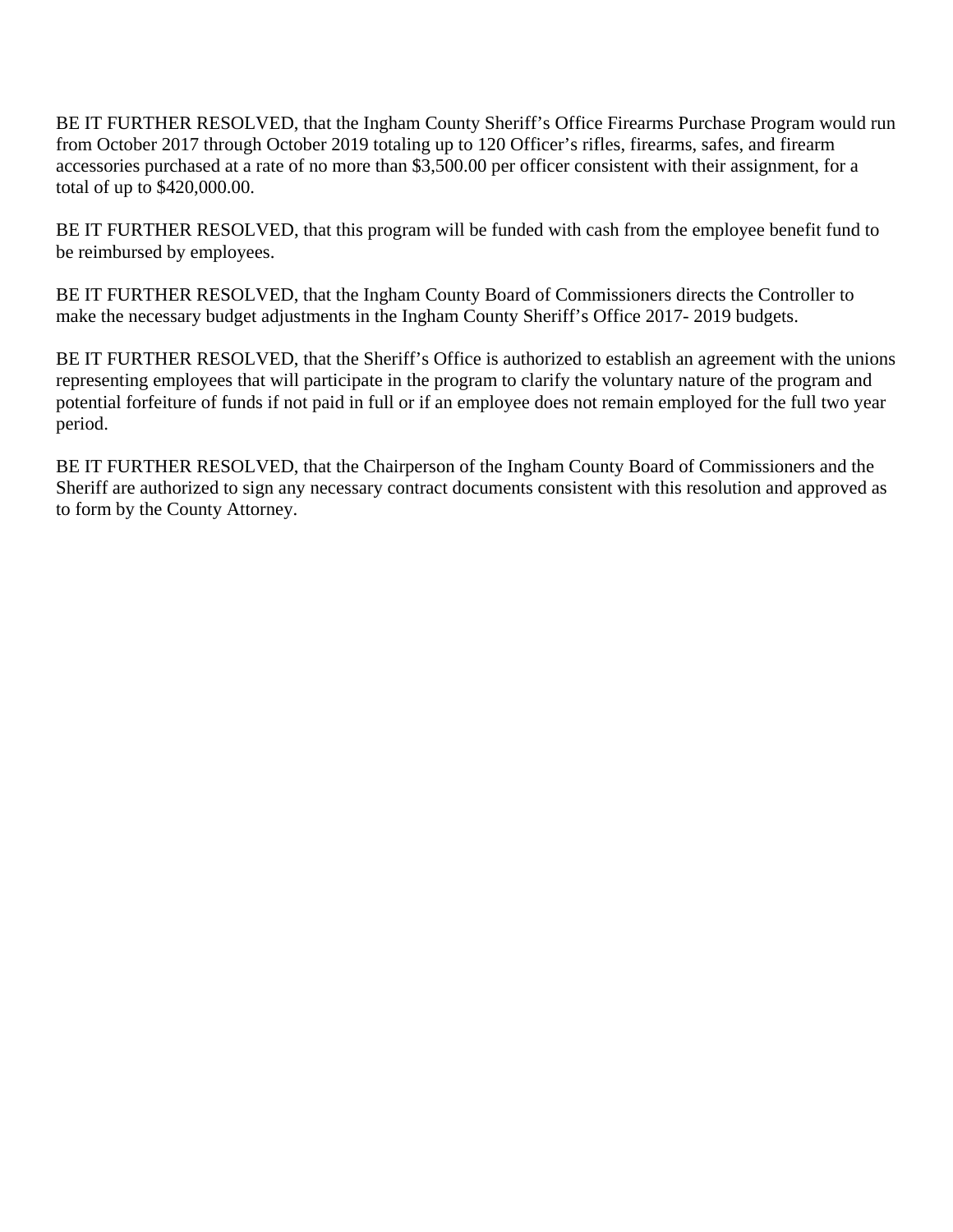# **Agenda Item 2**

<span id="page-28-0"></span>

| TO:   | <b>LE Committee</b><br><b>Finance Committee</b>                                                                         |
|-------|-------------------------------------------------------------------------------------------------------------------------|
| FROM: | Sergeant Mary Hull, Ingham County Office of Homeland Security and<br><b>Emergency Management</b>                        |
| DATE: | July 14, 2017                                                                                                           |
| RE:   | RESOLUTION TO PURCHASE A PORTABLE RADIO FOR THE INGHAM<br>COUNTY OFFICE OF HOMELAND SECURITY & EMERGENCY<br>MANAGEMENT. |

The Ingham County Office of Homeland Security and Emergency Management has applied for and been approved for FY2016 Region 1 Homeland Security Funds (Resolution 16-451). A portion of these funds will be used to purchase one portable radio for the Office of Homeland Security & Emergency Management. This radio would allow for interoperability with regional partners during a mutual aid response.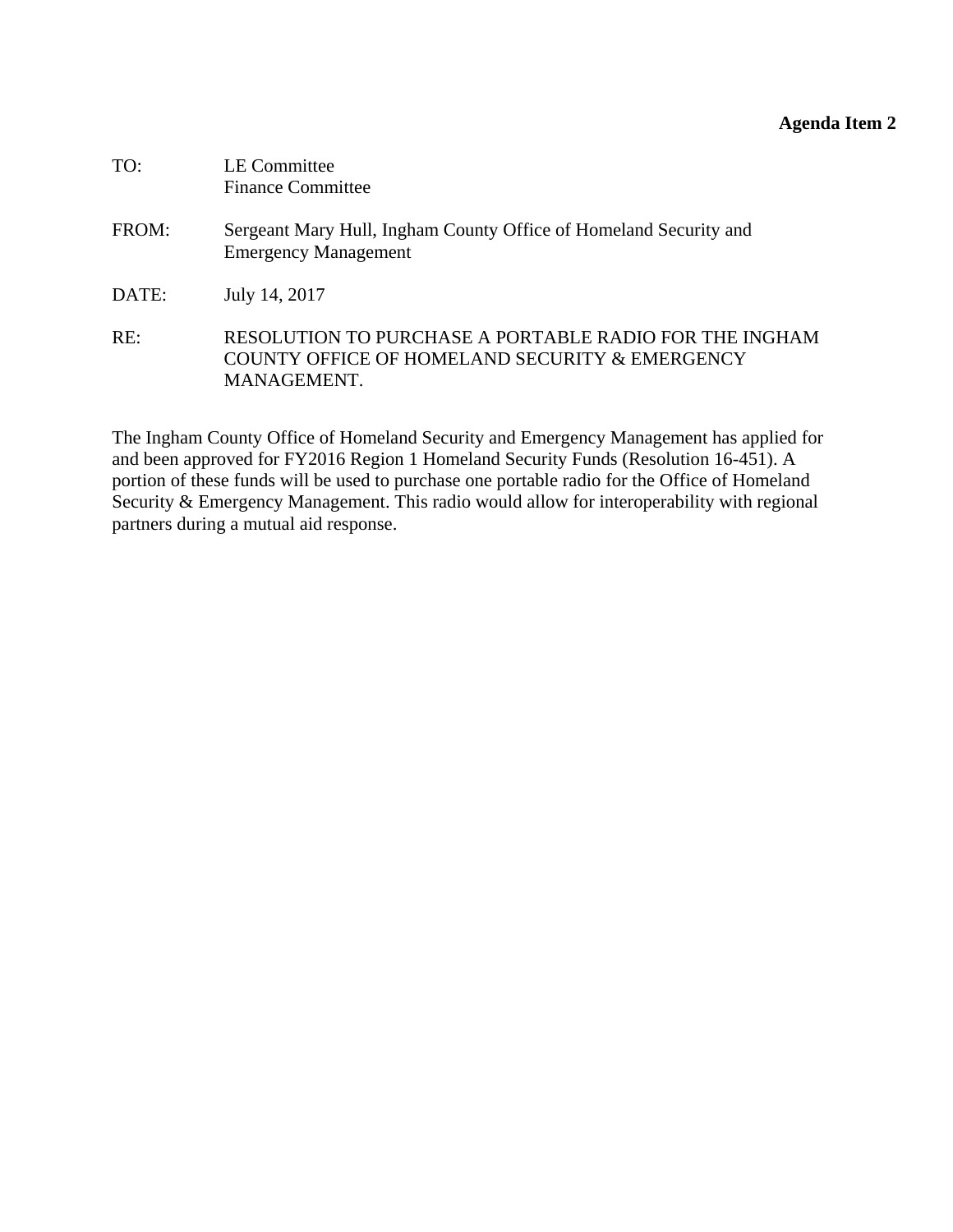Introduced by the Law & Courts and Finance Committees of the:

### INGHAM COUNTY BOARD OF COMMISSIONERS

#### **RESOLUTION TO PURCHASE A PORTABLE RADIO FOR THE INGHAM COUNTY OFFICE OF HOMELAND SECURITY & EMERGENCY MANAGEMENT**

WHEREAS, the Ingham County Office of Homeland Security & Emergency Management has previously applied for and been approved to receive pass through grant funds from the FY2016 Homeland Security Grant Program (HSGP); and

WHEREAS, the purpose of these grant funds is to purchase equipment and to provide training in the Homeland Security & Emergency Management field; and

WHEREAS, the following technology requests have been submitted and approved by the Michigan State Police Emergency Management and Homeland Security Division; and

WHEREAS, the purchase of this technology equipment will enhance the operational efficiency and capabilities of the Ingham County Homeland Security & Emergency Management Office.

THEREFORE BE IT RESOLVED, the Ingham County Board of Commissioners authorizes the purchase of the following technology equipment from the Harris Corporation using Homeland Security Grant Funding:

One Portable Radio for the Ingham County Office of Homeland Security & Emergency Management. Total cost - \$4,646.47

BE IT FURTHER RESOLVED, that the Ingham County Board of Commissioners authorizes the Board Chairperson to sign any necessary subcontract or purchase documents that are consistent with this resolution and approved as to form by the County Attorney.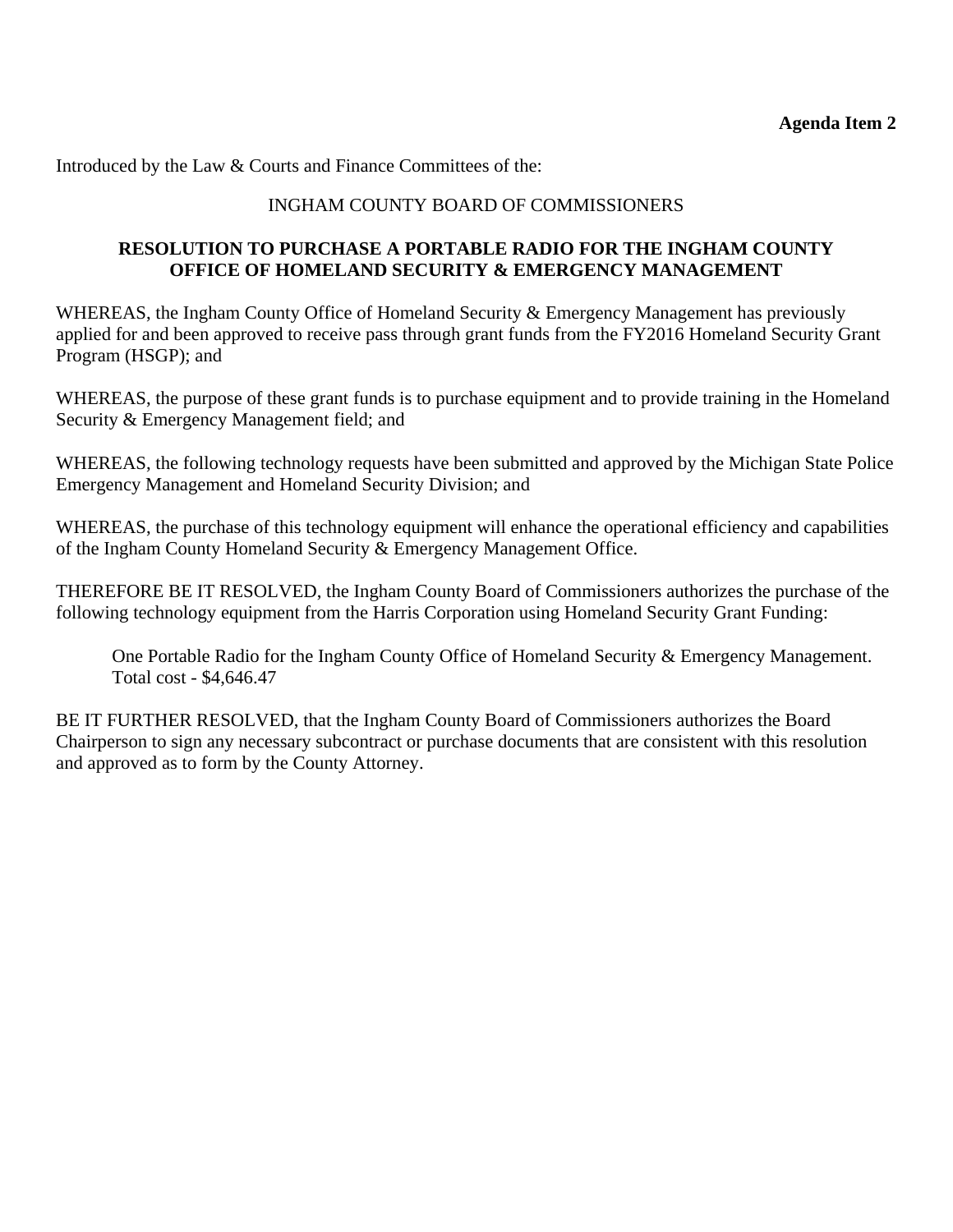#### **Agenda Item 3a**

# <span id="page-30-0"></span>**MEMORANDUM**

To: Law & Courts and Finance Committees

From: Rhonda K. Swayze

Date: September 5, 2017

Re: Swift and Sure Sanctions Probation Program 2017 - 2018 Operational Grant Award

The  $30<sup>th</sup>$  Circuit Court submitted an application to receive grant funds in the amount of \$218,213.90 from the State Court Administrative Office (SCAO) to continue the Swift and Sure Sanctions Probation Program (SSSPP). The award is for the grant period of October 1, 2017 through September 30, 2018. While we do not yet know the amount of our award, we anticipate having that information before the September 26, 2017, Board of Commissioners meeting. Once we are notified of the amount of the award, we will revise the award amount cited on the resolution, if necessary.

The SSSPP is an intensive supervision probation program that focuses on high-risk felony probationers with a demonstrated history of probation failures due to behavioral noncompliance or three or more probation violations. The primary goal is to increase compliance with probation terms by imposing certain, swift, and consistent sanctions for probation violations which is consistent with the County's long term objective of providing appropriate sanctions for adult offenders.

Through the enclosed Resolution, we are requesting that the Board of Commissioners accept the grant award, continue the three-quarter time SSSPP Case Management Coordinator position, and authorize entering into subcontracts for the 2017-1018 grant period.

cc: Hon. Clinton Canady Hon. Joyce Draganchuk Shauna Dunnings Hon. Janelle A. Lawless Lisa McCormick Carol Siemon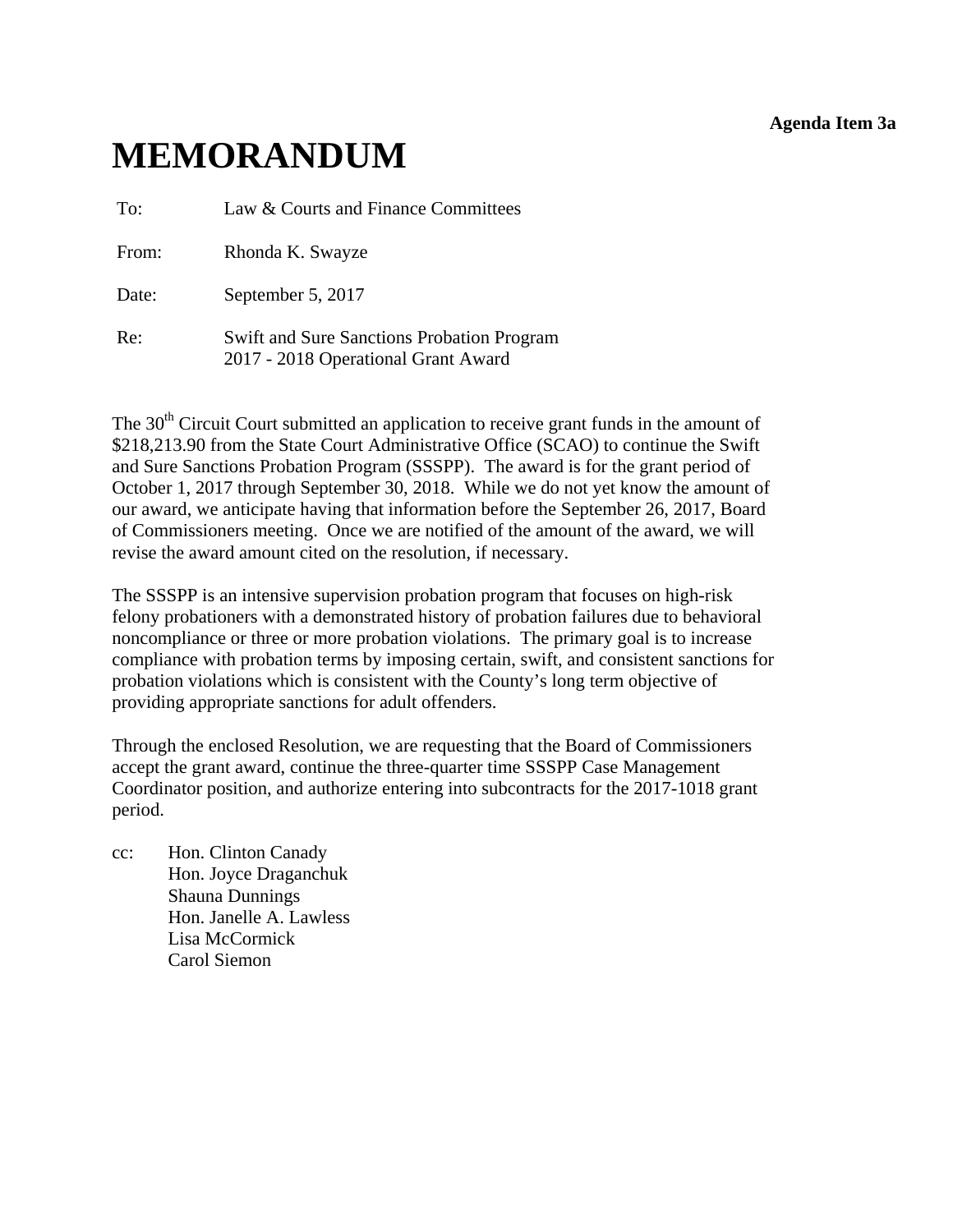Introduced by the Law & Courts and Finance Committees of the:

#### INGHAM COUNTY BOARD OF COMMISSIONERS

#### **RESOLUTION TO ACCEPT THE FY 2018 SWIFT AND SURE SANCTIONS PROBATION PROGRAM GRANT, CONTINUE THE GRANT FUNDED THREE-QUARTER TIME SSSPP CASE MANAGEMENT COORDINATOR POSITION, AND ENTER INTO SUBCONTRACTS**

WHEREAS, the  $30<sup>th</sup>$  Circuit Court has requested grant funds in the amount of \$218,213.90 from the State Court Administrative Office for the fiscal year of October 1, 2017 through September 30, 2018 to continue the Swift and Sure Sanctions Probation Program (SSSPP) Grant; and

WHEREAS, the primary goal of the SSSPP is to increase compliance with probation terms by imposing certain, swift and consistent sanctions for probation violations which is consistent with Ingham County's long term objective of providing appropriate sanctions for adult offenders; and

WHEREAS, \$74,106 of the grant award is for the grant funded salary and fringe benefits of a threequarter time SSSPP Case Management Coordinator position; and

WHEREAS, continuing the SSSPP Case Management Coordinator position initially referenced in Resolution 13-390 will assist the Circuit Court in achieving the goals and objectives stated above; and

WHEREAS, the 2018 SCAO Swift and Sure Sanctions Probation Program Grant provides for grant implementation services and participant treatment and services as follows: representation by a defense attorney; substance abuse evaluations to be provided by Wellness, Inx.; day reporting services to be provided by NorthWest Initiative – ARRO; drug treatment, mental health treatment, anger management, domestic violence counseling services and transitional housing to be provided by Community Programs, Inc., Pine Rest Christian Mental Health Services, Kalamazoo Probation Enhancement Program, Inc., National Council on Alcoholism, Cristo-Rey, CEI-CMH House of Commons, Freedom Through Counseling, Cristo-Rey, and RISE Recovery Community; drug testing services to be provided by A.D.A.M.; and electronic monitoring services to be provided by Sentinel, (collectively not to exceed \$139,251.50); and

WHEREAS, the subcontractors who will provide grant implementation services and participant treatment and services for the 2018 SCAO Swift and Sure Sanctions Probation Program Grant are willing and able to provide the services that the County requires.

THEREFORE BE IT RESOLVED, that the Ingham County Board of Commissioners accepts an amount up to \$218,213.90 once awarded by the SCAO for the Swift and Sure Sanctions Probation Program Grant which begins on October 1, 2017 and ends on September 30, 2018; authorizes continuation of the grant-funded three-quarter time SSSPP Case Management Coordinator; and authorizes entering into subcontracts for the 2018 SCAO Swift and Sure Sanctions Probation Program Grant from October 1, 2017 – September 30, 2018 with General Trial Division C-Level Court Appointed Counsel, Wellness, Inx, NorthWest Initiative – ARRO, Community Programs, Inc., Pine Rest Christian Mental Health Services, Kalamazoo Probation Enhancement Program, Inc., National Council on Alcoholism, Cristo-Rey, CEI-CMH House of Commons, Freedom Through Counseling, Cristo-Rey, RISE Recovery Community, A.D.A.M., and Sentinel, (collectively not to exceed \$139,251.50).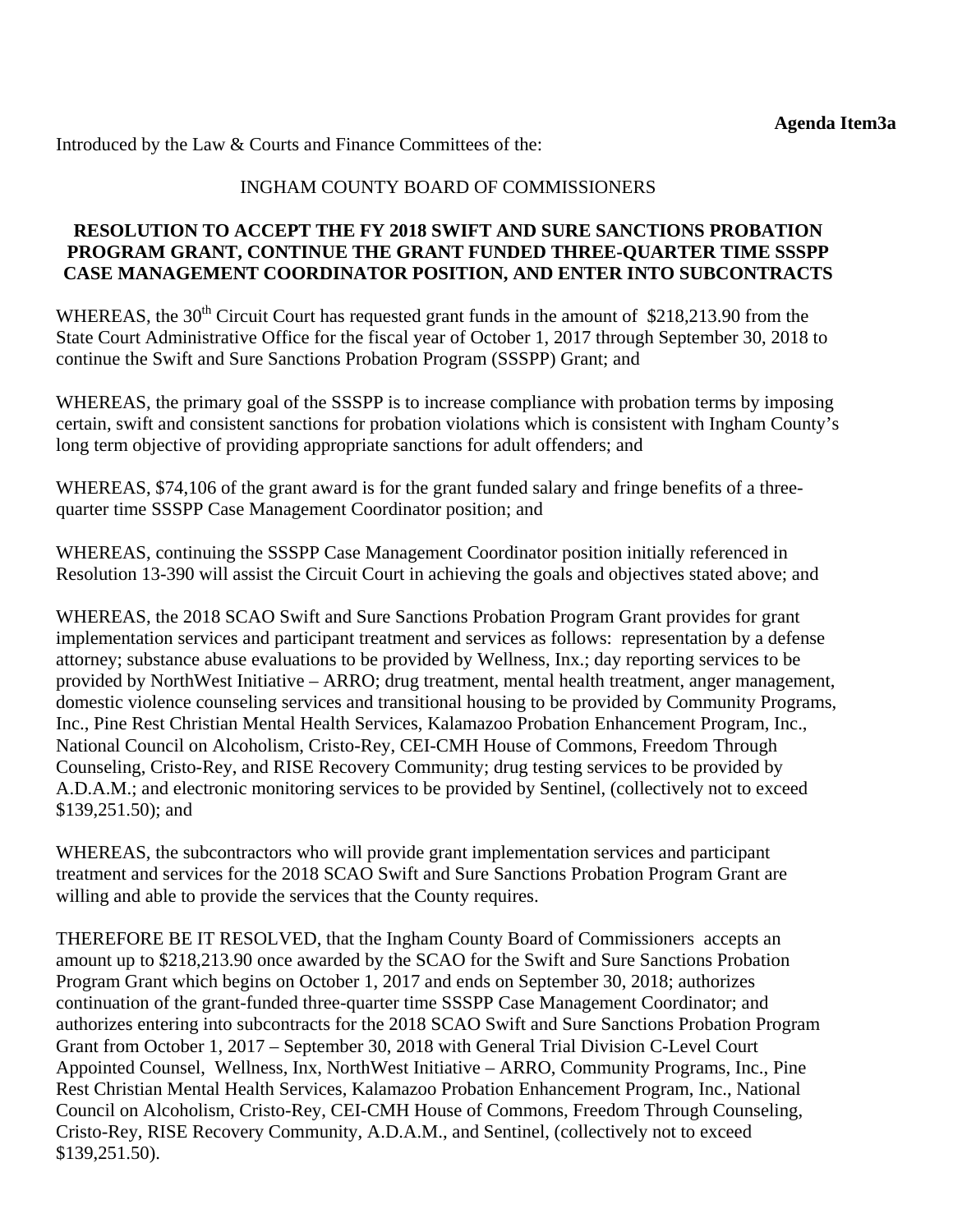BE IT FURTHER RESOLVED, that the Controller/Administrator is authorized to make any necessary adjustments to the 2017 and 2018 budget and position allocation lists consistent with this resolution.

BE IT FURTHER RESOLVED, that the Board Chairperson is authorized to sign any necessary contracts/subcontracts consistent with this resolution subject to approval as to form by the County Attorney.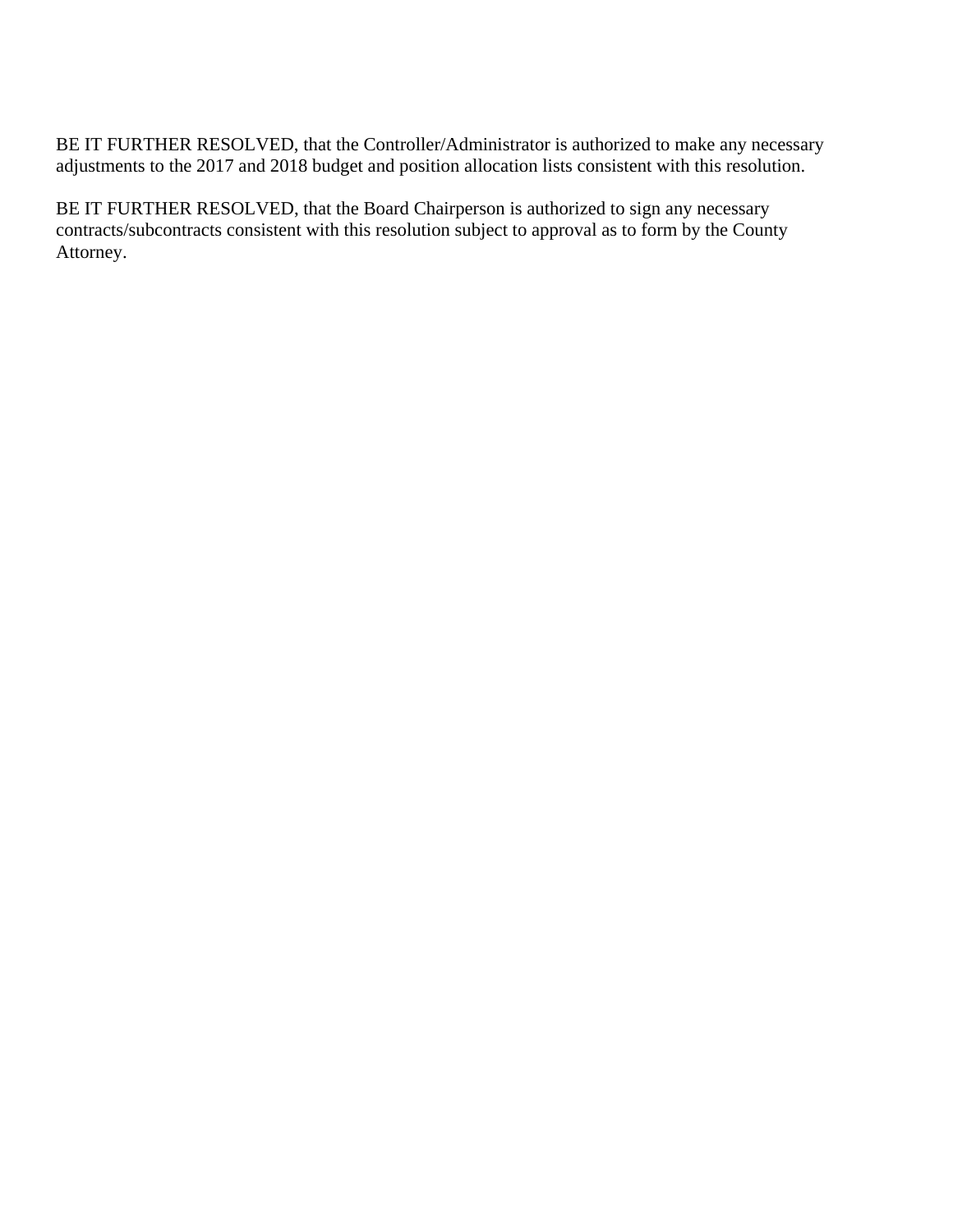**Agenda Item 3b** 

# <span id="page-33-0"></span>**MEMORANDUM**

| To:   | Law & Courts and Finance Committees                                                    |
|-------|----------------------------------------------------------------------------------------|
| From: | Rhonda K. Swayze                                                                       |
| Date: | September 5, 2017                                                                      |
| Re:   | Felony Michigan Mental Health Court Grant Program<br>2017-2018 Operational Grant Award |

The 30<sup>th</sup> Circuit Court submitted an application to receive grant funds in the amount of \$275,652.77 from the State Court Administrative Office (SCAO) to continue the Felony Michigan Mental Health Court Grant Program – Operational Grant. The award is for the grant period of October 1, 2017 through September 30, 2018. While we do not yet know the amount of our award, we anticipate having that information before the September 26, 2017 Board of Commissioners meeting. Once we learn the amount of the award, we will revise the award amount cited on the resolution.

The goals of the Felony Michigan Mental Health Court Operational Grant are to enhance community safety by responding to individuals who have committed non-violent felonies with supportive treatment and intensive supervision; to minimize recidivism; and to assist participants in achieving a positive legal outcome and maintaining a healthy lifestyle. A team approach will be used to keep the court informed of participants' adherence to treatment and progress in other areas. These goals support the County's long term objective of providing appropriate sanctions for adult offenders.

Through the enclosed Resolution, we are requesting that the Board of Commissioners accept the grant award, continue the three-quarter time Mental Health Court – Court Services Coordinator position, and authorize entering into subcontracts for the 2017-2018 grant period.

cc: Hon. Joyce Draganchuk Shauna Dunnings Hon. James S. Jamo Hon. Janelle A. Lawless Lisa McCormick Carol Siemon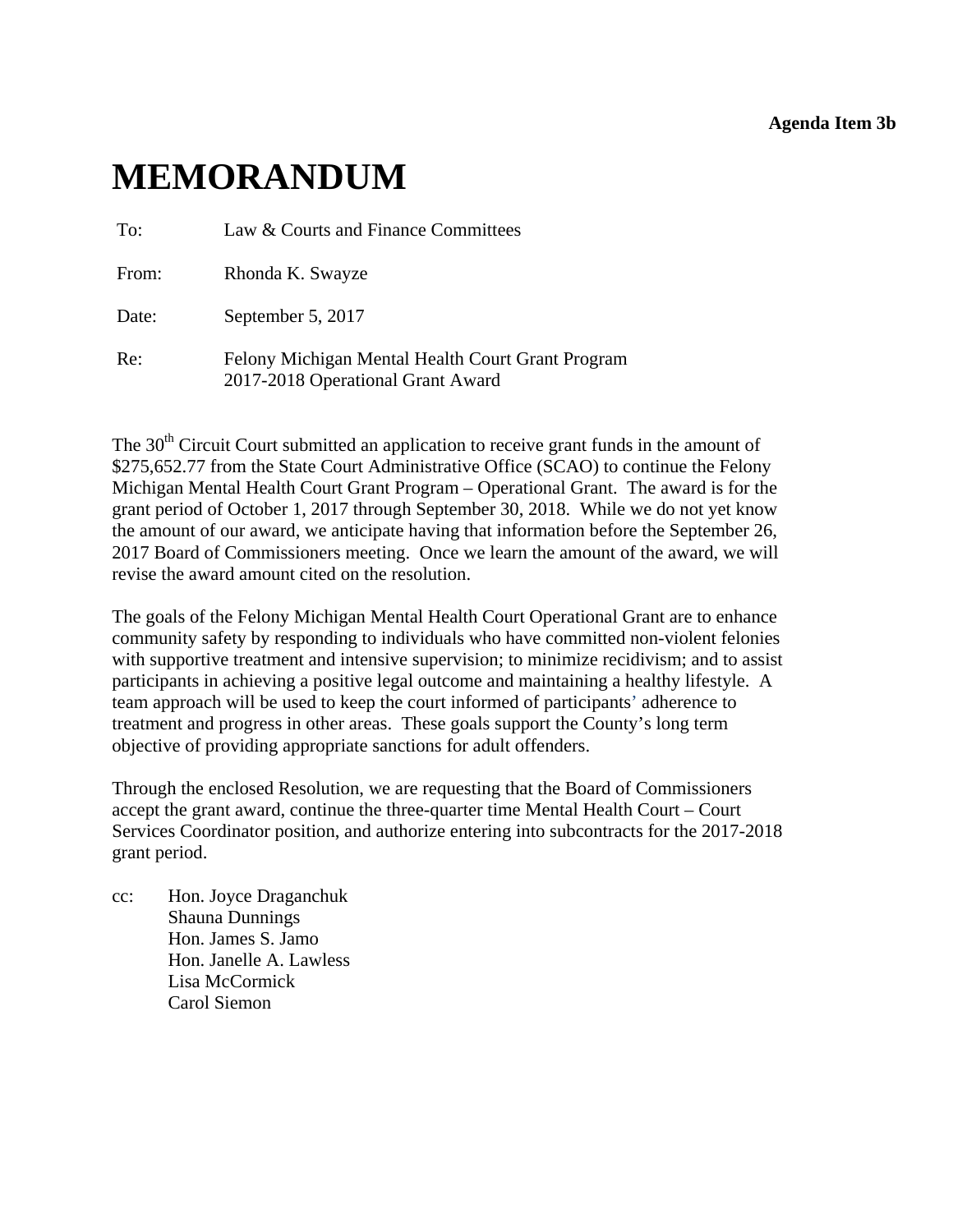Introduced by the Law & Courts and Finance Committees of the:

#### INGHAM COUNTY BOARD OF COMMISSIONERS

#### **RESOLUTION TO ACCEPT THE FY 2018 FELONY MICHIGAN MENTAL HEALTH COURT GRANT PROGRAM OPERATIONAL GRANT, CONTINUE THE GRANT FUNDED THREE-QUARTER TIME ICEA COURT PROFESSIONAL 5 MENTAL HEALTH COURT – COURT SERVICES COORDINATOR POSITION, AND ENTER INTO SUBCONTRACTS**

WHEREAS, the  $30<sup>th</sup>$  Circuit Court has requested grant funds in the amount of \$275,652.77 from the State Court Administrative Office for the fiscal year of October 1, 2017 through September 30, 2018, to continue the Felony Michigan Mental Health Court Operational Grant; and

WHEREAS, the goals of the Felony Michigan Mental Health Court Operational Grant are to enhance community safety by responding to individuals who have committed non-violent felonies with supportive treatment and intensive supervision; to minimize recidivism; and to assist participants in achieving a positive legal outcome and maintaining a healthy lifestyle which are consistent with Ingham County's long term objective of providing appropriate sanctions for adult offenders; and

WHEREAS, \$77,653 of the grant award is for the grant funded salary and fringe benefits of a threequarter time Mental Health Court – Court Services Coordinator (MHC Court Services Coordinator) position, ICEA PRO05; and

WHEREAS, continuing the MHC Court Services Coordinator position initially referenced in Resolution 14-229 will assist the Circuit Court in achieving the goals and objectives stated above; and

WHEREAS, the 2018 Felony Michigan Mental Health Court Operational Grant provides for grant implementation services and participant treatment and services as follows: mental health treatment services to be provided by CMHA/CEI (not to exceed \$133,050.60); and drug testing services to be provided by A.D.A.M.; electronic monitoring services to be provided by Sentinel; representation by a defense attorney; ancillary services to be provided by Northwest Initiative – ARRO; substance abuse assessments to be provided by Wellness, Inx; mental health services to be provided by Prevention and Training Services (PATS), Par Rehab Services, and Professional Psychological Services; and transitional housing to be provided by RISE Recovery Community or Pinnacle (collectively not to exceed \$58,559.17); and

WHEREAS, the subcontractors who will provide grant implementation services and participant treatment and services for the 2018 Felony Michigan Mental Health Court Operational Grant are willing and able to provide the services that the County requires.

THEREFORE BE IT RESOLVED, that that Ingham County Board of Commissioners accepts an amount up to \$275,652.77 once awarded by the SCAO for the Felony Michigan Mental Health Court Operational Grant which begins on October 1, 2017 and ends on September 30, 2018; authorizes continuation of the grant-funded three-quarter time MHC Court Services Coordinator; and authorizes entering into subcontracts for the 2018 Felony Michigan Mental Health Court Operational Grant from October 1, 2017 – September 30, 2018 with CMHA/CEI (not to exceed \$133,050.60); and A.D.A.M., Sentinel, General Trial Division court appointed attorneys, Northwest Initiative – ARRO, Wellness, Inx, Prevention and Training Services (PATS), Par Rehab Services, and Professional Psychological Services, RISE Recovery Community, and Pinnacle (collectively not to exceed \$58,559.17).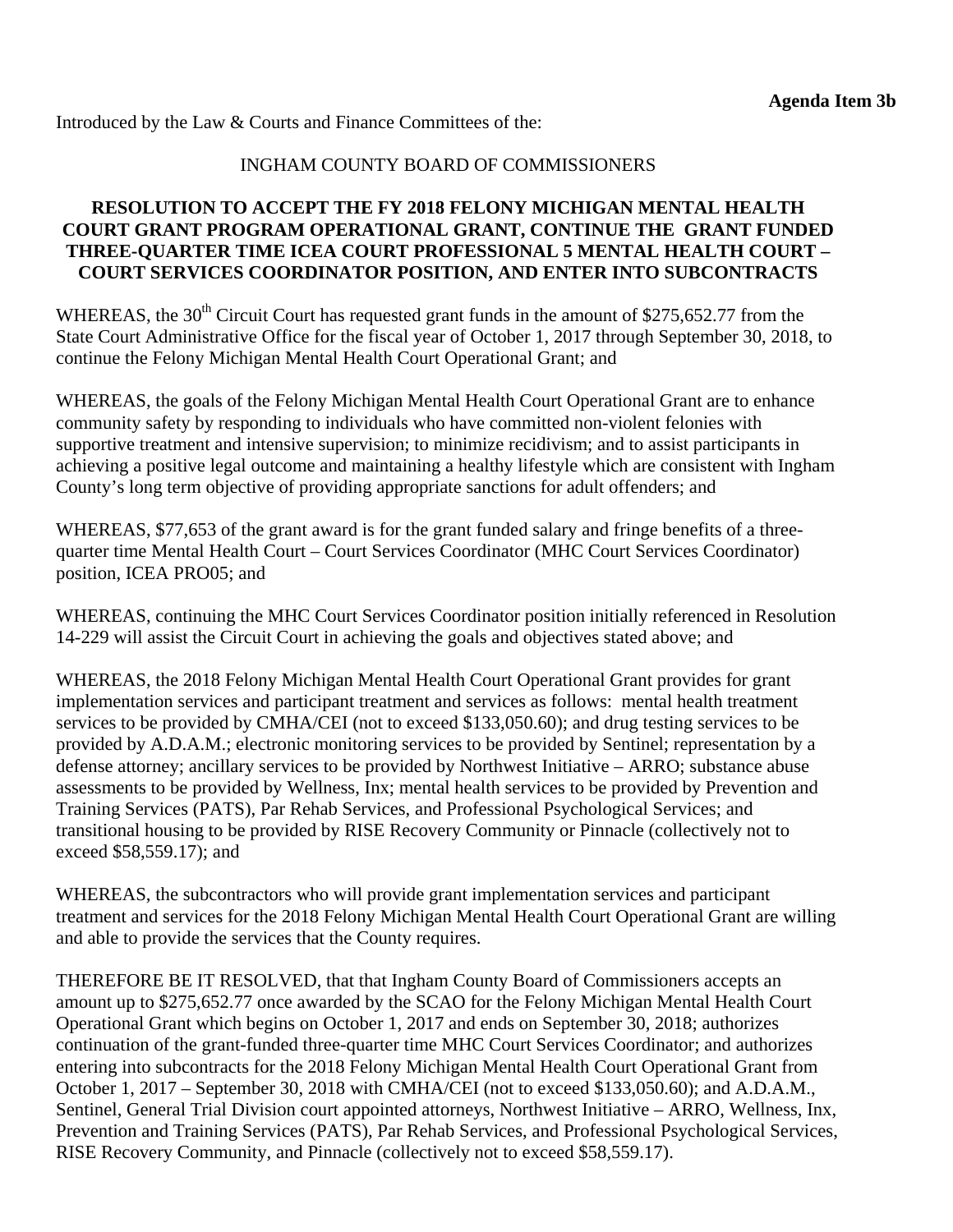BE IT FURTHER RESOLVED, that the Controller/Administrator is authorized to make any necessary adjustments to the 2017 - 2018 budget and position allocation lists consistent with this resolution.

BE IT FURTHER RESOLVED, that the Board Chairperson is authorized to sign any necessary contracts/subcontracts consistent with this resolution subject to approval as to form by the County Attorney.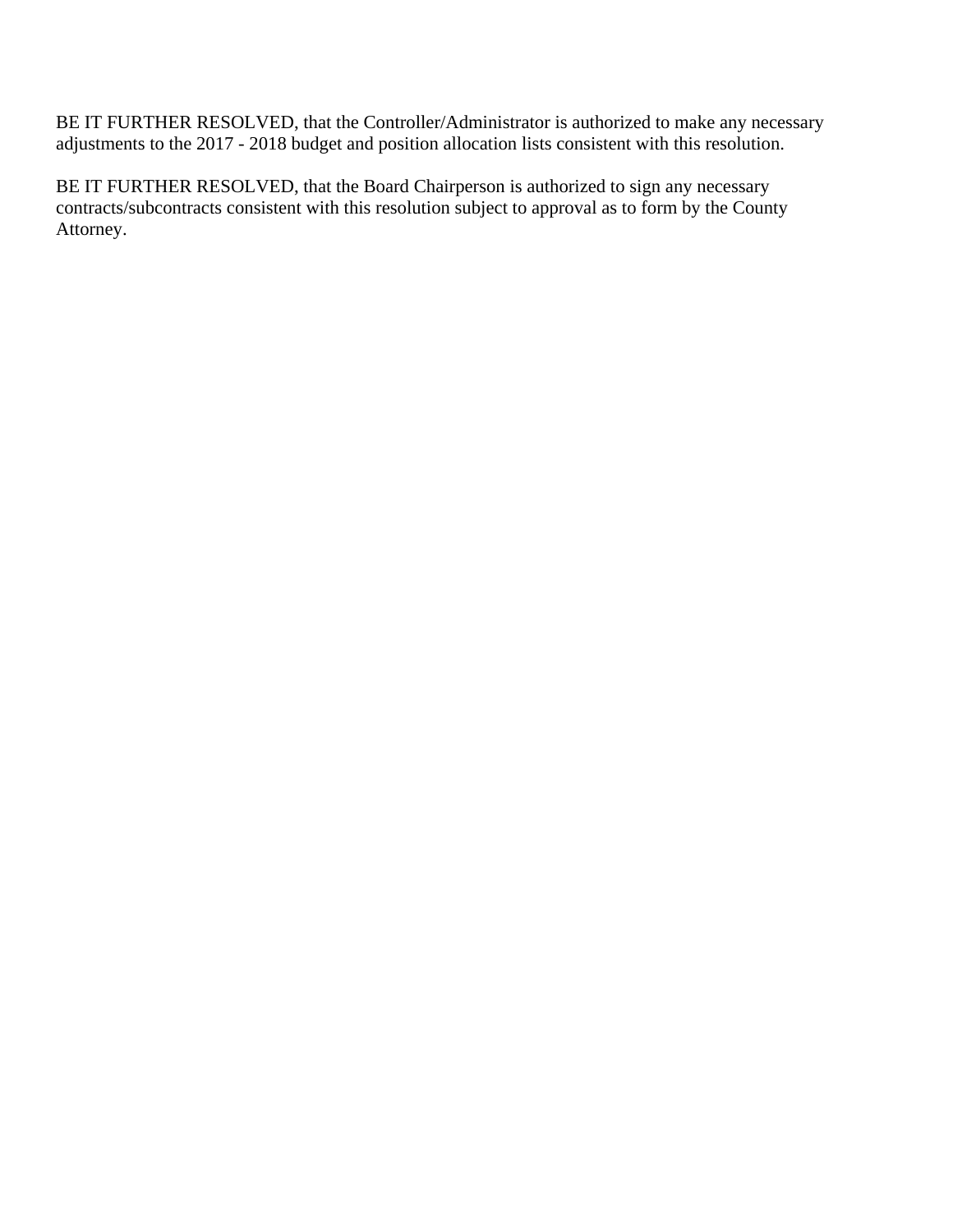<span id="page-36-0"></span>

| TO:          | Board of Commissioners and Law & Courts Committees   |
|--------------|------------------------------------------------------|
| <b>FROM:</b> | John Dinon, Director – Ingham County Animal Control  |
| DATE:        | 7 September 2017                                     |
|              | <b>SUBJECT:</b> Resolution to endorse SB 416         |
|              | For the meeting agendas of September 14 and 26, 2017 |

#### **BACKGROUND**

SB 416 has been introduced in the Michigan Senate. The bill would amend Michigan's animal fighting statute (MCL 750.49) by giving animal control agencies the option of adopting or transferring for the purpose of adoption animals used or trained for fighting or their offspring. The law currently prohibits these activities. The law also establishes conditions to be followed if fighting dogs are transferred or adopted and procedures relating to the seizure and forfeiture of fighting animals and posting of care bonds by animal owners.

#### **ALTERNATIVES**

If the resolution is not adopted, the County will take no action regarding this bill.

#### **FINANCIAL IMPACT**

Adopting this resolution will have no or very minimal financial impact.

#### **OTHER CONSIDERATIONS**

Ingham County Animal Control and other Michigan animal control agencies currently have no option except euthanasia for animals that have been trained or used for fighting or their offspring. If this bill passes, animal control agencies will still have the option of euthanizing these animals, either by requesting a court order or because it is in the interest of public safety, but will be less limited in disposition options for these animals.

#### **RECOMMENDATION**

Based on the information presented, I respectfully recommend approval of the attached resolution to endorse SB 416.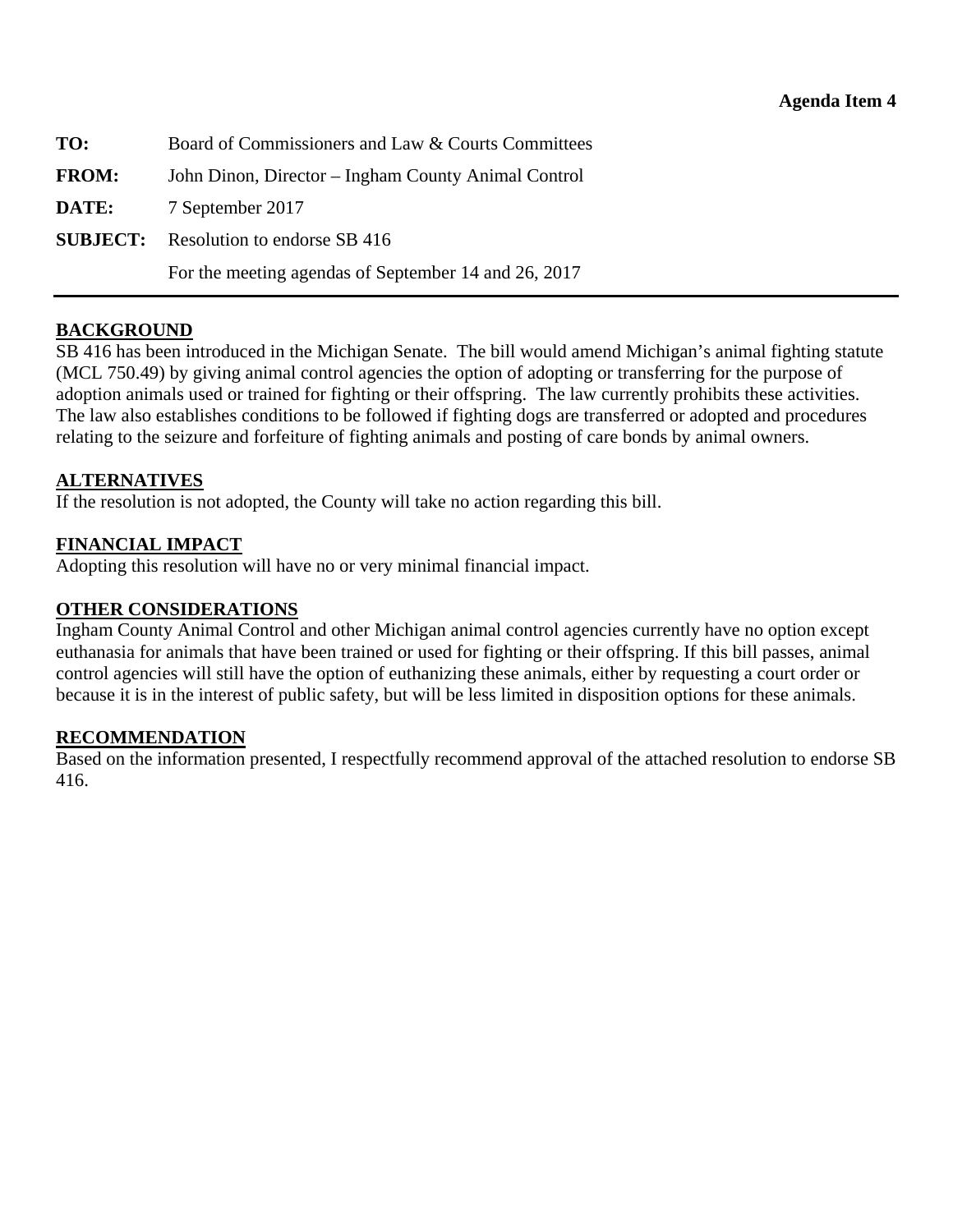# **SENATE BILL No. 416**

May 31, 2017, Introduced by Senators ROCCA, JONES, CONYERS, BIEDA, HERTEL, O'BRIEN and KNOLLENBERG and referred to the Committee on Judiciary.

A bill to amend 1931 PA 328, entitled

"The Michigan penal code,"

by amending section 49 (MCL 750.49), as amended by 2006 PA 129.

#### **THE PEOPLE OF THE STATE OF MICHIGAN ENACT:**

Sec. 49. (1) As used in this section:  $\frac{1}{2}$  animal<sup>1</sup>

 **(A) "ANIMAL"** means a vertebrate other than a human **BEING**.

 **(B) "ANIMAL CONTROL AGENCY" MEANS AN ANIMAL CONTROL SHELTER,** 

**AN ANIMAL PROTECTION SHELTER, OR A LAW ENFORCEMENT AGENCY. AS USED IN THIS SUBDIVISION, "ANIMAL CONTROL SHELTER" AND "ANIMAL PROTECTION SHELTER" MEAN THOSE TERMS AS DEFINED IN SECTION 1 OF 1969 PA 287, MCL 287.331.** 

(2) A person shall not knowingly do any of the following:

 (a) Own, possess, use, buy, sell, offer to buy or sell, import, or export an animal for fighting or baiting, or as a target to be shot at as a test of skill in marksmanship.

 (b) Be a party to or cause the fighting, baiting, or shooting of an animal as described in subdivision (a).

 (c) Rent or otherwise obtain the use of a building, shed, room, yard, ground, or premises**, VEHICLE, OR ANY OTHER VENUE** for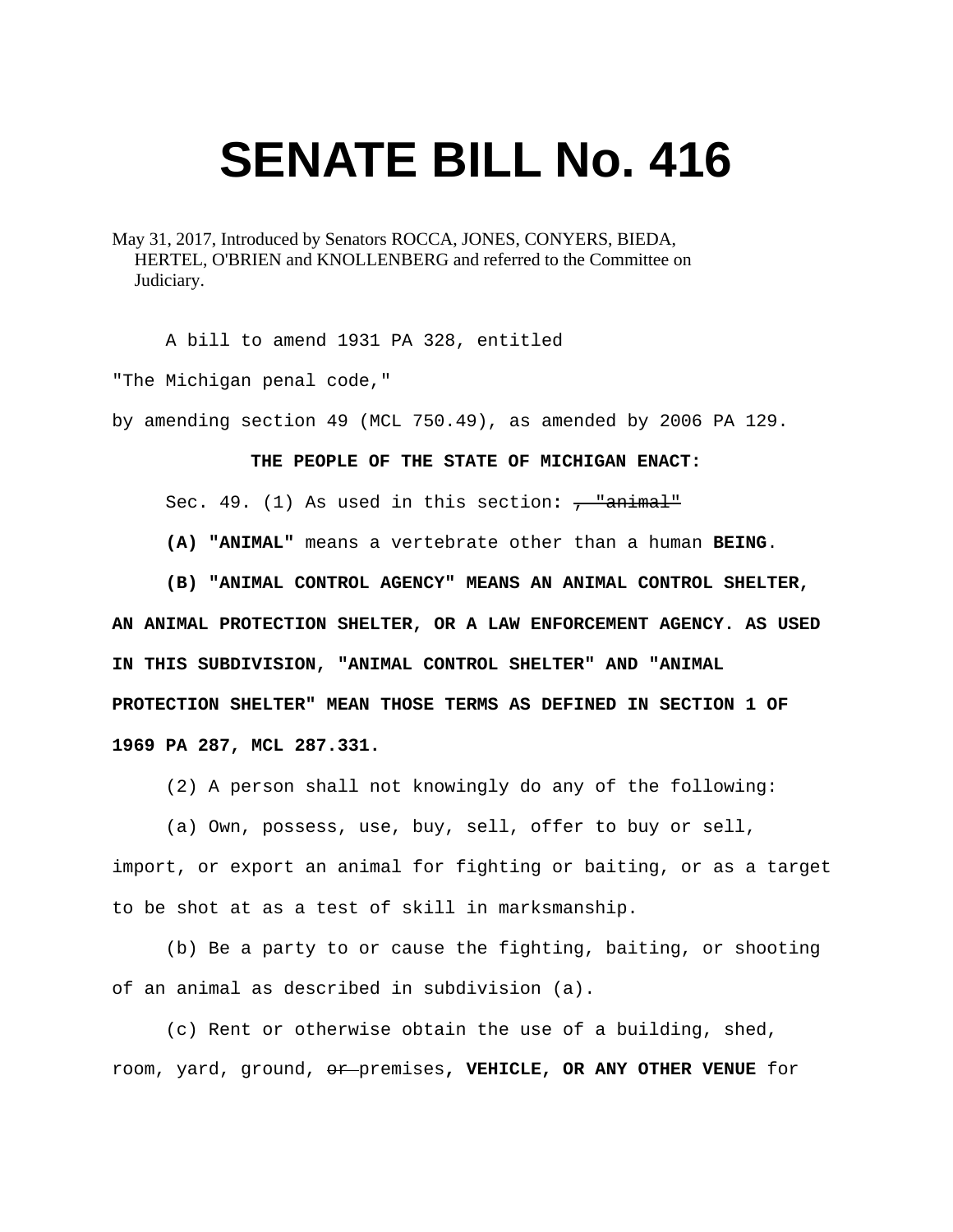fighting, baiting, or shooting an animal as described in subdivision (a).

(d) Permit the use of a building, shed, room, yard, ground,  $\theta$ premises**, VEHICLE, OR ANY OTHER VENUE** belonging to him or her or under his or her control for any of the purposes described in this section.

 (e) Organize, promote, or collect money for the fighting, baiting, or shooting of an animal as described in subdivisions (a) to (d).

(f) Be present at a building, shed, room, yard, ground,  $\theta$ r premises**, VEHICLE, OR ANY OTHER VENUE** where preparations are being made for an exhibition described in subdivisions (a) to (d), or be present at the exhibition, knowing that an exhibition is taking place or about to take place.

 (g) Breed, buy, sell, offer to buy or sell, exchange, import, or export an animal the person knows has been trained or used for fighting as described in subdivisions (a) to (d), or breed, buy, sell, offer to buy or sell, exchange, import, or export the offspring of an animal the person knows has been trained or used for fighting as described in subdivisions (a) to (d). This subdivision does not prohibit owning, breeding, buying, selling, offering to buy or sell, exchanging, importing, or exporting an animal for agricultural or agricultural exposition purposes. **THIS SUBDIVISION DOES NOT PROHIBIT AN ANIMAL CONTROL AGENCY FROM OWNING, ADOPTING, OR TRANSFERRING OWNERSHIP OF AN ANIMAL FOR THE PURPOSE OF**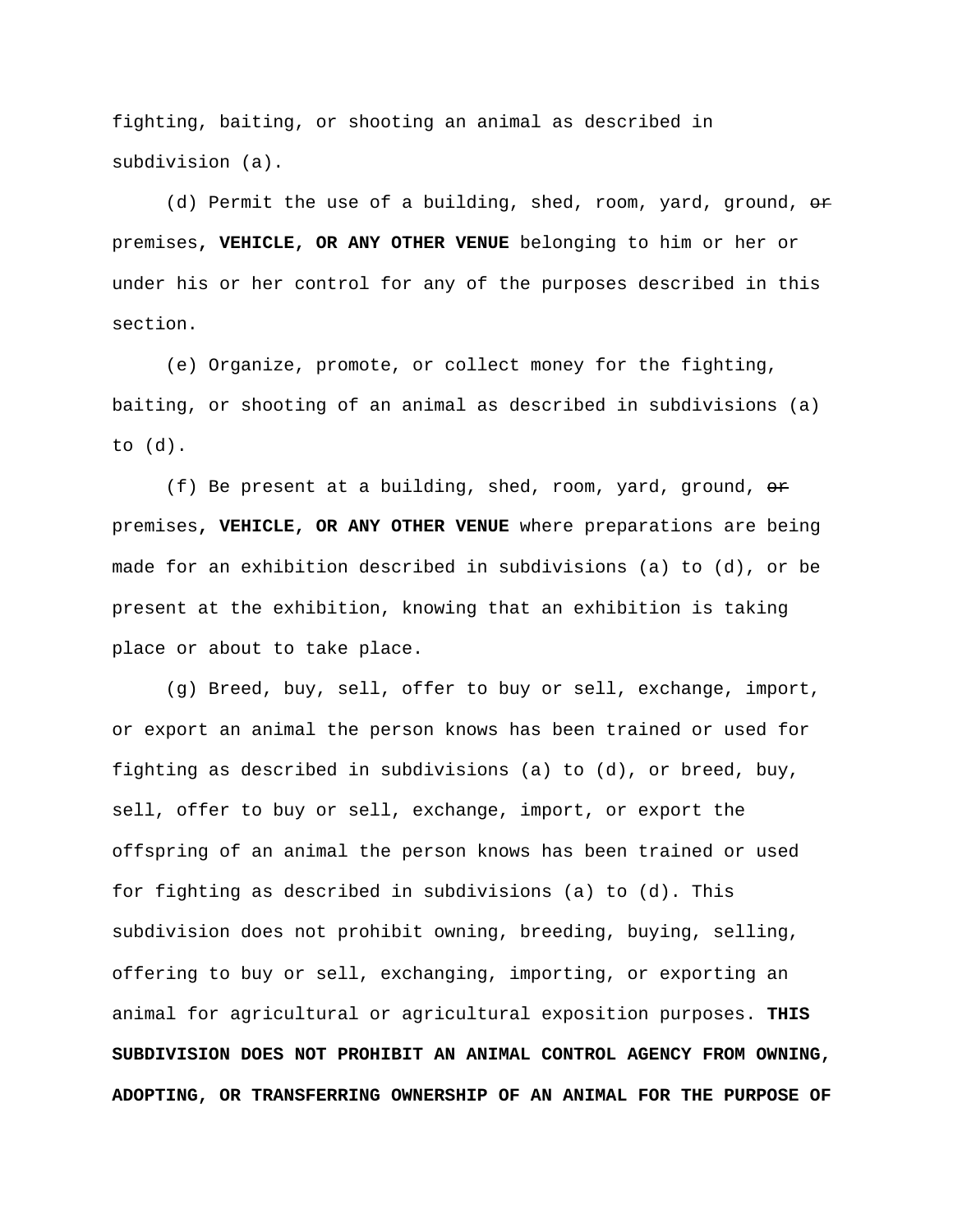**ADOPTION OF AN ANIMAL TRAINED OR USED FOR FIGHTING AS DESCRIBED IN SUBDIVISIONS (A) TO (D) OR AN ANIMAL THAT IS THE FIRST- OR SECOND-GENERATION OFFSPRING OF AN ANIMAL TRAINED OR USED FOR FIGHTING AS DESCRIBED IN SUBDIVISIONS (A) TO (D). IF AN ANIMAL IS FOUND FIT FOR PLACEMENT AND IS TRANSFERRED OR ADOPTED, THE ANIMAL CONTROL AGENCY THAT TRANSFERS OR ADOPTS THE ANIMAL SHALL DO ALL OF THE FOLLOWING:** 

 **(***i***) STERILIZE THE ANIMAL OR COLLECT A GOOD-FAITH DEPOSIT FOR STERILIZATION AS REQUIRED UNDER SECTION 8A OF 1969 PA 287, MCL 287.338A.** 

 **(***ii***) PROVIDE A COPY OF THE ANIMAL'S HISTORY, INCLUDING, BUT NOT LIMITED TO, A DESCRIPTION OF WHY THE ANIMAL WAS SEIZED, VETERINARY RECORDS, AND A COPY OF SUBSECTIONS (8) TO (14) TO THE PERSON TO WHOM THE ANIMAL IS TRANSFERRED OR ADOPTED.** 

 (h) Own, possess, use, buy, sell, offer to buy or sell, transport, or deliver any device or equipment intended for use in the fighting, baiting, or shooting of an animal as described in subdivisions (a) to (d).

 (3) A person who violates subsection (2)(a) to (e) is guilty of a felony punishable by 1 or more of the following:

(a) Imprisonment for not more than 4 years.

(b) A fine of not less than \$5,000.00 or more than \$50,000.00.

 (c) Not less than 500 or more than 1,000 hours of community service.

 $(4)$  A person who violates subsection  $(2)(f)$  to  $(h)$  is guilty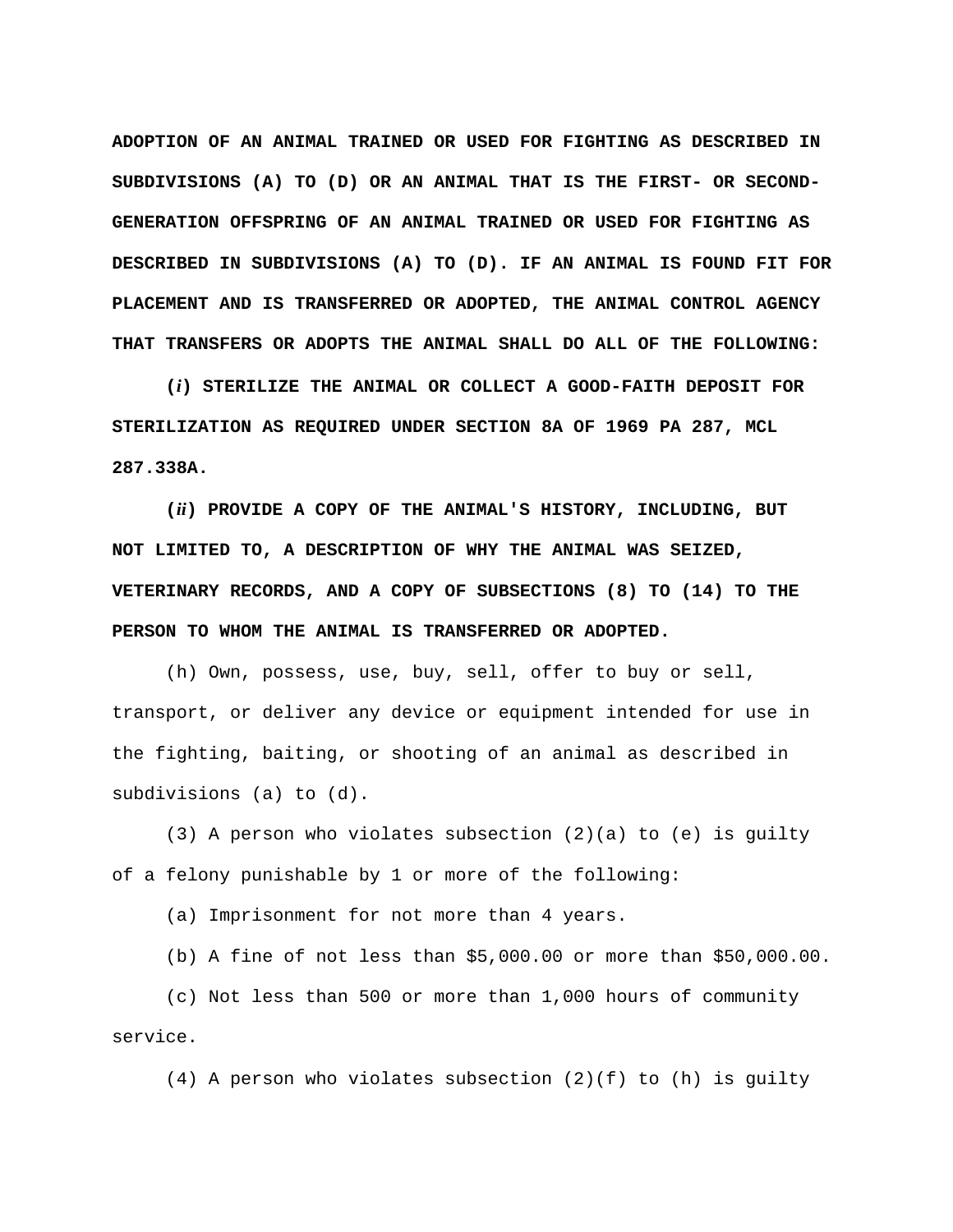of a felony punishable by 1 or more of the following:

(a) Imprisonment for not more than 4 years.

(b) A fine of not less than \$1,000.00 or more than \$5,000.00.

 (c) Not less than 250 or more than 500 hours of community service.

 (5) The court may order a person convicted of violating this section to pay the costs of prosecution.

 (6) The court may order a person convicted of violating this section to pay the costs for **INVESTIGATING THE VIOLATION OF THIS SECTION, DISPOSITION OF THE ANIMAL, AND** housing and caring for the animal, including, but not limited to, providing veterinary medical treatment. **AS USED IN THIS SUBSECTION, "DISPOSITION" INCLUDES THE TRANSFER, EUTHANASIA, OR ADOPTION OF AN ANIMAL.** 

 (7) As part of the sentence for a violation of subsection (2), the court shall order the person convicted not to own or possess an animal of the same species involved in the violation of this section for 5 years after the date of sentencing. Failure to comply with the order of the court pursuant to this subsection is punishable as contempt of court.

 (8) If a person incites an animal trained or used for fighting or an animal that is the first **FIRST-** or second **SECOND-**generation offspring of an animal trained or used for fighting to attack a person and thereby THE ATTACK causes the death of that person, the owner is guilty of a felony punishable by imprisonment for life or for a term of years greater than 15 years.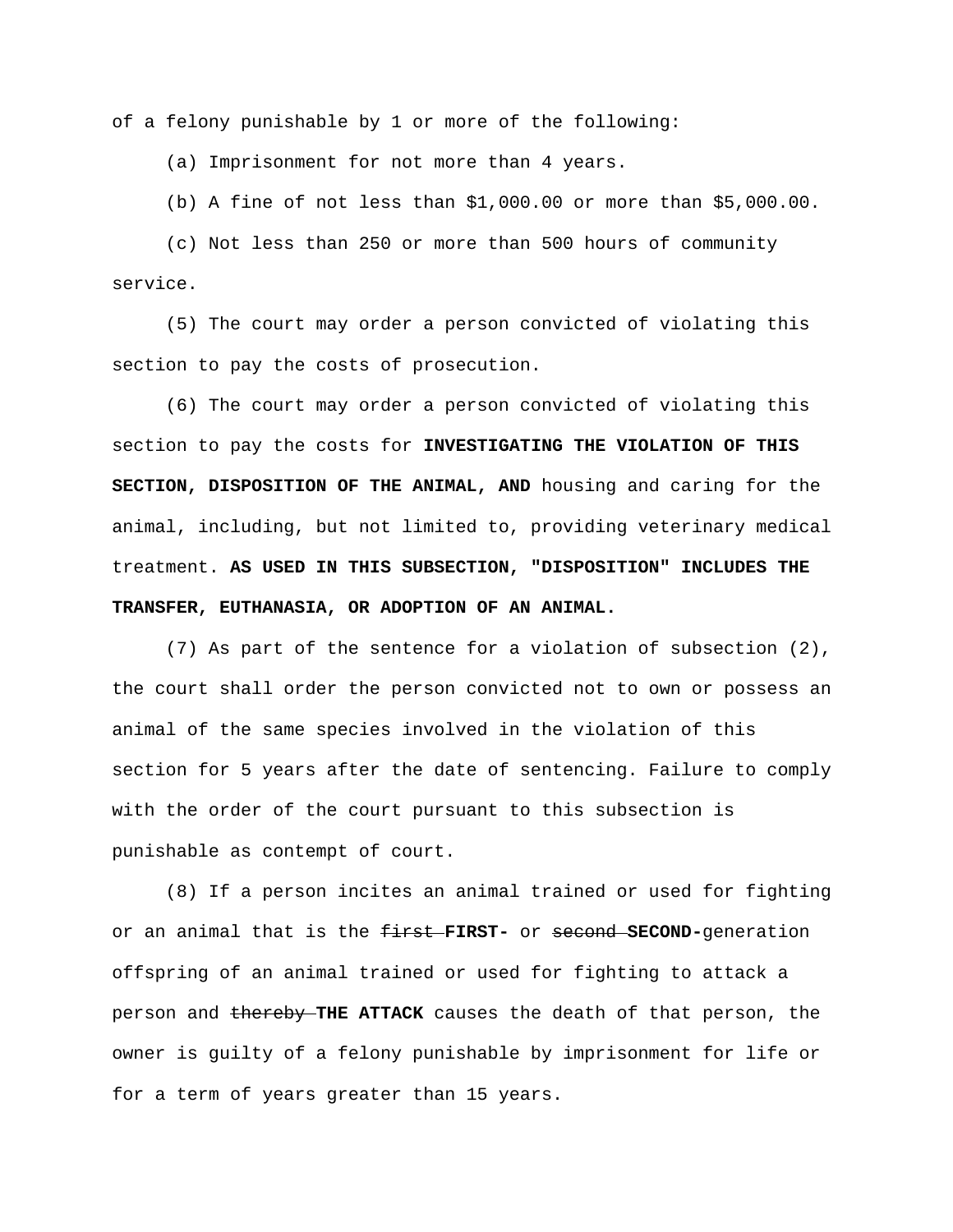(9) If a person incites an animal trained or used for fighting

or an animal that is the first **FIRST-** or second **SECOND-**generation offspring of an animal trained or used for fighting to attack a person, but the attack does not result in the death of the person, the owner is guilty of a felony punishable by imprisonment for not more than 4 years or a fine of not more than \$2,000.00, or both.

 (10) If an animal trained or used for fighting or an animal that is the first **FIRST-** or second **SECOND-**generation offspring of an animal trained or used for fighting attacks a person without provocation and causes the death of that person, the owner of the animal is guilty of a felony punishable by imprisonment for not more than 15 years.

 (11) If an animal trained or used for fighting or an animal that is the first **FIRST-** or second **SECOND-**generation offspring of an animal trained or used for fighting attacks a person without provocation, but the attack does not cause the death of the person, the owner is guilty of a misdemeanor punishable by imprisonment for not more than 1 year or a fine of not more than \$1,000.00, or both.

 (12) Subsections (8) to (11) do not apply if the person attacked was committing or attempting to commit an unlawful act on the property of the owner of the animal.

 (13) If an animal trained or used for fighting or an animal that is the first **FIRST-** or second **SECOND-**generation offspring of a dog trained or used for fighting goes beyond the property limits of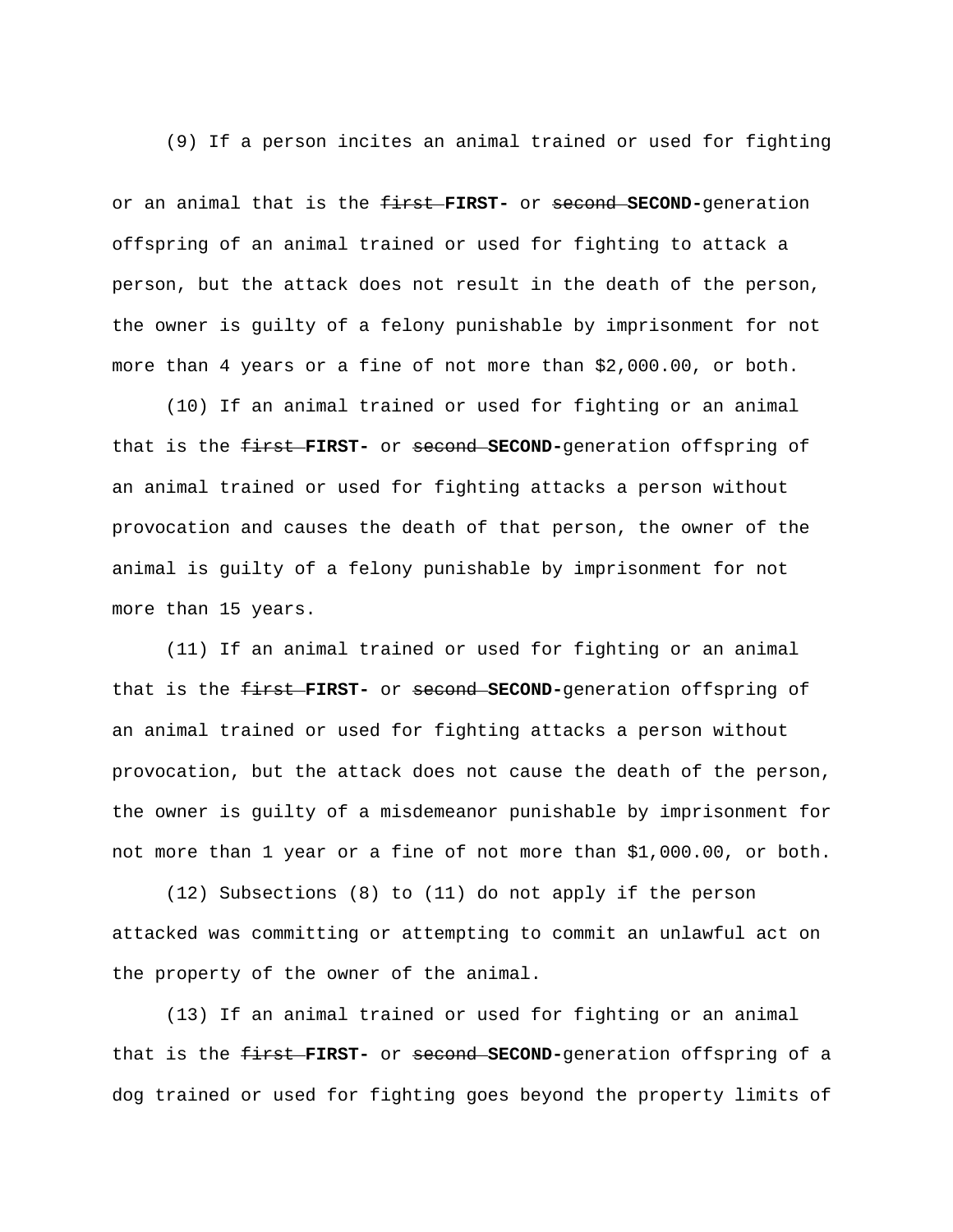its owner without being securely restrained, the owner is guilty of a misdemeanor punishable by imprisonment for not more than 90 days or a fine of not less than \$50.00 nor more than \$500.00, or both.

 (14) If an animal trained or used for fighting or an animal that is the first **FIRST-** or second **SECOND-**generation offspring of a dog trained or used for fighting is not securely enclosed or restrained on the owner's property, the owner is guilty of a misdemeanor punishable by imprisonment for not more than 90 days or a fine of not more than \$500.00, or both.

 (15) Subsections (8) to (14) do not apply to any of the following:

 (a) A dog trained or used for fighting, or the first **FIRST-** or second **SECOND-**generation offspring of a dog trained or used for fighting, that is used by a law enforcement agency of  $t$ he-THIS state or a county, city, village, or township.

 (b) A certified leader dog recognized and trained by a national guide dog association for the blind or for persons with disabilities.

 (c) A corporation licensed under the private security business and security alarm act, 1968 PA 330, MCL 338.1051 to 338.1083, **338.1092,** when a dog trained or used for fighting, or the  $f$ **FIRST-** or second **SECOND-**generation offspring of a dog trained or used for fighting, is used in accordance with the private security business and security alarm act, 1968 PA 330, MCL 338.1051 to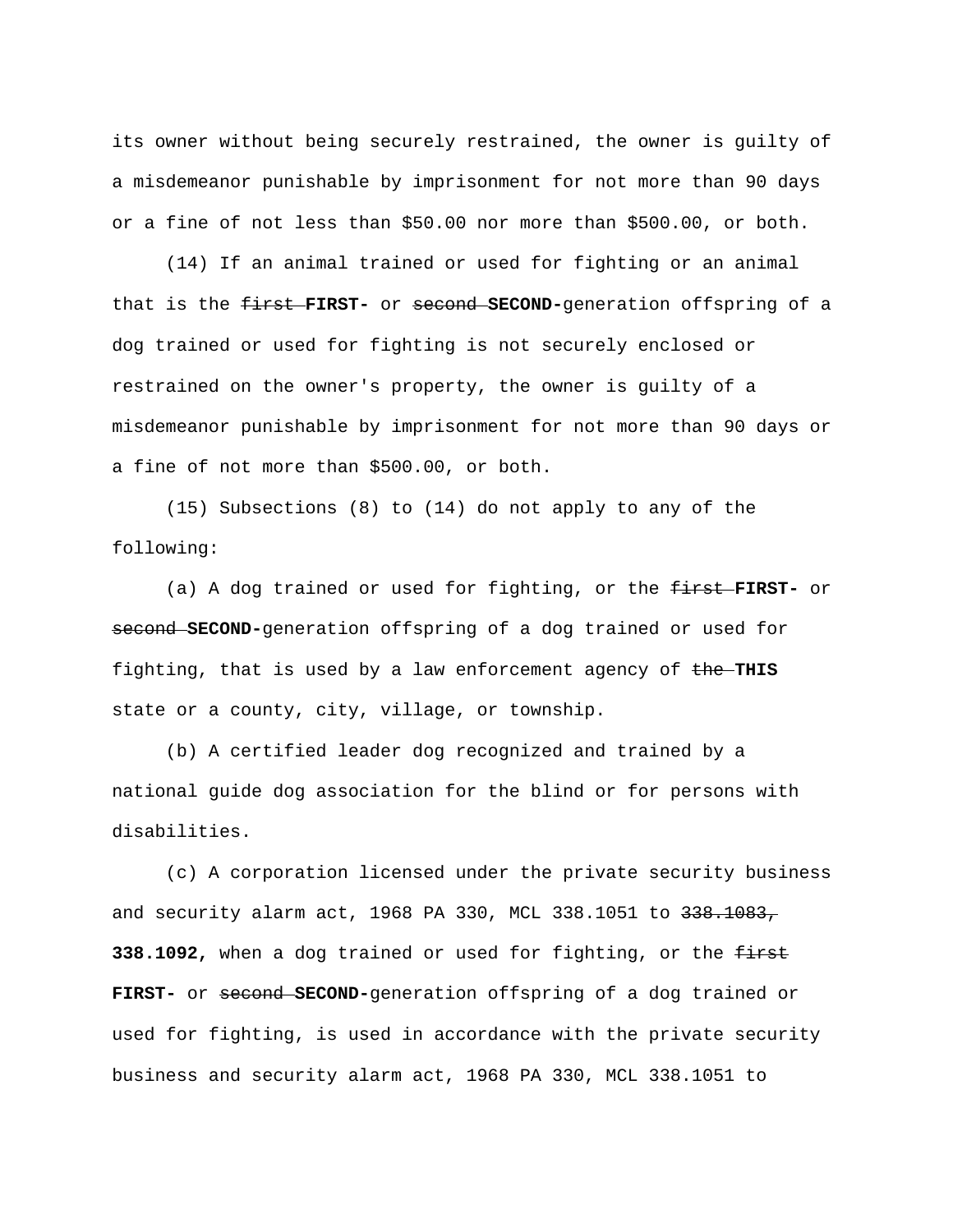338.1083.**338.1092.** 

 (16) An **EXCEPT AS PROVIDED IN SUBSECTION (20), AN** animal that has been used to fight in violation of this section or that is involved in a violation of subsections (8) to (14) shall **MUST** be confiscated as contraband by a law enforcement officer and shall **MUST** not be returned to the owner, trainer, or possessor of the animal. The animal shall **MUST** be taken to a local humane society or other animal welfare **CONTROL** agency. If an animal owner, trainer, or possessor is convicted of violating subsection (2) or subsections (8) to (14), the court shall award the animal involved in the violation to the local humane society or other animal welfare **CONTROL** agency **FOR EVALUATION AND DISPOSITION**.

 **(17) AN ANIMAL CONTROL AGENCY TAKING CUSTODY OF AN ANIMAL UNDER SUBSECTION (16) SHALL GIVE NOTICE WITHIN 72 HOURS AFTER SEIZURE OF THE ANIMAL BY REGISTERED MAIL TO THE LAST KNOWN ADDRESS OF THE ANIMAL'S OWNER, IF THE OWNER OF THE ANIMAL IS KNOWN. IF THE OWNER OF THE ANIMAL IS UNKNOWN, AN ANIMAL CONTROL AGENCY TAKING CUSTODY OF AN ANIMAL UNDER SUBSECTION (16) SHALL GIVE NOTICE WITHIN 72 HOURS AFTER SEIZURE OF THE ANIMAL BY 1 OF THE FOLLOWING METHODS:** 

 **(A) POSTING AT THE LOCATION OF THE SEIZURE.** 

 **(B) DELIVERY TO A PERSON RESIDING AT THE LOCATION OF THE SEIZURE.** 

 **(C) REGISTERED MAIL TO THE LOCATION OF THE SEIZURE.** 

 **(18) THE NOTICE REQUIRED UNDER SUBSECTION (17) MUST INCLUDE ALL OF THE FOLLOWING:**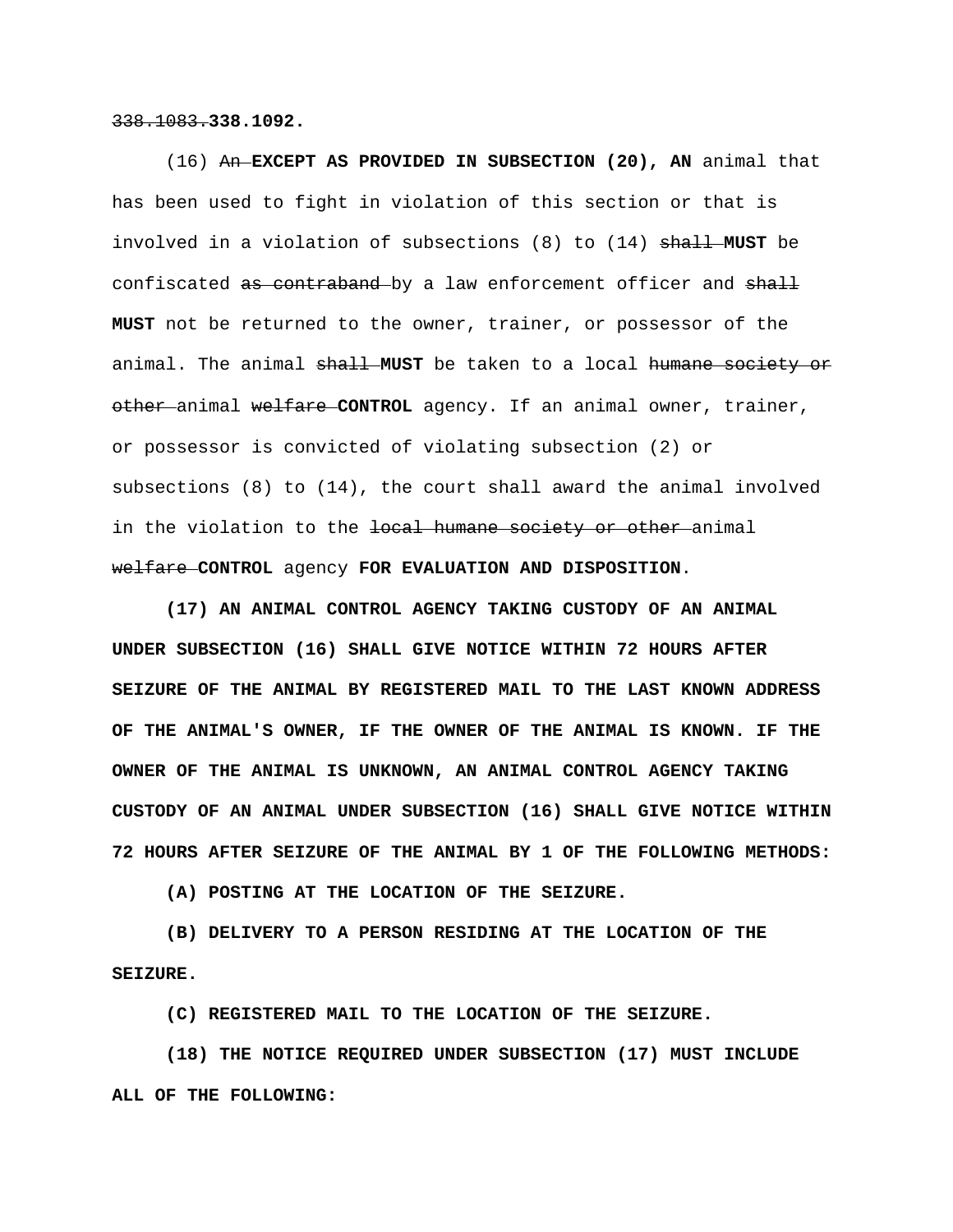**(A) A DESCRIPTION OF EACH ANIMAL SEIZED.** 

 **(B) THE TIME, DATE, LOCATION, AND DESCRIPTION OF CIRCUMSTANCES UNDER WHICH THE ANIMAL WAS SEIZED.** 

 **(C) THE ADDRESS AND TELEPHONE NUMBER OF THE LOCATION WHERE THE ANIMAL IS BEING HELD AND CONTACT INFORMATION FOR THE INDIVIDUAL PRESENT AT THAT LOCATION FROM WHOM SECURITY DEPOSIT OR BOND INFORMATION MAY BE OBTAINED.** 

 **(D) A STATEMENT THAT THE OWNER OR POSSESSOR OF THE ANIMAL MAY POST A SECURITY DEPOSIT OR BOND THAT MAY PREVENT THE FORFEITURE OF THE ANIMAL FOR THE DURATION OF THE CRIMINAL, FORFEITURE, OR OTHER COURT PROCEEDING UNTIL THE COURT MAKES A FINAL DETERMINATION REGARDING THE ANIMAL'S DISPOSITION, THAT FAILURE TO POST A SECURITY DEPOSIT OR BOND WITHIN 14 DAYS AFTER THE DATE ON THE NOTICE WILL RESULT IN FORFEITURE OF THE ANIMAL, AND THAT THE OWNER OR POSSESSOR OF THE ANIMAL MAY, BEFORE THE EXPIRATION OF THE 14-DAY PERIOD DESCRIBED IN THIS SUBDIVISION, REQUEST A HEARING ON WHETHER THE REQUIREMENT TO POST A SECURITY DEPOSIT OR BOND IS JUSTIFIED OR WHETHER THE COST ASSOCIATED WITH THE SECURITY DEPOSIT OR BOND IS FAIR AND REASONABLE FOR THE CARE OF AND PROVISION FOR THE SEIZED ANIMAL. NOTICE OF A REQUEST FOR A HEARING UNDER THIS SUBSECTION SHALL BE SERVED ON THE ANIMAL CONTROL AGENCY HOLDING THE ANIMAL BEFORE THE EXPIRATION OF THE 14-DAY PERIOD DESCRIBED IN THIS SUBSECTION. AT A HEARING ON WHETHER THE REQUIREMENT TO POST A SECURITY DEPOSIT OR BOND IS JUSTIFIED, THE PROSECUTING ATTORNEY HAS**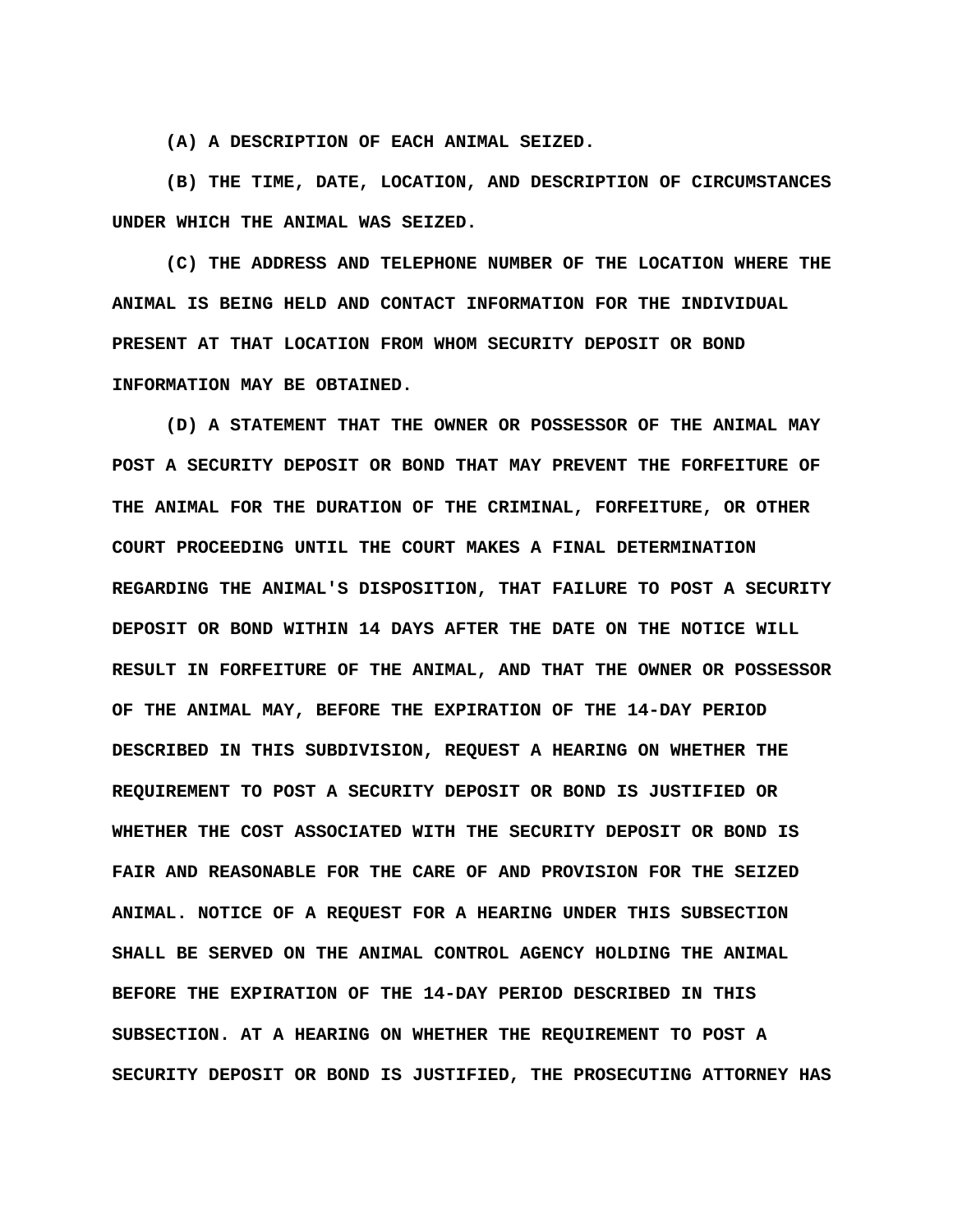**THE BURDEN TO ESTABLISH BY A PREPONDERANCE OF THE EVIDENCE THAT A VIOLATION OF THIS SECTION OCCURRED. IF THE COURT FINDS THAT THE PROSECUTING ATTORNEY HAS MET ITS BURDEN, THE ANIMAL WILL BE FORFEITED TO THE ANIMAL CONTROL AGENCY THAT SEIZED THE ANIMAL UNLESS THE OWNER OR POSSESSOR OF THE ANIMAL POSTS THE REQUIRED SECURITY DEPOSIT OR BOND. AN OWNER OR POSSESSOR'S FAILURE TO APPEAR AT A SCHEDULED HEARING REQUESTED UNDER THIS SUBDIVISION WILL RESULT IN AUTOMATIC FORFEITURE OF THE ANIMAL IF THE DATE OF THE SCHEDULED HEARING IS MORE THAN 14 DAYS AFTER THE DATE ON THE NOTICE DESCRIBED IN THIS SUBSECTION.** 

 **(E) A STATEMENT THAT THE OWNER OR POSSESSOR OF THE ANIMAL IS RESPONSIBLE FOR ALL COSTS DESCRIBED IN SUBSECTION (6), UNLESS THE COURT DETERMINES THAT THE SEIZURE OF THE ANIMAL WAS NOT SUBSTANTIALLY JUSTIFIED BY LAW.** 

 **(19) AN ANIMAL CONTROL AGENCY THAT HAS CUSTODY OF A SEIZED ANIMAL UNDER SUBSECTION (16) SHALL HOLD THE ANIMAL FOR A PERIOD OF 14 CONSECUTIVE DAYS, INCLUDING WEEKENDS AND HOLIDAYS, BEGINNING ON THE DATE NOTICE WAS GIVEN UNDER SUBSECTION (17). AFTER THE EXPIRATION OF THE 14 DAYS, IF THE OWNER OR A POSSESSOR OF THE ANIMAL HAS NOT POSTED A SECURITY DEPOSIT OR BOND AS PROVIDED IN SUBSECTION (20), THE ANIMAL IS FORFEITED, AND THE ANIMAL CONTROL AGENCY MAY DISPOSE OF THE ANIMAL BY ADOPTION, TRANSFER TO ANOTHER ANIMAL CONTROL AGENCY, OR HUMANE EUTHANASIA.** 

 **(20) THE OWNER OR POSSESSOR OF AN ANIMAL SEIZED UNDER SUBSECTION (16) MAY PREVENT FORFEITURE AND DISPOSITION OF THE**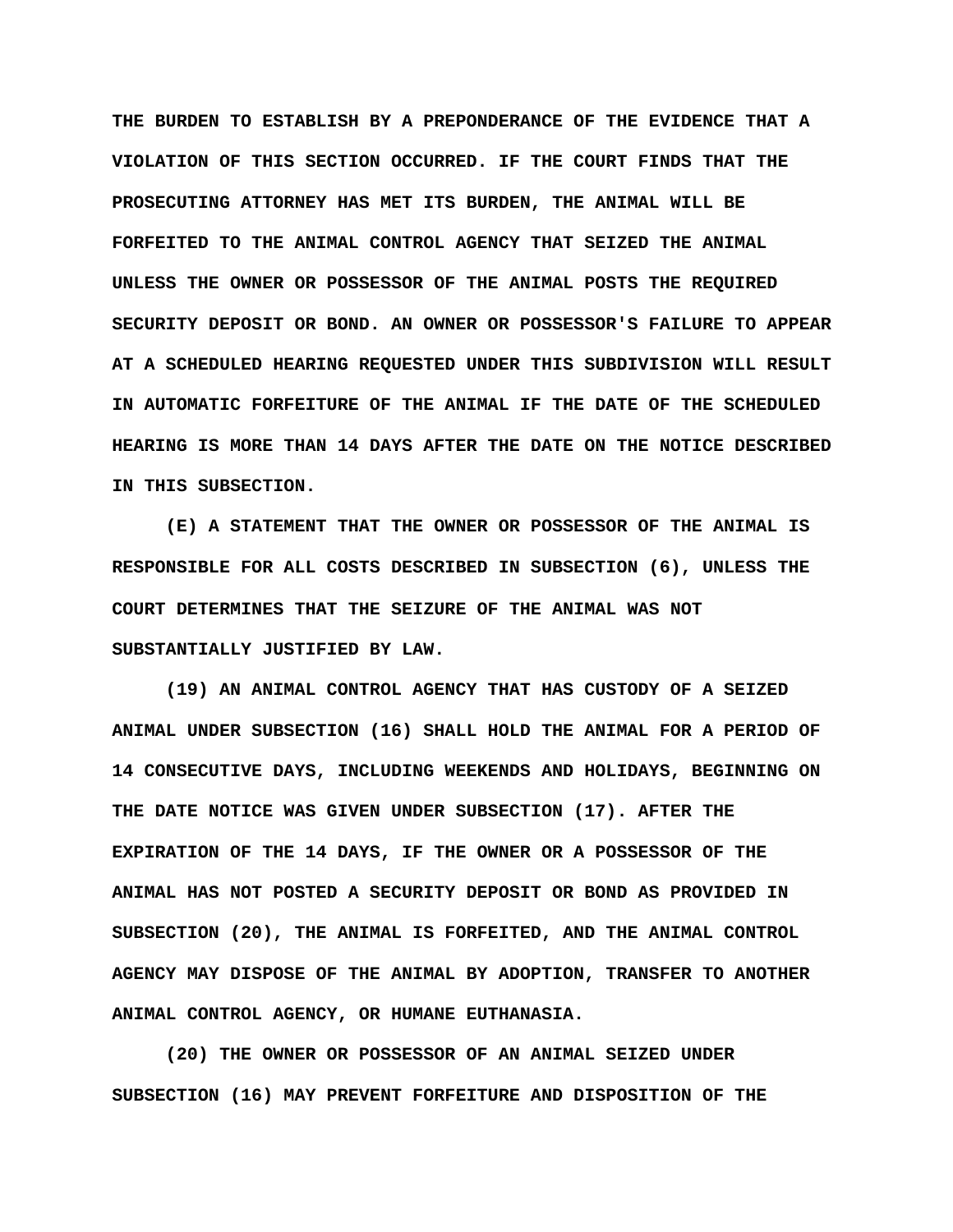**ANIMAL BY AN ANIMAL CONTROL AGENCY FOR THE DURATION OF THE CRIMINAL, FORFEITURE, OR OTHER COURT PROCEEDING UNTIL THE COURT MAKES A FINAL DETERMINATION REGARDING THE ANIMAL'S DISPOSITION BY POSTING A SECURITY DEPOSIT OR BOND WITH THE COURT WITHIN 14 DAYS AFTER THE DATE ON THE NOTICE DESCRIBED IN SUBSECTION (18). THE BOND MUST BE IN A SUFFICIENT AMOUNT TO SECURE PAYMENT OF ALL COSTS DESCRIBED IN SUBSECTION (6) DURING A 30-DAY PERIOD OF BOARDING AND VETERINARY TREATMENT OF THE ANIMAL AFTER EXAMINATION BY A LICENSED VETERINARIAN. THE ANIMAL CONTROL AGENCY SHALL DETERMINE THE AMOUNT OF THE BOND NO LATER THAN 72 HOURS AFTER THE SEIZURE OF THE ANIMAL, AND SHALL MAKE THE AMOUNT OF THE BOND AVAILABLE TO THE OWNER OR POSSESSOR OF THE ANIMAL UPON REQUEST. THE OWNER OR POSSESSOR OF THE ANIMAL SHALL PROVIDE PROOF OF THE SECURITY DEPOSIT OR BOND TO THE ANIMAL CONTROL AGENCY NO LATER THAN 14 DAYS AFTER THE DATE ON THE NOTICE DESCRIBED IN SUBSECTION (18).** 

 **(21) AN ANIMAL CONTROL AGENCY THAT IS HOLDING OR REQUIRING TO BE HELD A SEIZED ANIMAL AS PROVIDED IN THIS SECTION MAY DRAW ON A SECURITY DEPOSIT OR BOND POSTED UNDER SUBSECTION (20) OR (22) TO COVER THE ACTUAL REASONABLE COSTS INCURRED IN THE SEIZURE, CARE, KEEPING, AND DISPOSITION OF THE ANIMAL AS DESCRIBED IN SUBSECTION (6) FROM THE DATE OF THE SEIZURE TO THE DATE OF THE OFFICIAL DISPOSITION OF THE ANIMAL IN THE CRIMINAL ACTION.** 

 **(22) IF A SECURITY DEPOSIT OR BOND HAS BEEN POSTED UNDER SUBSECTION (20), AND TRIAL IN THE CRIMINAL ACTION DOES NOT OCCUR**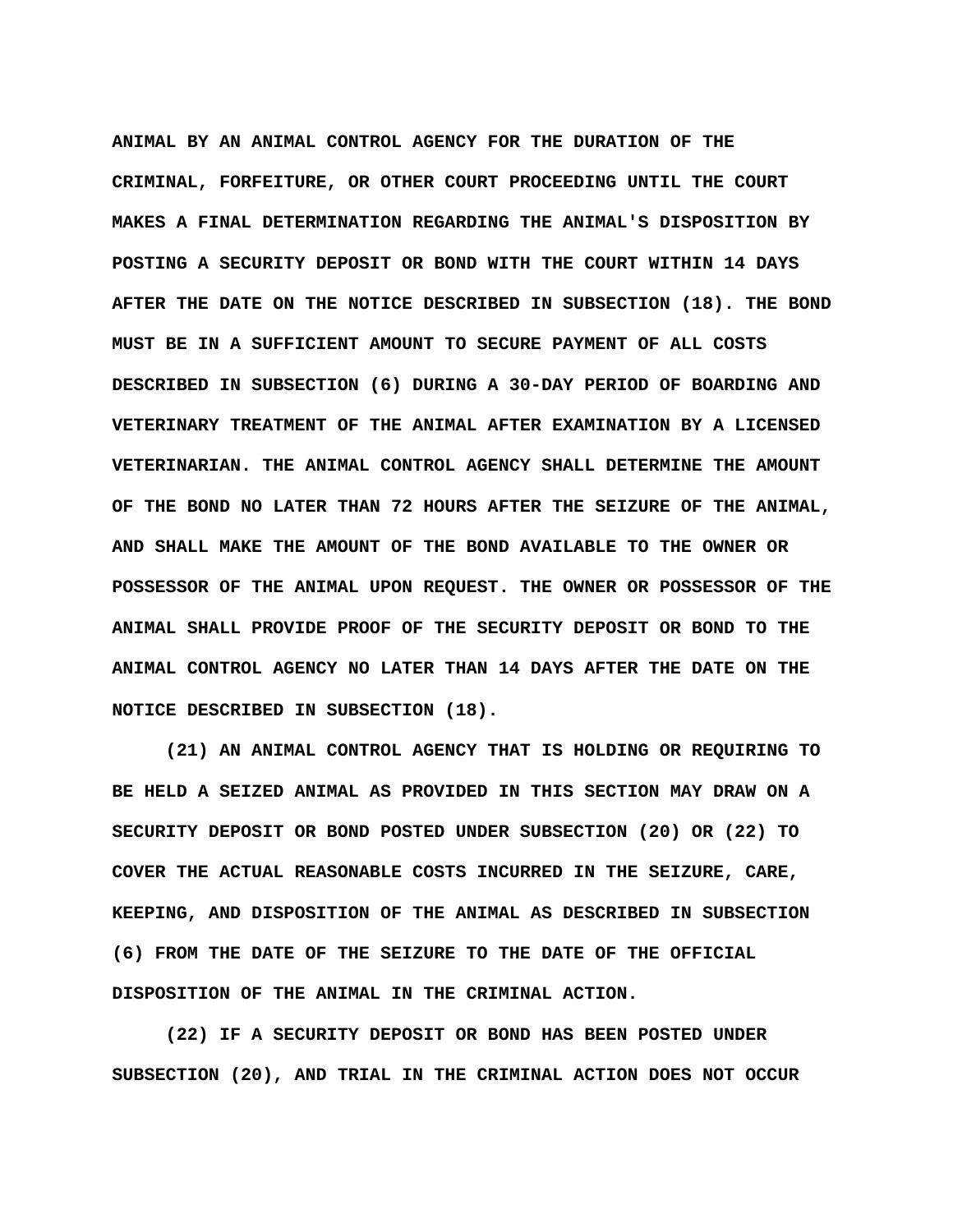**WITHIN THE INITIAL 30-DAY BOND PERIOD OR IS CONTINUED TO A LATER DATE, THE OWNER OR POSSESSOR SHALL POST AN ADDITIONAL SECURITY DEPOSIT OR BOND IN AN AMOUNT DETERMINED SUFFICIENT TO COVER THE COSTS DESCRIBED IN SUBSECTION (6) AS ANTICIPATED TO BE INCURRED BY THE ANIMAL CONTROL AGENCY CARING FOR THE ANIMAL. THE ADDITIONAL SECURITY DEPOSIT OR BOND MUST BE CALCULATED IN 30-DAY INCREMENTS AND CONTINUE UNTIL THE CRIMINAL ACTION IS RESOLVED. IF THE OWNER OR POSSESSOR OF THE ANIMAL FAILS TO POST A NEW SECURITY DEPOSIT OR BOND WITH THE COURT BEFORE THE PREVIOUS SECURITY DEPOSIT OR BOND EXPIRES, THE ANIMAL IS FORFEITED TO THE ANIMAL CONTROL AGENCY CARING FOR THE ANIMAL.** 

 **(23) IF THE OWNER OR POSSESSOR THAT POSTED A SECURITY DEPOSIT OR BOND UNDER SUBSECTION (20) OR (22) IS FOUND NOT GUILTY IN THE CRIMINAL ACTION, THE AMOUNT OF THE SECURITY DEPOSIT OR BOND POSTED TO PREVENT DISPOSITION OF THE ANIMAL MAY BE RETURNED TO THE OWNER OR POSSESSOR AT THE COURT'S DISCRETION, AND, SUBJECT TO SUBSECTIONS (25) AND (26), THE ANIMAL MUST BE RETURNED TO THE OWNER.** 

 **(24) IF A SECURITY DEPOSIT OR BOND IS POSTED BY AN OWNER OR POSSESSOR OF AN ANIMAL UNDER SUBSECTION (20) OR (22) AND THE COURT DETERMINES THAT THE ANIMAL IS A DANGEROUS ANIMAL OR LACKS ANY USEFUL PURPOSE UNDER SUBSECTION (26), THE POSTING OF THE SECURITY DEPOSIT OR BOND MUST NOT PREVENT DISPOSITION OF THE ANIMAL.** 

 **(25)** (17) Upon receiving an animal confiscated **SEIZED** under this section, or at any time thereafter, an appointed veterinarian, the humane society, or other animal welfare **CONTROL** agency may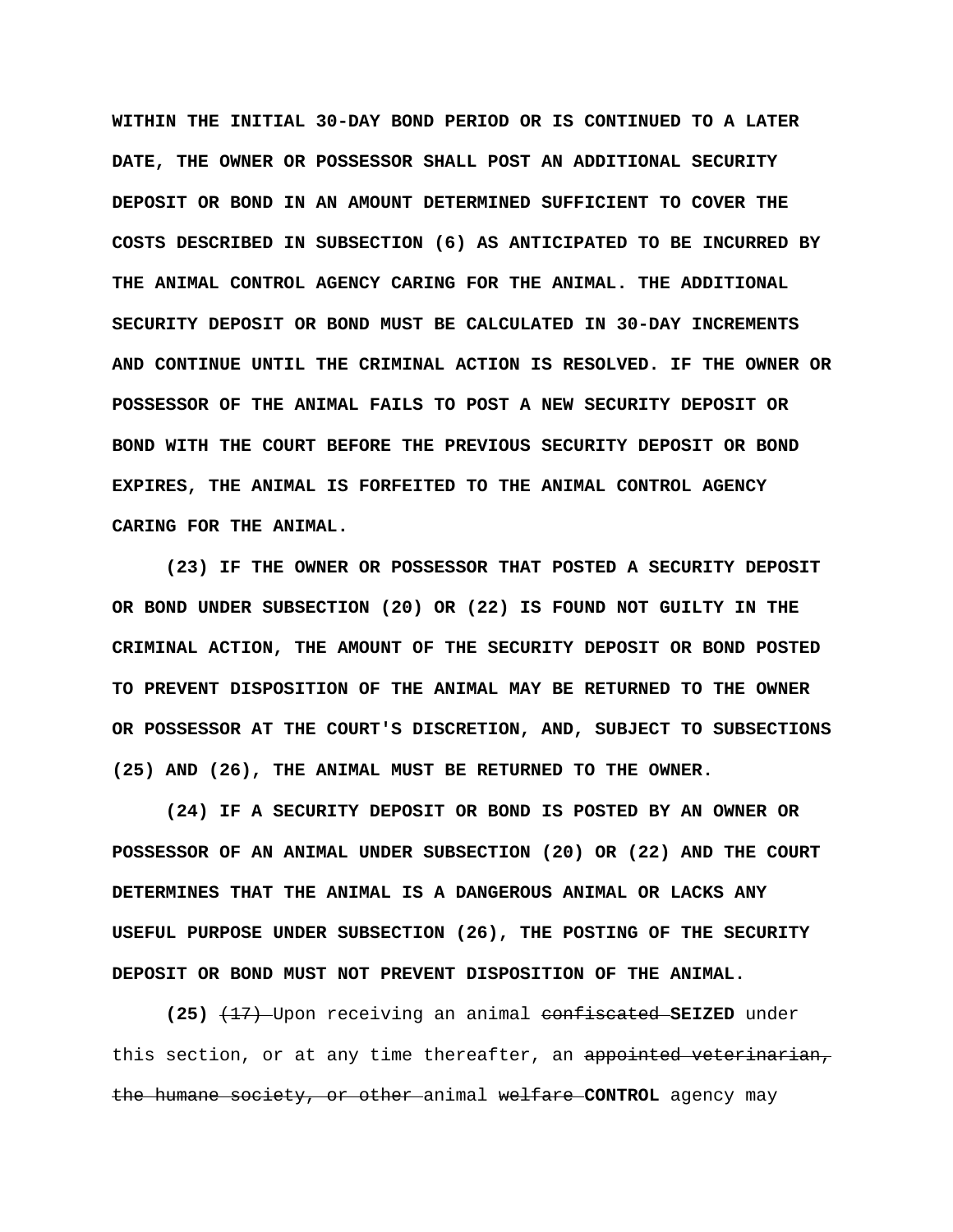humanely euthanize the animal **OR HAVE THE ANIMAL EUTHANIZED** if, in the opinion of that **A LICENSED** veterinarian, humane society, or other animal welfare agency, the animal is injured or diseased past recovery or the animal's continued existence is inhumane so that euthanasia is necessary to relieve pain and suffering. **THIS SUBSECTION APPLIES TO AN ANIMAL WHETHER OR NOT A SECURITY DEPOSIT OR BOND HAS BEEN POSTED UNDER SUBSECTION (20) OR (22).** 

 **(26)** (18) A humane society or other animal welfare **AN ANIMAL CONTROL** agency that receives an animal under this section shall **MAY**  apply to the district court or municipal court for a hearing to determine whether the animal shall **MUST** be humanely euthanized because of its lack of any useful purpose and **OR** the public safety threat it poses. The court shall hold a hearing not more than 30 days after the filing of the application and shall give notice of the hearing to the owner of the animal. Upon a finding by the court that the animal lacks any useful purpose and **OR** poses a threat to public safety, the humane society or other animal welfare **CONTROL**  agency shall humanely euthanize the animal **OR HAVE THE ANIMAL EUTHANIZED**. Expenses incurred in connection with the housing, care, upkeep, or euthanasia of the animal by a humane society or other **AN**  animal welfare **CONTROL** agency, or by a person, firm, partnership, corporation, or other entity, shall **MAY, IN THE COURT'S DISCRETION,**  be assessed against the owner of the animal.

**(27)** (19) Subject to subsections (16)**,** to (18), **(25), AND**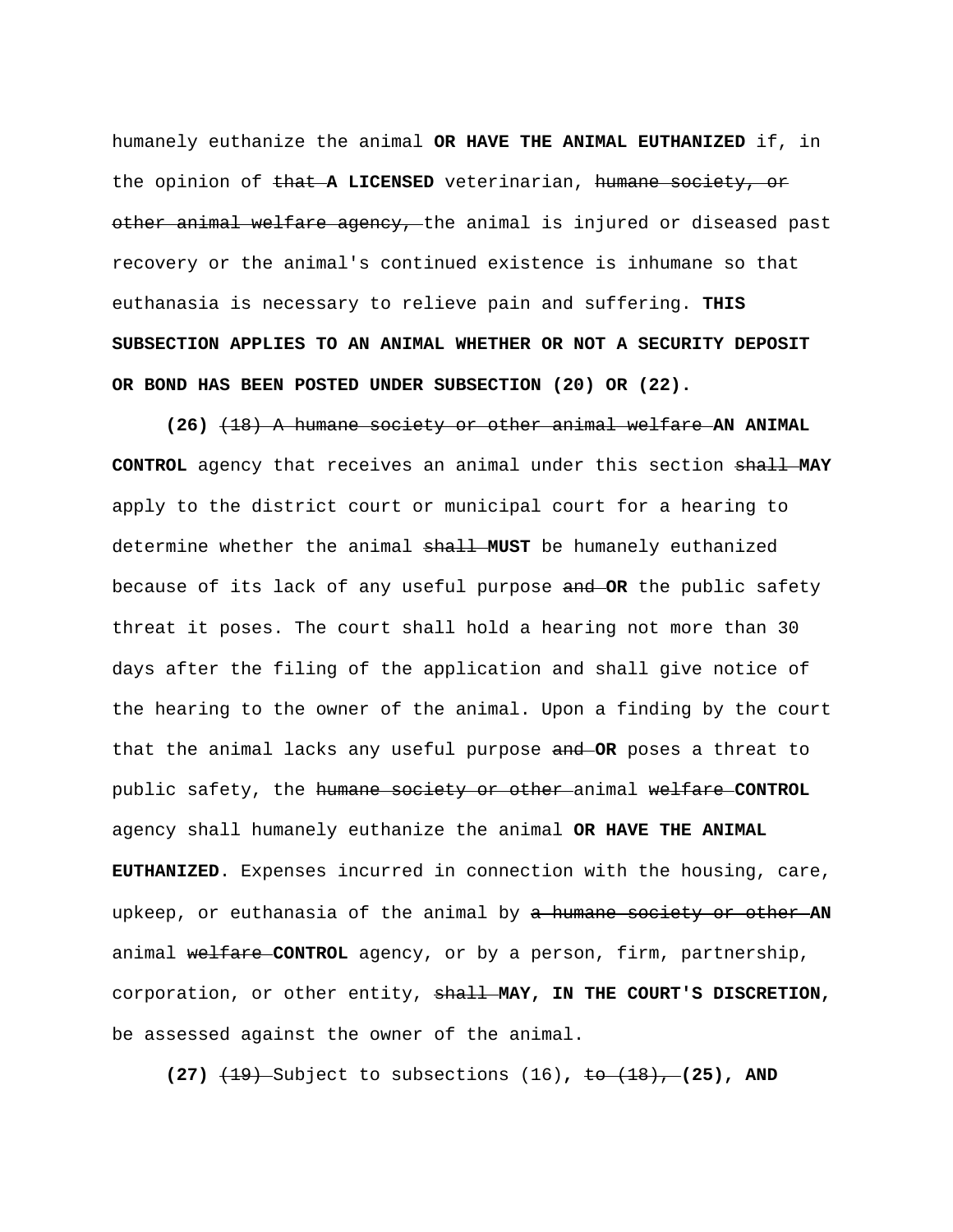**(26),** all animals being used or to be used in fighting, equipment, devices**,** and money involved in a violation of subsection (2) shall **MUST** be forfeited to the **THIS** state. All other instrumentalities, proceeds, and substituted proceeds of a violation of subsection (2) are subject to forfeiture under chapter 47 of the revised judicature act of 1961, 1961 PA 236, MCL 600.4701 to 600.4709.**600.4710.** 

 **(28)** (20) The seizing agency may deposit money seized under subsection (19) **(27)** into an interest-bearing account in a financial institution. As used in this subsection, "financial institution" means a state or nationally chartered bank or a state or federally chartered savings and loan association, savings bank, or credit union whose deposits are insured by an agency of the United States government and that maintains a principal office or branch office located in this state under the laws of this state or the United States.

 **(29)** (21) An attorney for a person who is charged with a violation of subsection (2) involving or related to money seized under subsection (19) shall **(27) MUST** be afforded a period of 60 days within which to examine that money. This 60-day period shall **WILL** begin to run after notice of forfeiture is given but before the money is deposited into a financial institution under subsection (20). **(28).** If the attorney general, prosecuting attorney, or city or township attorney fails to sustain his or her burden of proof in forfeiture proceedings under subsection  $(19)$ ,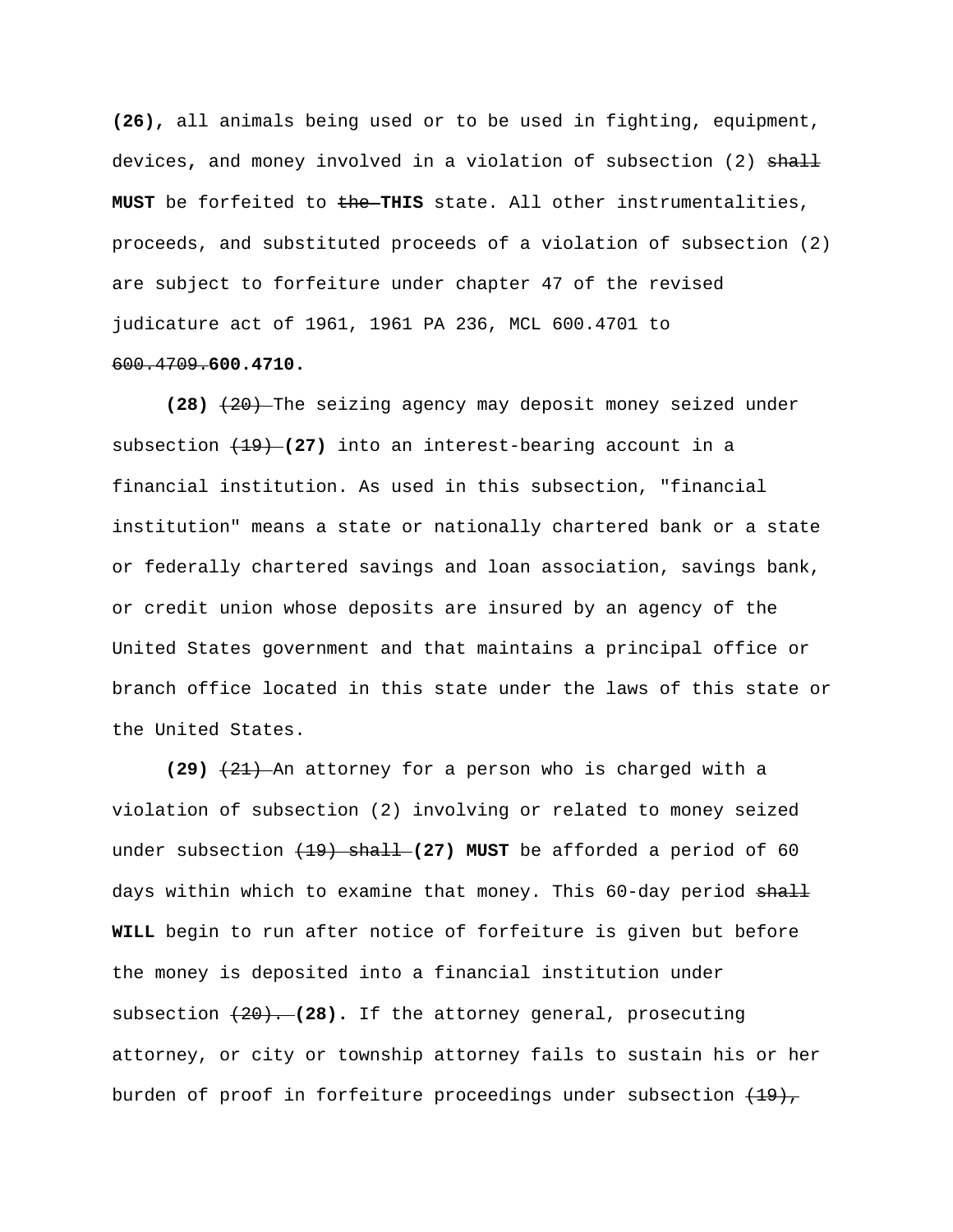**(27),** the court shall order the return of the money, including any interest earned on money deposited into a financial institution under subsection  $(20)$ . (28).

 **(30)** (22) This section does not apply to conduct that is permitted by and is in compliance with any of the following:

 (a) Part 401 of the natural resources and environmental protection act, 1994 PA 451, MCL 324.40101 to 324.40119.**324.40120.** 

 (b) Part 435 of the natural resources and environmental protection act, 1994 PA 451, MCL 324.43501 to 324.43561.

 (c) Part 427 of the natural resources and environmental protection act, 1994 PA 451, MCL 324.42701 to 324.42714.

 (d) Part 417 of the natural resources and environmental protection act, 1994 PA 451, MCL 324.41701 to 324.41712.

 **(31)** (23) This section does not prohibit a person from being charged with, convicted of, or punished for any other violation of law that is committed by that person while violating this section.

 Enacting section 1. This amendatory act takes effect 90 days after the date it is enacted into law.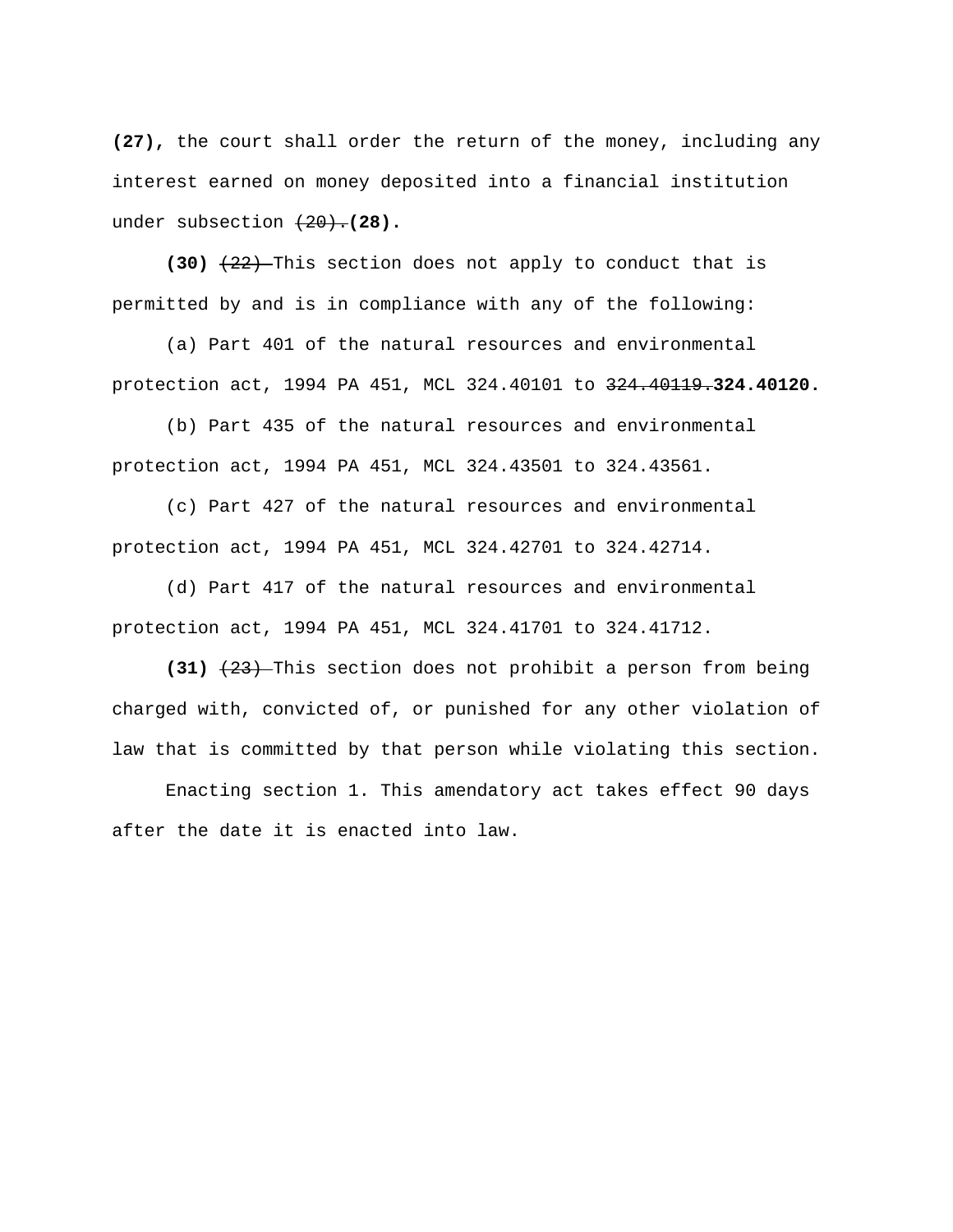#### **Agenda Item 4**

Introduced by the Law & Courts Committee of the:

#### INGHAM COUNTY BOARD OF COMMISSIONERS

#### **RESOLUTION TO ENDORSE SB 416**

WHEREAS, Ingham County Animal Control takes possession of fighting animals in the course of their duties; and

WHEREAS, Michigan law - MCL 750.49 (2) (g) - currently states a person shall not knowingly breed, buy, sell, offer to buy or sell, exchange, import, or export an animal the person knows has been trained or used for fighting as described in subdivisions (a) to (d), or breed, buy, sell, offer to buy or sell, exchange, import, or export the offspring of an animal the person knows has been trained or used for fighting as described in subdivisions (a) to (d); and

WHEREAS, SB 416 would amend MCL 750.49 to remove the prohibitions on animal control agencies from owning, adopting, or transferring ownership of an animal for the purpose of adoption of an animal trained or used for fighting as described in subdivisions (a) to (d) or an animal that is the first or second generation offspring of an animal trained or used for fighting as described in subdivisions (a) to (d) and establish conditions for such adoptions or transfers and other related procedures; and

WHEREAS, SB 416 would allow Ingham County Animal Control additional options for the disposition of fighting animals.

THEREFORE BE IT RESOLVED, that the Ingham County Board of Commissioners endorses SB 416 and authorizes County employees to advocate for passage of the bill.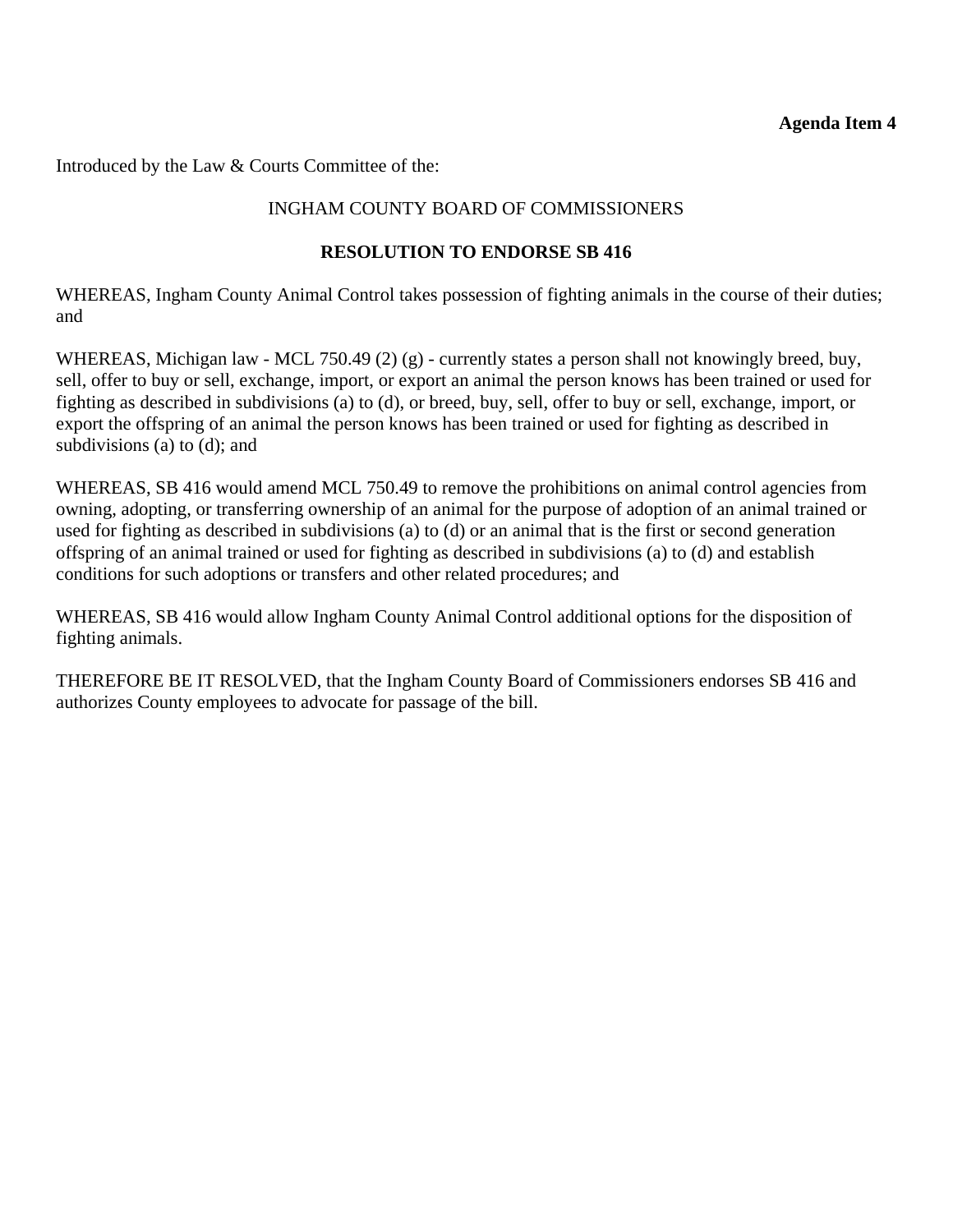<span id="page-52-0"></span>

| TO:             | Board of Commissioners Law and Courts Committee and Finance Committee                                                                                              |
|-----------------|--------------------------------------------------------------------------------------------------------------------------------------------------------------------|
| <b>FROM:</b>    | Travis Parsons, Human Resources Director                                                                                                                           |
| DATE:           | September 5, 2017                                                                                                                                                  |
| <b>SUBJECT:</b> | Amendments to the Statutes Governing Judges' Annual Salaries<br>Law and Courts September 14 <sup>th</sup> and Finance Committee September 20 <sup>th</sup> Agendas |

#### **BACKGROUND**

The Board of Commissioners established a parity system in the setting of judicial salaries through Resolution 80-359, which set the Circuit Court, Probate Court, and District Court salaries at a certain percentage of State Supreme Court Justice salary.

The Michigan Supreme Court, State Court Administrator, provided a memorandum (copy attached) dated August 16, 2017, providing clarification on Public Act 31 (2016 PA 31). Public Act 31 provides that judges' annual salaries be increased. Effective October 1, 2017, probate judges will receive a three percent increase in their annual salary. This does not impact the local salaries paid to circuit or district court judges.

#### **ALTERNATIVES**

There are no alternatives.

#### **FINANCIAL IMPACT**

The financial impact is a three percent (3%) increase to the \$141,318.19 salary of a probate judge, which increases the salary cost for the remainder of 2017 (October 1, 2017 – December 31, 2017) by \$1059.89 and will increase the salary cost for 2018 by \$3179.66.

#### **OTHER CONSIDERATIONS**

No other consideration at this time.

#### **RECOMMENDATION**

Based on the information presented, I respectfully recommend approval of the resolution.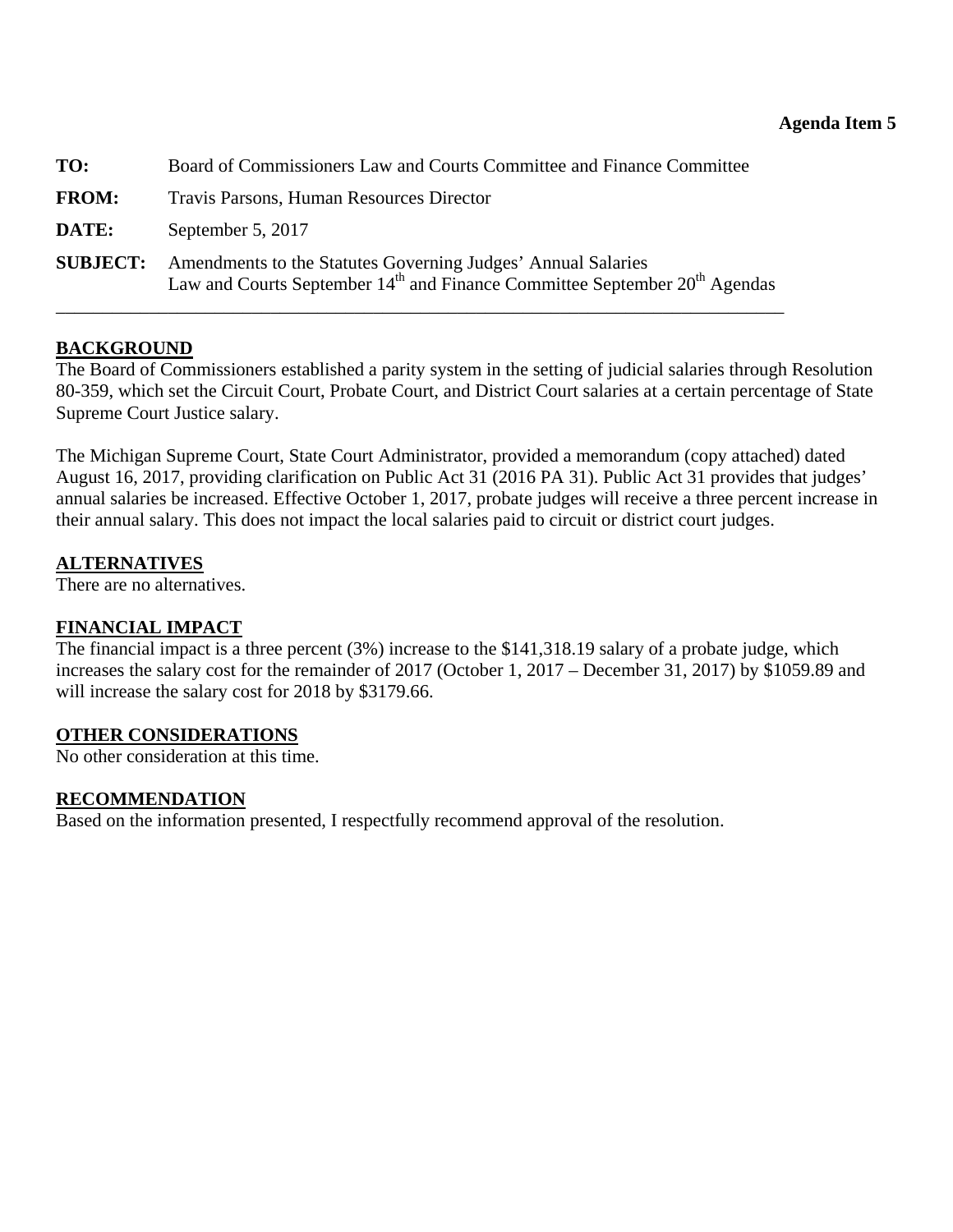

#### Michigan Supreme Court

State Court Administrative Office Michigan Hall of Justice P.O. Box 30048 Lansing, Michigan 48909 Phone (517) 373-0128

Milton L. Mack, Jr. State Court Administrator

#### MEMORANDUM

DATE: August 16, 2017

TO: Probate Judges **County Administrators** Probate Registers/Administrators

FROM: Milton L. Mack, Jr.

SUBJECT. Judges' Salaries

Public Act 31 of 2016 provides that judges' annual salaries shall be increased by the percentage pay increase, excluding lump-sum payments, paid to civil service nonexclusively represented employees classified as executives and administrators on or after January 1, 2016. This pay increase takes effect on the same date as the effective date of the pay increase paid to civil service nonexclusively represented employees classified as executives and administrators.

Effective October 1, 2017, judges will receive a three percent increase in their annual salary. This does not impact the local salaries paid to circuit and district judges (\$45,724); however, there is an impact on the local salaries paid to probate judges. For calendar year 2017, probate judges should receive a total salary of \$142,378.08. For calendar year 2018, probate judges should receive a total salary of \$145,557.74. Please adjust the amount per pay period accordingly. If there is a pay increase in 2018, we will provide you with the amounts of the calendar year salaries to be paid.

If you have any questions regarding the statutorily required annual salary of a judge, please contact Diane Giganti at 517-373-5540 or GigantiD@courts.mi.gov.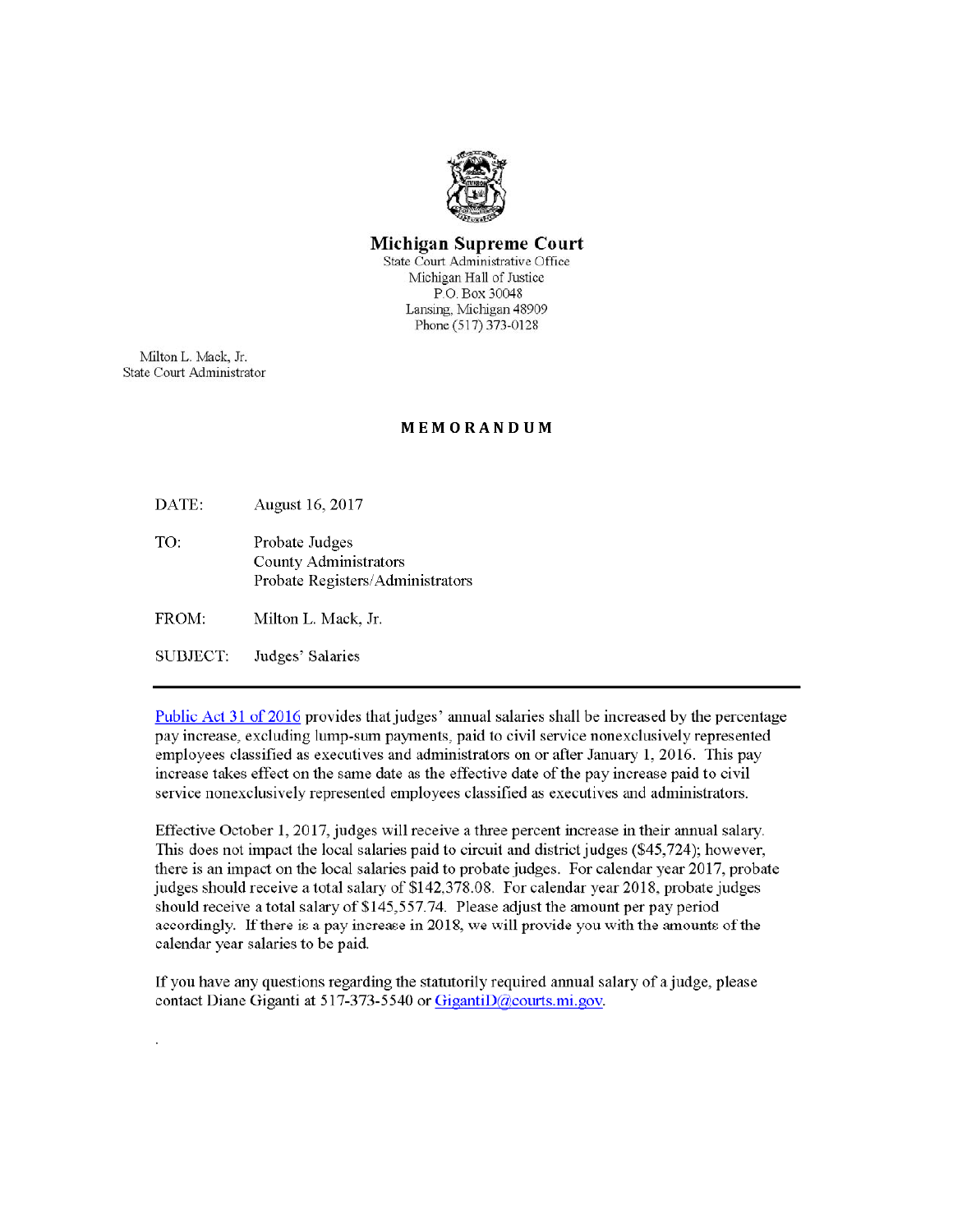Introduced by the Law and Courts Committee and Finance Committee of the:

### INGHAM COUNTY BOARD OF COMMISSIONERS

#### **RESOLUTION SETTING PROBATE JUDGES ANNUAL SALARIES**

WHEREAS, Public Act 31 (2016 PA 31) was signed into law by Governor Rick Snyder on March 8, 2016, amending the statutes governing judges' annual salaries; and

WHEREAS, the State Court Administrator of the Michigan Supreme Court has provided a memorandum clarifying PA 31 and providing guidelines for implementation of a three percent (3%) increase, effective October 1, 2017; and

WHEREAS, for the calendar year 2017, probate judges are to receive a total salary of \$142,378.08 and for the calendar year 2018, probate judges are to receive a total salary of \$145,557.74.

THEREFORE BE IT RESOLVED, that the Ingham County Board of Commissioners hereby sets the probate judges salaries in accordance with the enacted legislation.

BE IT FURTHER RESOLVED, that the County Controller be authorized to make the appropriate adjustment to reflect the compensation rates outlined above.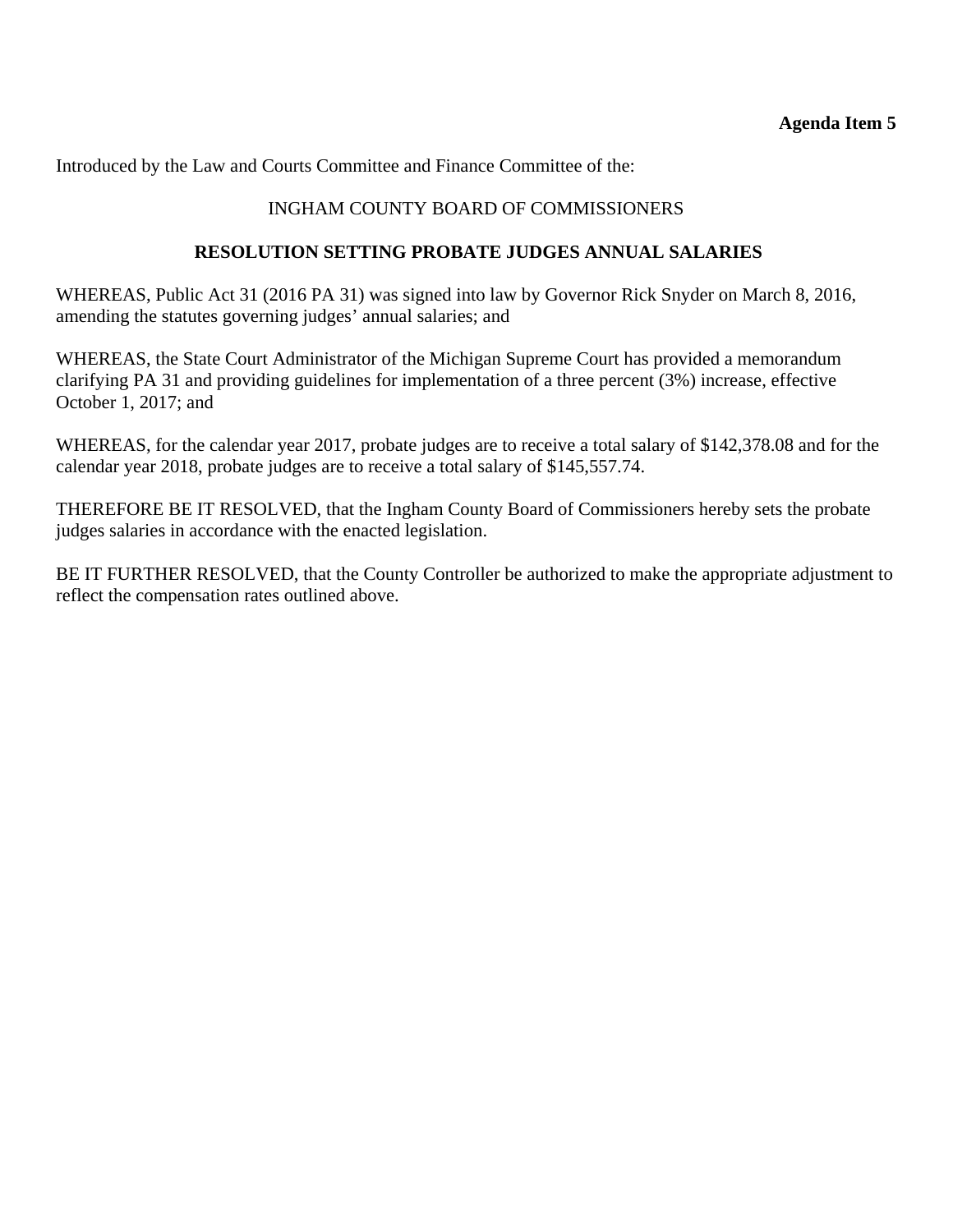#### **Agenda Item 6**

<span id="page-55-0"></span>

| TO:<br>Law & Courts Committee |  |
|-------------------------------|--|
|-------------------------------|--|

**FROM:** Teri Morton, Deputy Controller

**DATE:** September 5, 2017

**SUBJECT:** Transition to Public Defender Office Discussion

The Michigan Indigent Defense Commission (MIDC) proposed four minimum standards for the indigent criminal defense system, which have been approved by the Michigan Department of Licensing and Regulatory Affairs (LARA):

- Education and Training of Defense Counsel;
- Initial Interview;
- Investigation and Experts; and
- Counsel at First Appearance and Other Critical Stages

The Ingham County Indigent Defense System Collaborative Committee was created and appointed to develop and submit a plan that meets the minimum statutory standards and a cost analysis to the MIDC. This plan is due by November 20, 2017.

There are several models that would meet the minimum requirements. Attached is a sample compliance plan utilizing a Transition to a Public Defender Office. Other sample compliance plans can be found at http://michiganidc.gov/wp-content/uploads/2017/08/MIDC-Sample-Compliance-Plans.pdf. These include, among others, an Assigned Counsel System, a Contract Defender System, a Managed Assigned Counsel System, and a Public Defender Administrator.

As the County decides what type of compliance plan to prepare, the affected funding units (Ingham County and the Cities of East Lansing and Lansing) must decide whether to submit separate plans or one combined plan.

The consensus of the Ingham County Indigent Defense System Collaborative Committee is that a Public Defender's Office would be the best method for implementing the standards. There is also consensus that one combined plan would be preferred. The Committee's next meeting will be held on September 22.

Please keep in mind that once a plan is submitted and approved, implementation would not be mandatory until a funding source is provided by the State of Michigan.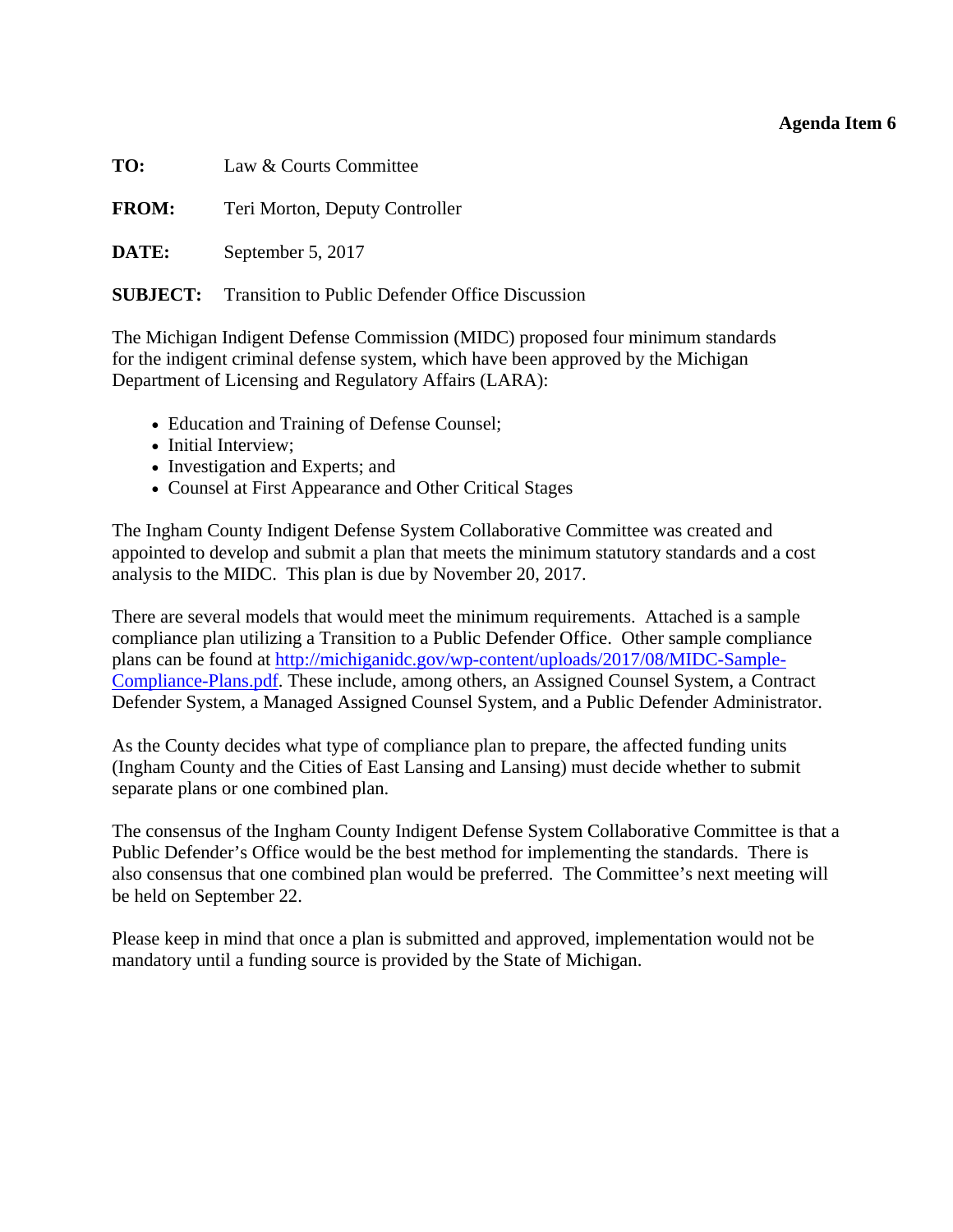# Sample Plan **Transition to Public Defender Office**

# **Overview**

#### How does the system intend to comply with the MIDC Standards?

This system will transition from a traditional assigned counsel system to a blended system with a small roster of attorneys and a public defender office each taking about 50% of cases.

#### Briefly describe the indigent defense delivery system:

The newly-created defender office will consist of a Chief Defender, Deputy Defender/ Training Director, four staff attorneys, one office investigator, and one administrative assistant, for a total of eight new salaried county employees. Counsel will continue to be assigned to a small roster of qualified attorneys on a rotating basis who will be paid consistent with current amounts, for direct services and expenses in assigned cases (including conflict cases). The attorneys will represent about 50% adult indigent criminal defendants at both the district and circuit court level.

The next standards for caseloads, qualification and review of counsel, independence, and economic disincentives and incentives have been considered for purposes of both current compliance and transition to future compliance with MIDC standards.

The county has existing office space that will be dedicated for the public defender office and staff. County-owned furniture is expected to meet the needs of a new office for purposes of start-up. The compliance request includes funding for outstanding office and workstation supplies.

#### Please provide the names and P#s for all attorneys the funding unit intends to have deliver indigent defense services during the compliance planning year:

See attached.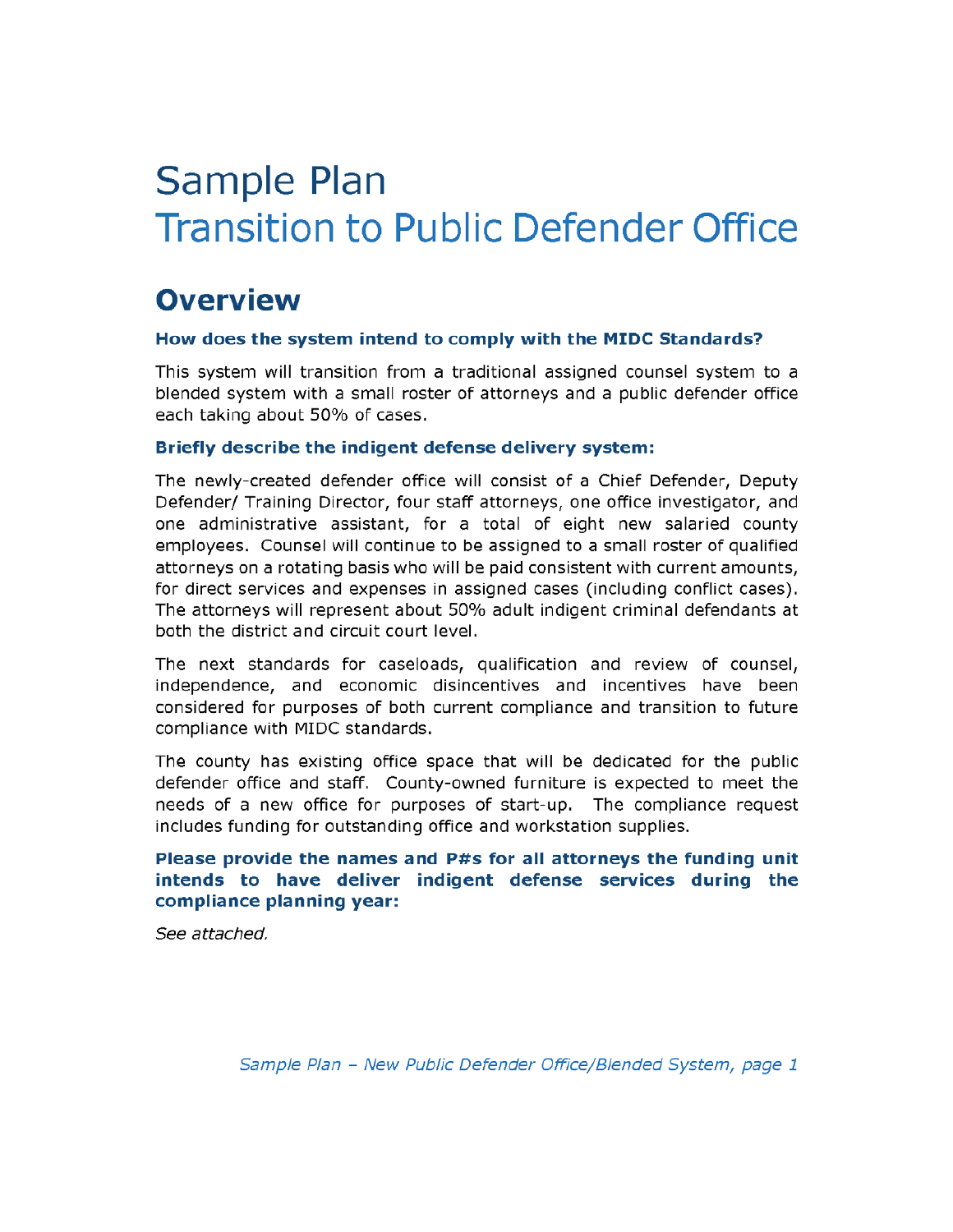# **Compliance Plan**

Describe how the system will comply with each standard adopted by the MIDC.

# **Standard 1 - Training and Education**

Attorneys with fewer than two years of experience practicing criminal defense in Michigan shall participate in one basic skills acquisition class. Do any attorneys covered in this plan have fewer than two years of criminal defense experience?

It is anticipated that two of the public defender office attorneys will have two or fewer years of experience.

All attorneys shall annually complete at least twelve hours of continuing legal education. How many attorneys require training in this plan?

Thirteen.

#### How will the funding unit ensure that the attorneys satisfy the twelve hours of continuing legal education during the compliance plan year?

The Deputy Director of the new Defender Office will create and implement a training program that will incorporate both the skills training for new attorneys and the Continuing Legal Education for remaining attorneys, including the roster for assigned counsel. The program will be conducted by in-house staff and members of the assigned counsel roster.

The Defender Office will provide any relevant documentation for attendance at the courses to the MIDC for data collection purposes, pursuant to Michigan Supreme Court Administrative Order 2016-2. Documentation will be submitted to the MIDC no later than 30 days after completion of the course(s).

# **Standard 2 - Initial Interview**

When a client is in local custody, counsel shall conduct an initial client intake interview within three business days after appointment. When a client is not in custody, counsel shall promptly deliver an introductory communication so that the client may follow-up and schedule a meeting.

#### How will attorneys be notified of an appointment?

The public defender office or assigned counsel will receive an email from the court administrator with the Order of Assignment (SCAO Form MC222) that includes complete contact information for the defendant.

Sample Plan - New Public Defender Office/Blended System, page 2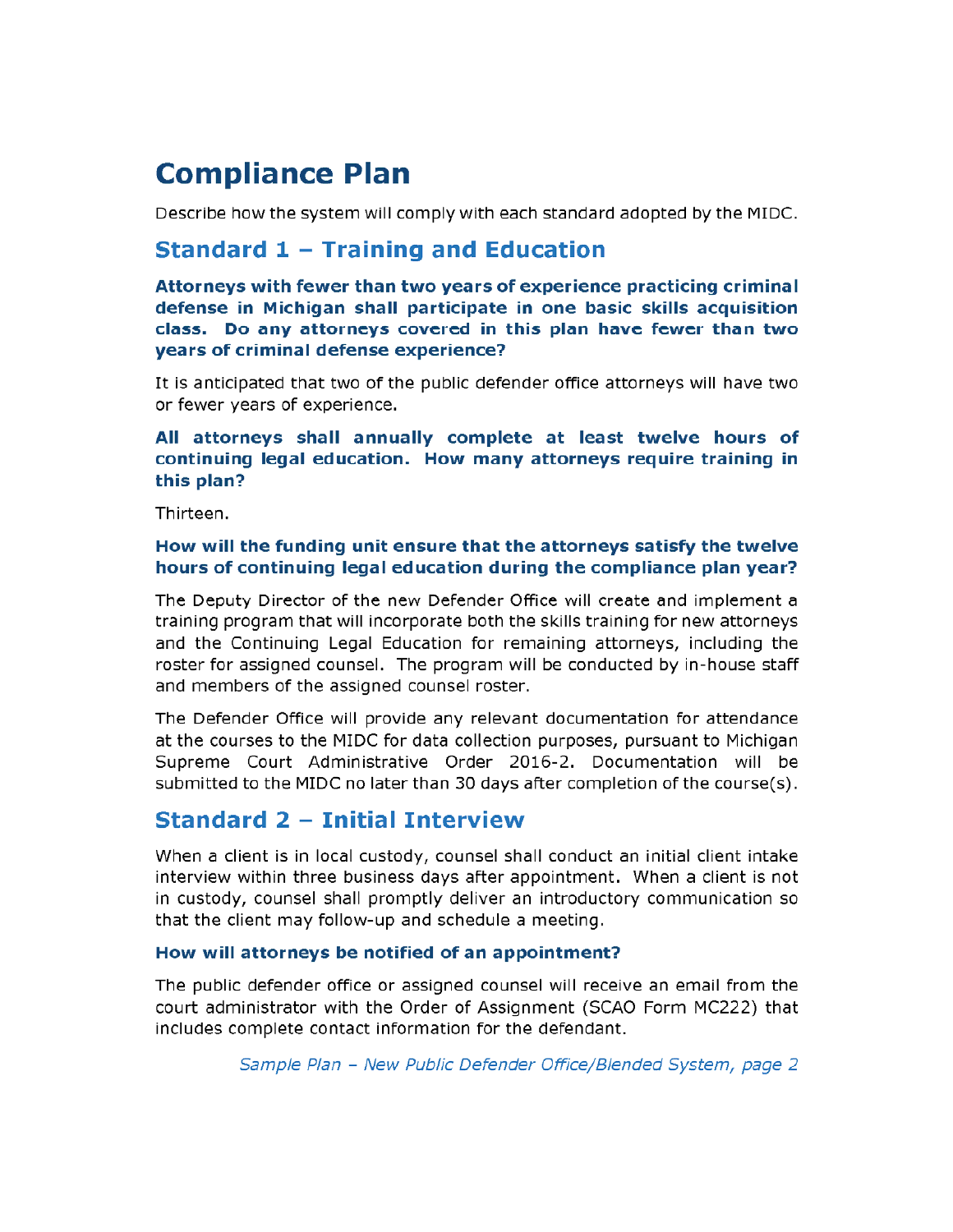#### How will the initial interview be accomplished?

Public defender staff or assigned counsel attorneys will conduct the interview for their respective clients. An initial interview will be part of the job responsibilities for the assigned assistant defender and the contracting requirements for panel attorneys.

#### Does the jail have confidential space for attorney-client interviews?

Some supplies will be necessary to facilitate video-based initial Yes. interviews.

#### Does the courthouse have confidential space for attorney-client interviews?

Limited. For out of custody clients, the new public defender office will provide sufficient space for interviews. Some re-purposing of room use in the courthouse will also allow for some additional space. For in custody clients, the expectation is confidential interviews will have taken place at the local jail Some scheduling and case call adjustments will allow for or prison. confidential space when needed for follow-up communications at the courthouse.

# **Standard 3 - Experts and Investigators**

The MIDC standard requires counsel to conduct an independent investigation. When appropriate, counsel shall request funds to retain an investigator to assist with the client's defense. Counsel shall request the assistance of experts where it is reasonably necessary to prepare the defense and rebut the prosecution's case. Counsel has a continuing duty to evaluate a case for appropriate defense investigations or expert assistance.

#### How will this standard be complied with by the local system?

The public defender office will hire an investigator for their indigent defense clients. The funding unit will also contract with an outside investigator for conflict cases for up to 100 hours per year.

Expert witnesses will need to be retained as needed by the public defender and assigned counsel, approved by either the chief public defender or a designated assigned attorney respectively, through a budget item not to exceed the hourly rates published by the MIDC, for a combined (conflict investigator and expert witness) maximum of \$25,000 in the compliance plan year.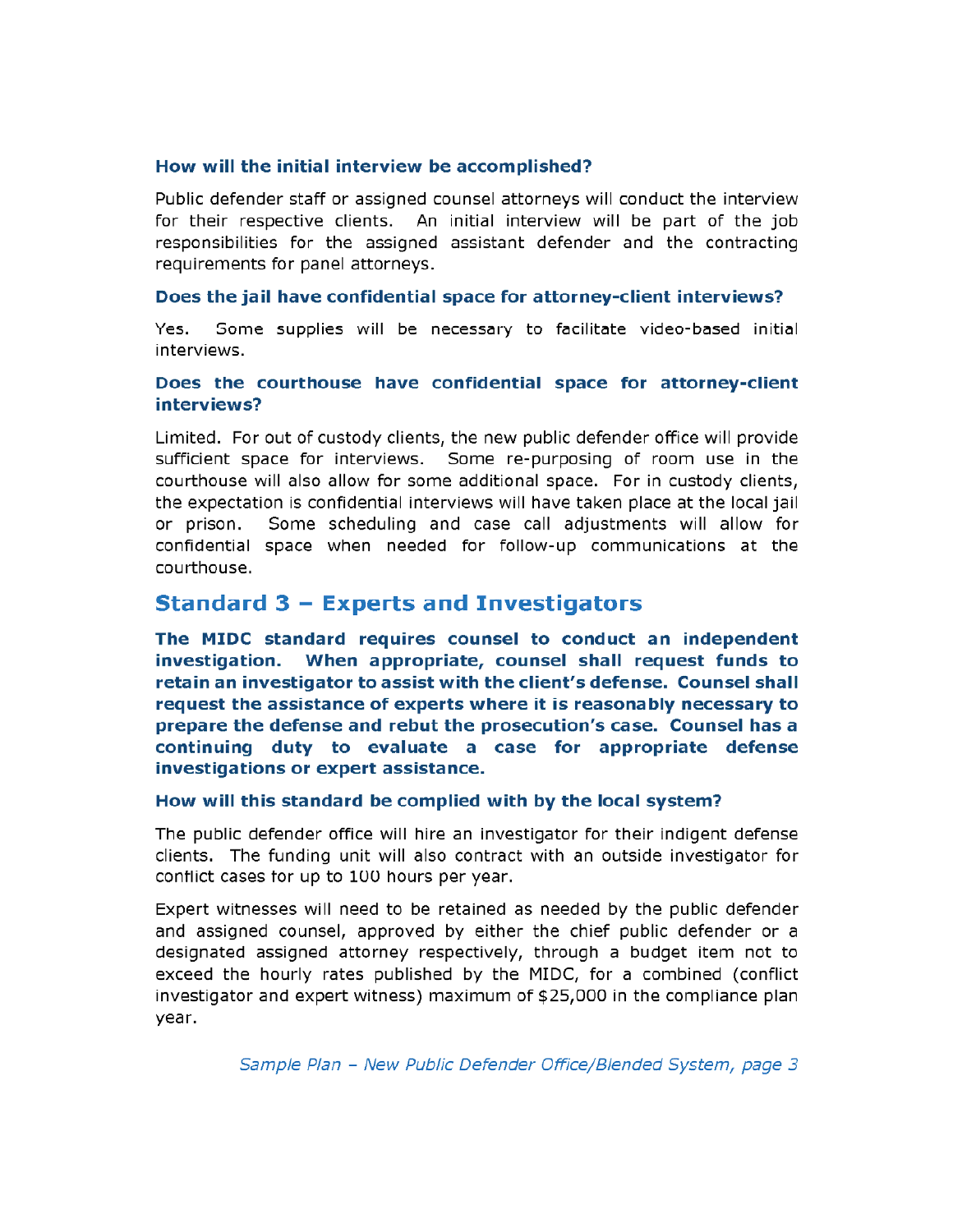# Standard 4 - Counsel at First Appearance and Other Critical **Stages**

Counsel shall be appointed to provide assistance to the defendant as soon as the defendant's liberty is subject to restriction by a magistrate or judge. All persons determined to be eligible for indigent criminal defense services shall also have appointed counsel at pretrial proceedings, during plea negotiations and at other critical stages, whether in court or out of court.

#### How will this standard be met by the local system?

Through a system of rotating attorneys, the public defender office will provide representation to all clients at arraignments. During arraignment, indigent clients will receive appointments to either the defender office or assigned counsel. Four assistant defenders, one deputy, and one chief defender will allow for assignments of counsel to different courtrooms and representation at arraignments.

# **System Costs**

| <b>Category</b>             | <b>Calculation method</b>                                                                                                                                                                                                                   | <b>Total</b> |
|-----------------------------|---------------------------------------------------------------------------------------------------------------------------------------------------------------------------------------------------------------------------------------------|--------------|
| Attorneys -<br>assigned     | Line item total:                                                                                                                                                                                                                            |              |
| counsel (new<br>system)     | 1500 hours/yr x \$70/hr (variable up to<br>max rate, depending on charge)                                                                                                                                                                   | \$105,000.00 |
| <b>Attorney Staff</b>       | One Chief Defender, 75,000/yr +                                                                                                                                                                                                             |              |
| (new system)                | fringes & benefits                                                                                                                                                                                                                          | \$112,500.00 |
|                             | One Deputy Defender, \$67,500 +<br>fringes & benefits                                                                                                                                                                                       | \$100,500.00 |
|                             | Four full time assistant defenders<br>\$55,000/yr + fringes & benefits                                                                                                                                                                      | \$330,000.00 |
| Administrative<br>assistant | One salaried employee, \$40,000 +<br>fringes & benefits                                                                                                                                                                                     | \$60,000.00  |
| Attorney<br>training        | Roster attorneys will be paid an<br>honoraria (contracted) to assist with in<br>house training requirements, for a total<br>of 20 hours at a rate of \$75/hour. All<br>other time provided by staff will be part<br>of salary expectations. | \$1,500.00   |

Sample Plan - New Public Defender Office/Blended System, page 4